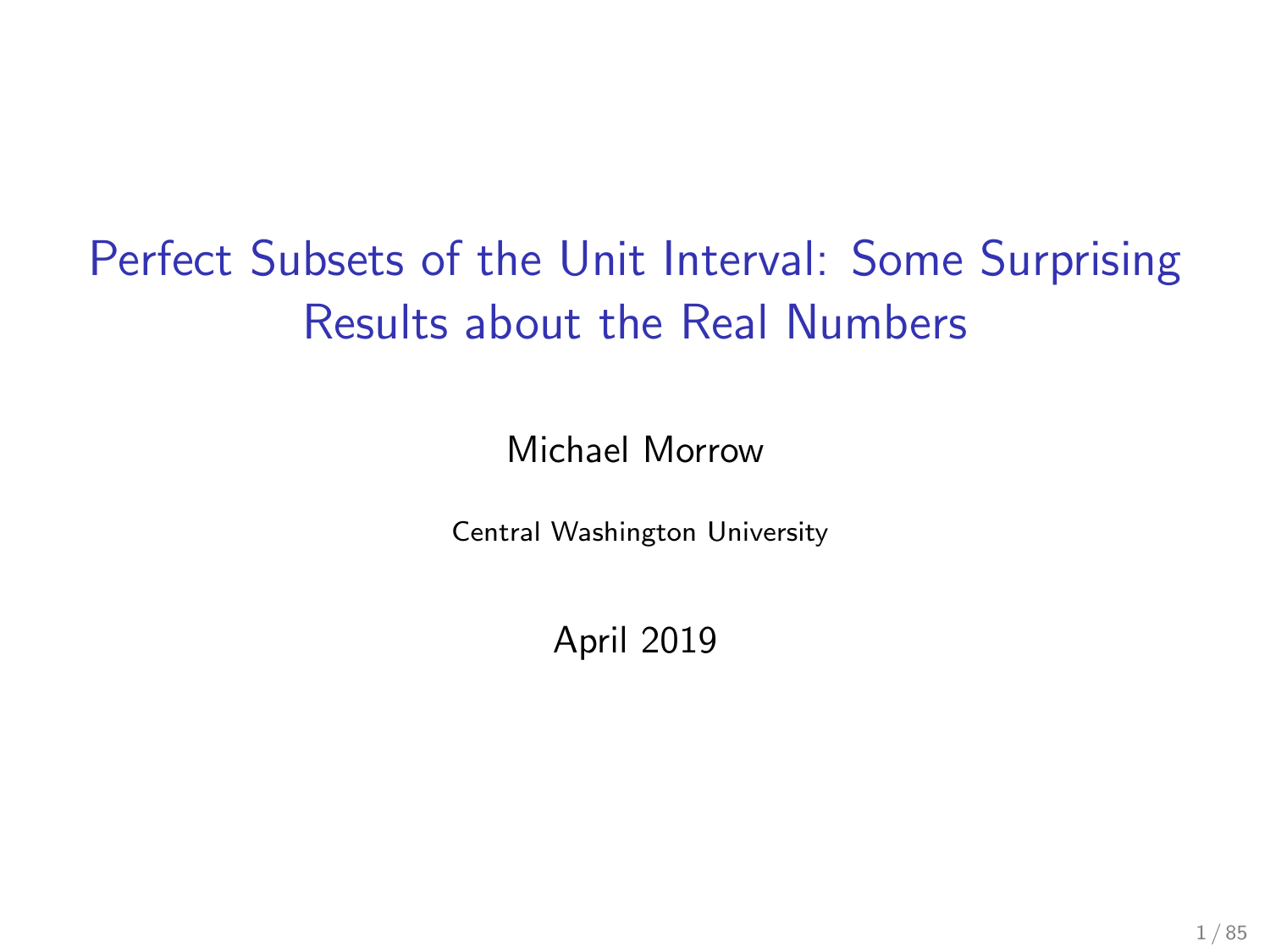What are chipsets?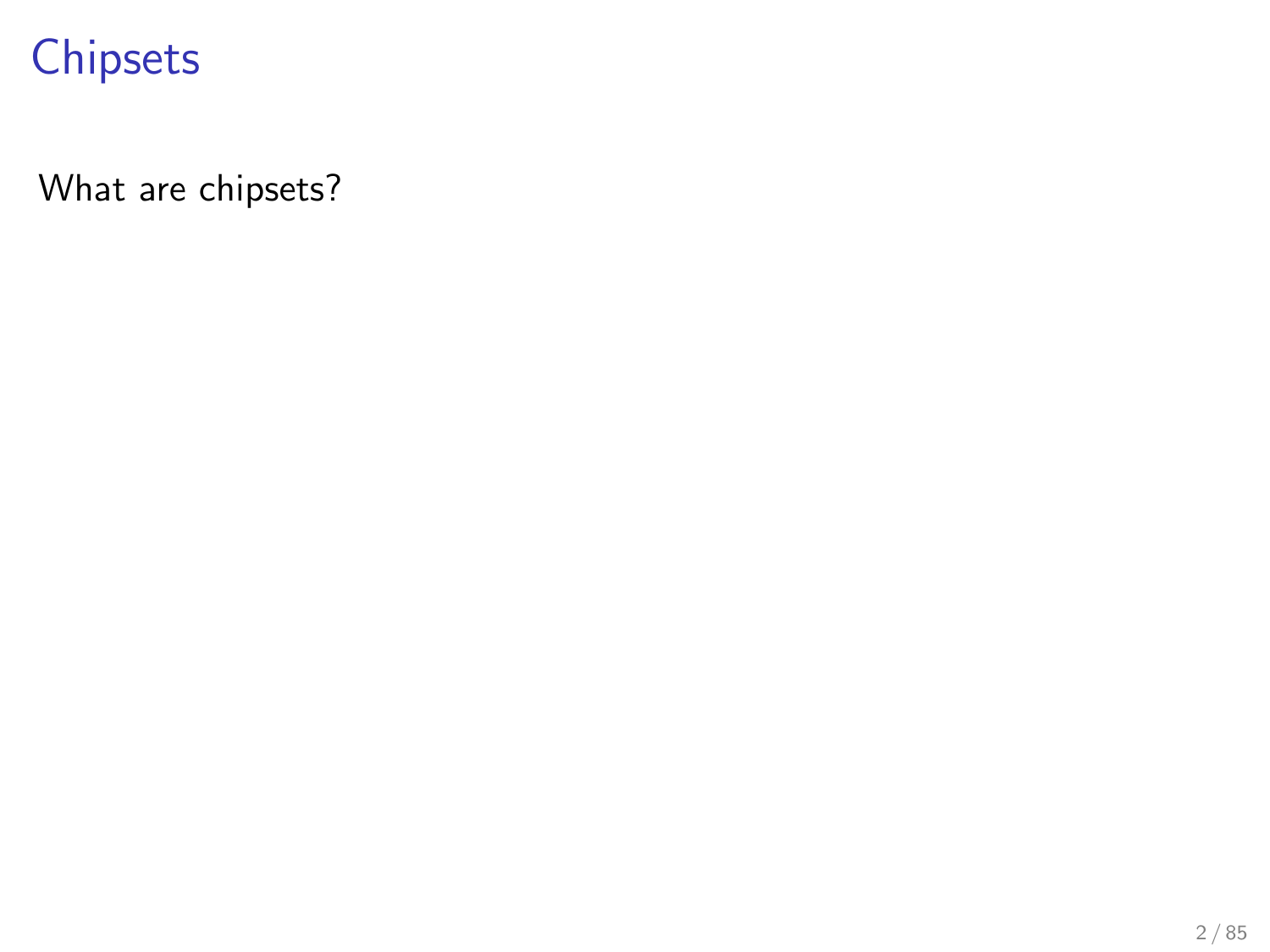What are chipsets?

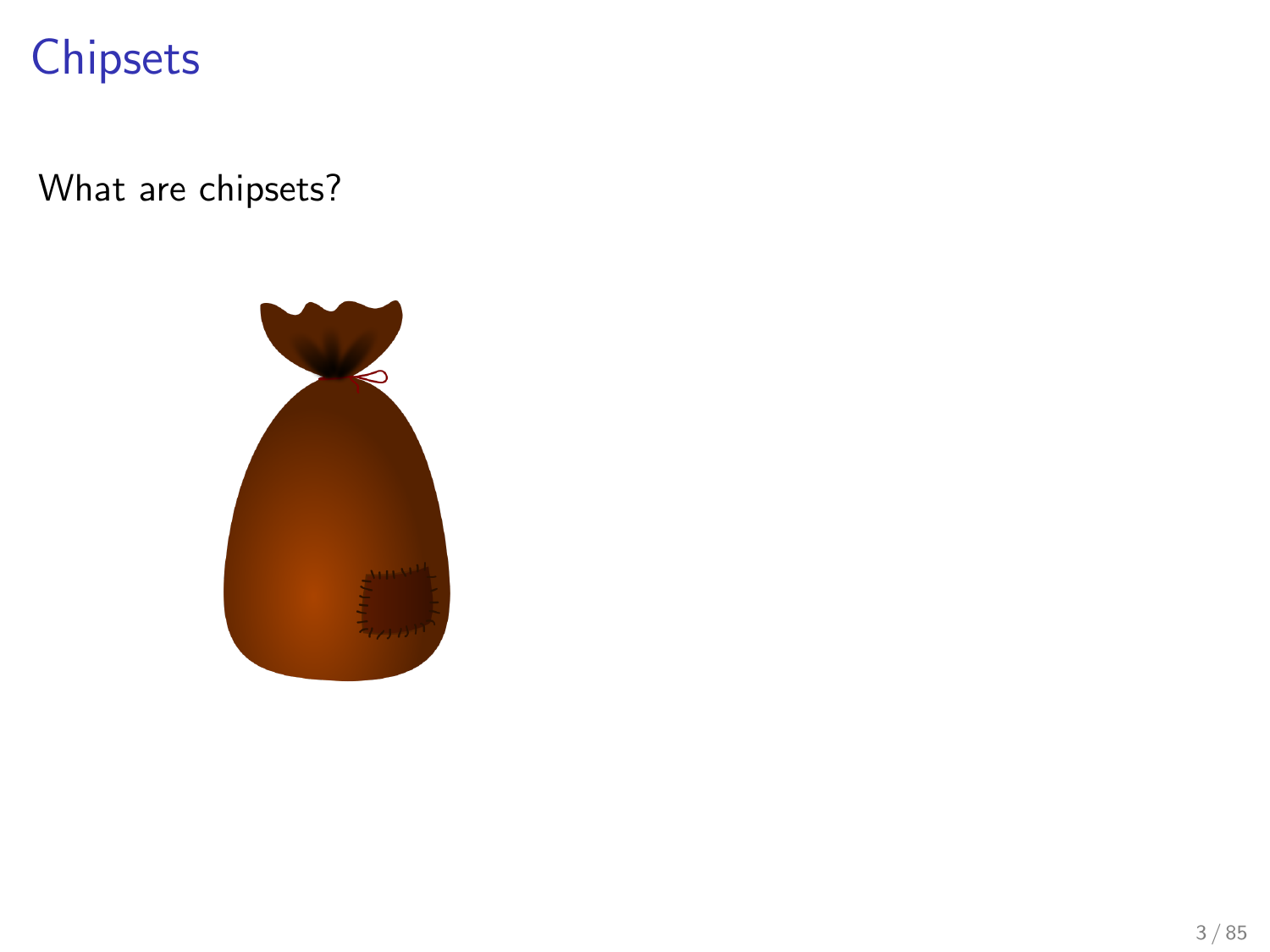What are chipsets?



<https://1001freedownloads.s3.amazonaws.com/vector/thumb/77370/bag.png> Chips: <https://pixy.org/979183/>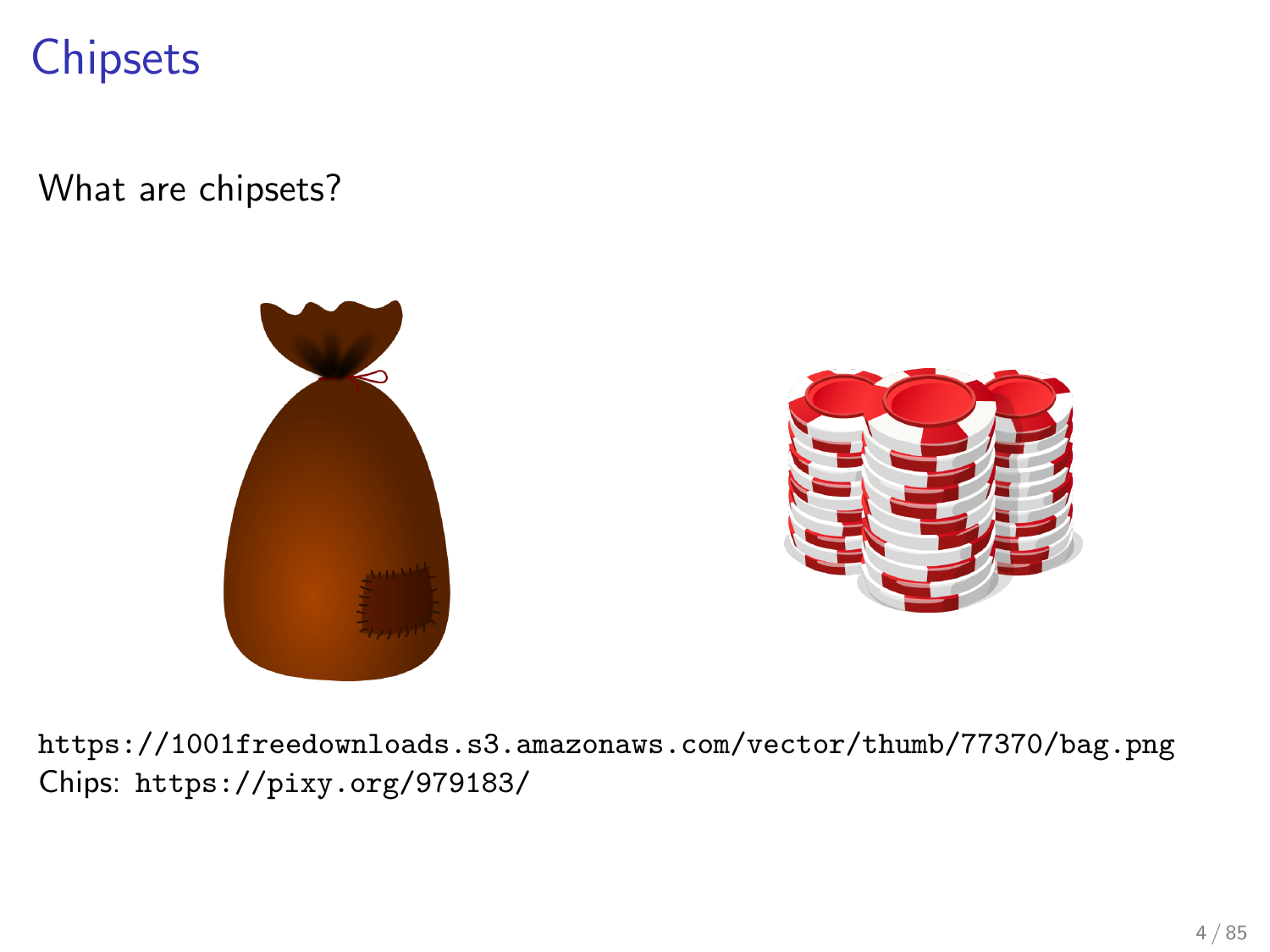One chip for each positive integer:



<https://teamgolfusa.com/wp-content/uploads/2016/03/red-large.png>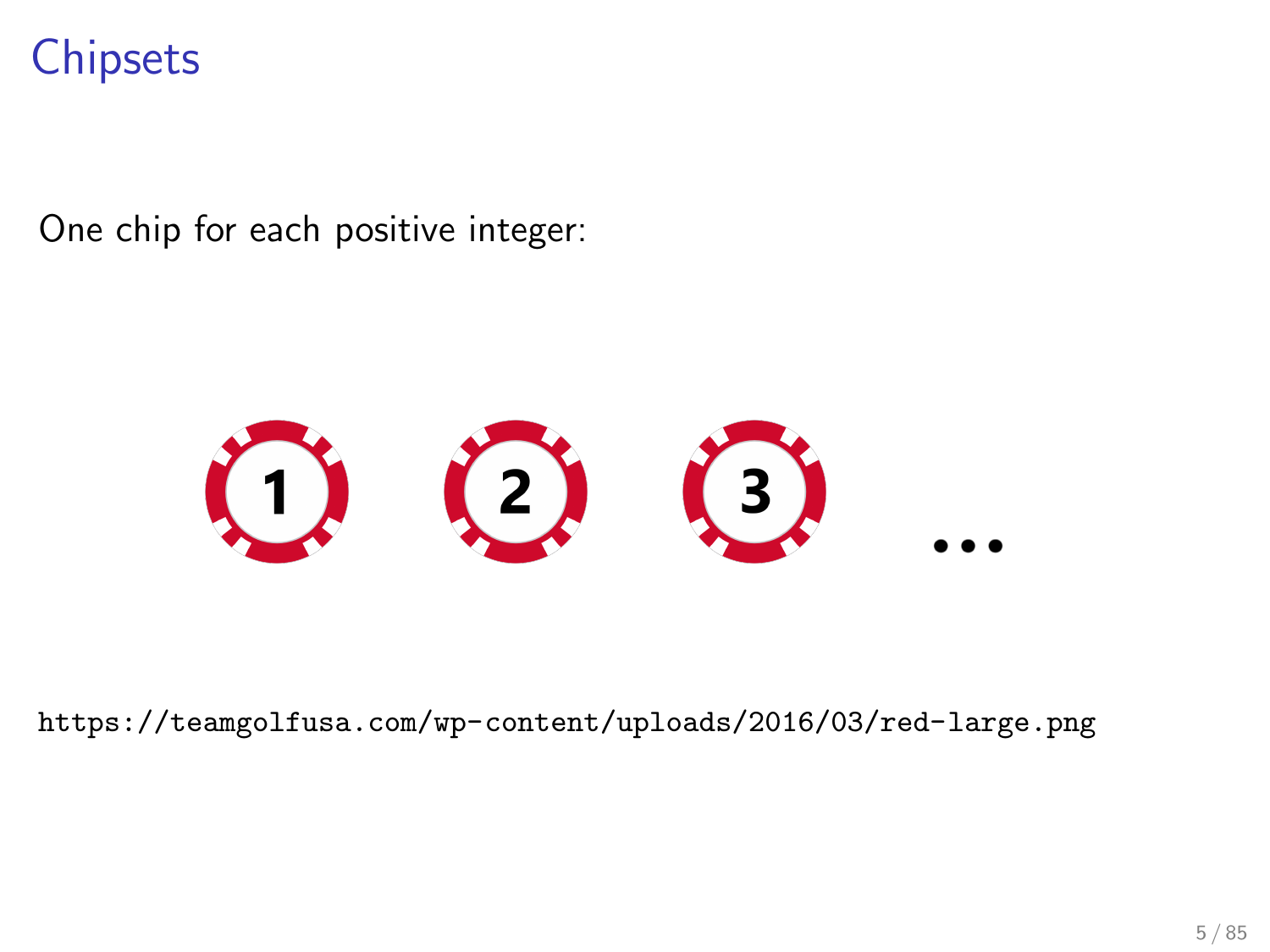Think of chips as positive integers, and bags of chips as sets containing positive integers.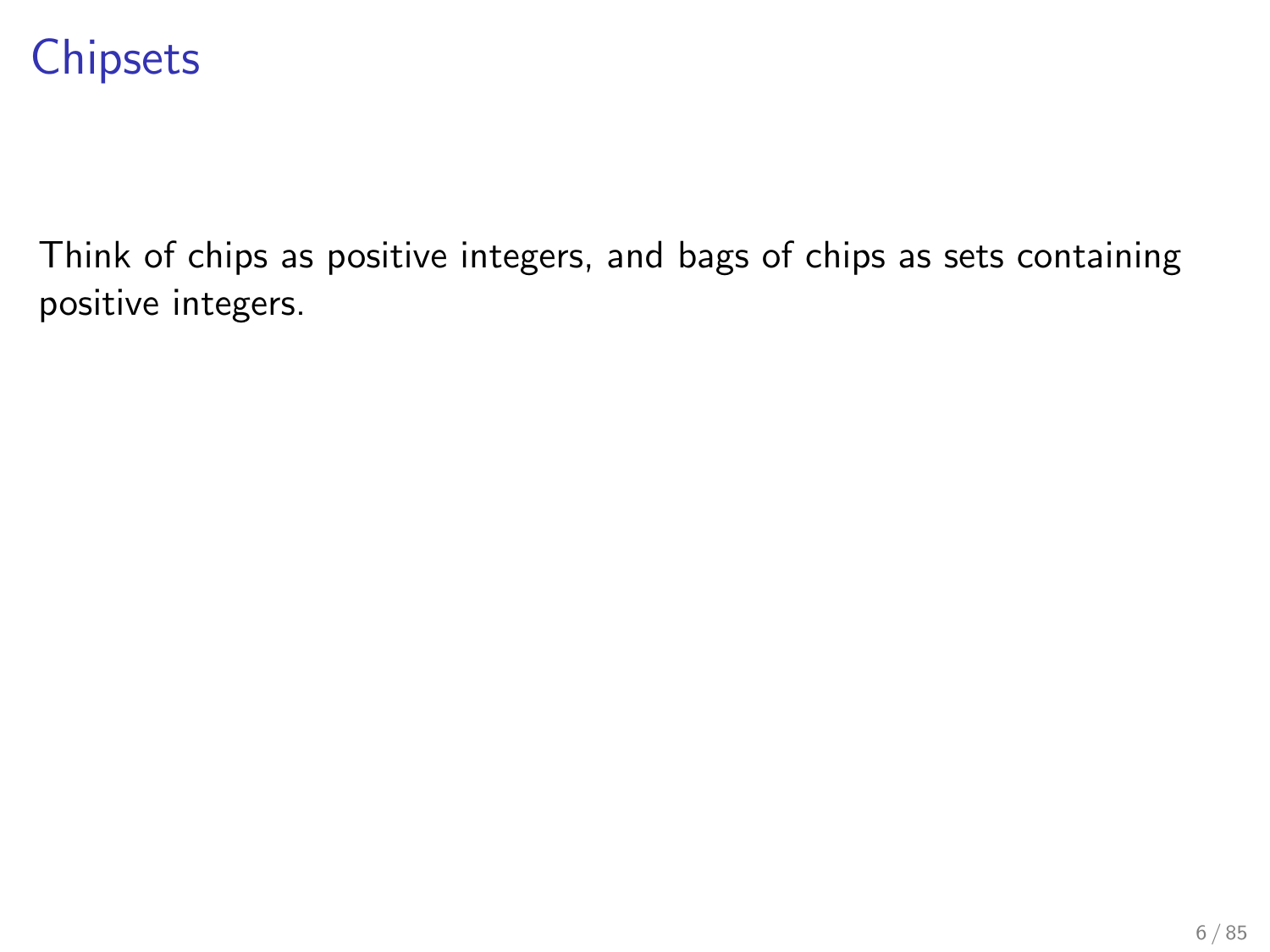Think of chips as positive integers, and bags of chips as sets containing positive integers.

Examples:

 ${1, 2, 3, 4}$  is a bag with chips 1-4 in it.  $\mathbb{Z}^{+}$  is a bag containing every chip.

However, these are not chipsets.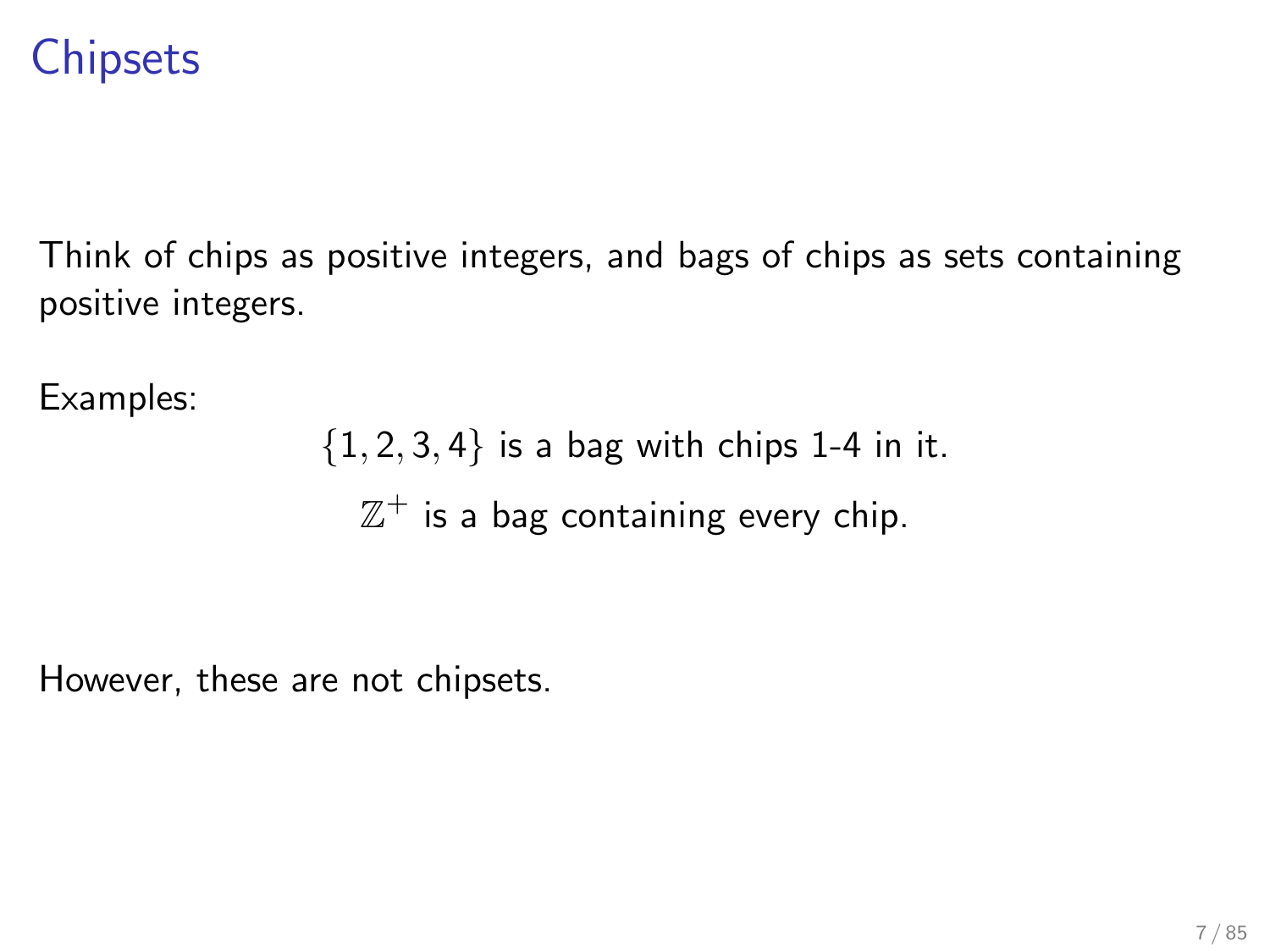Chipsets are constructed in a step-by-step fashion: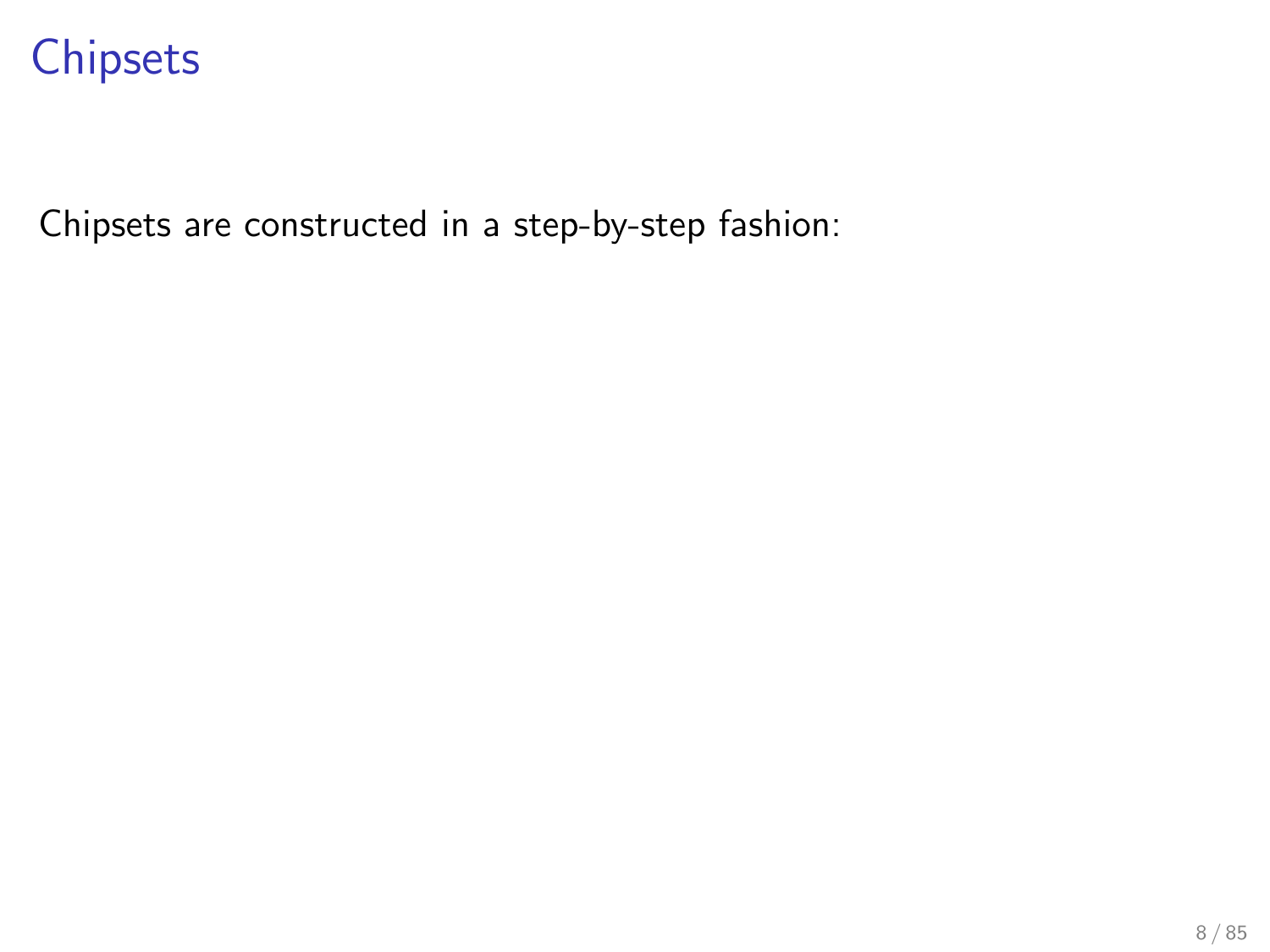Chipsets are constructed in a step-by-step fashion:

• Step  $n = 1$ : Add 2 chips and remove 1 chip.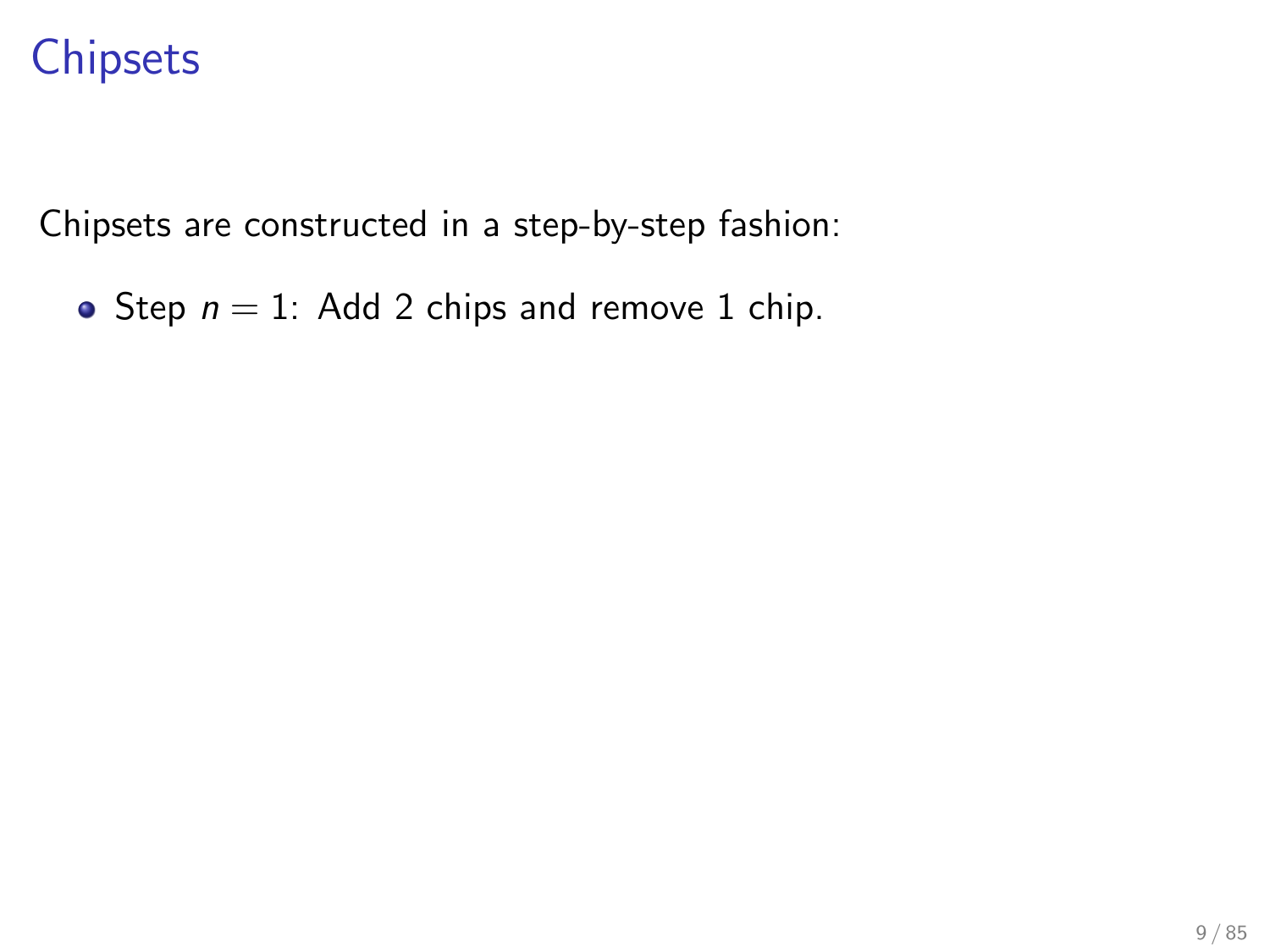Chipsets are constructed in a step-by-step fashion:

- Step  $n = 1$ : Add 2 chips and remove 1 chip.
- Step  $n = 2$ : Add 4 chips and remove 2 chips.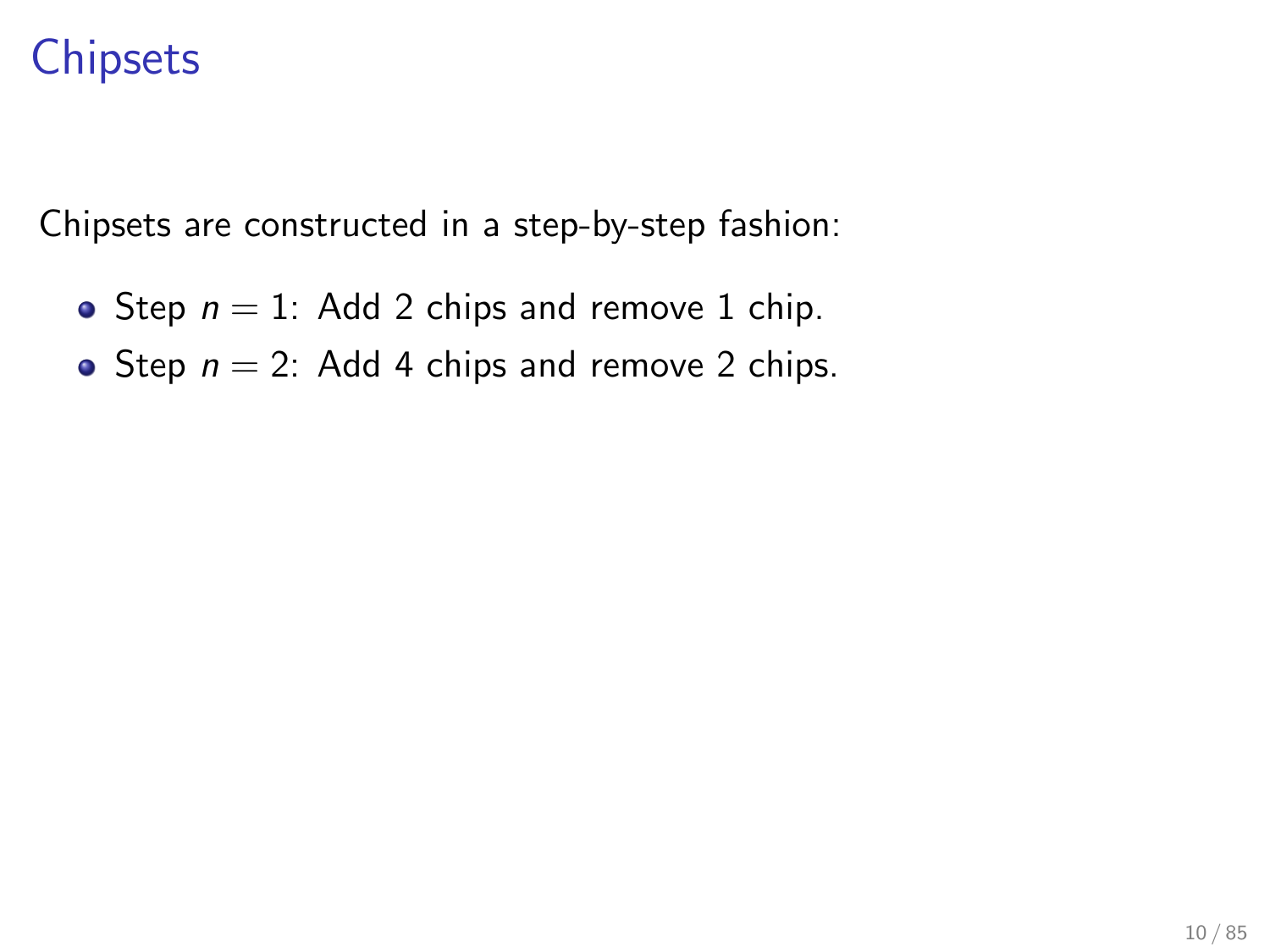Chipsets are constructed in a step-by-step fashion:

- Step  $n = 1$ : Add 2 chips and remove 1 chip.
- Step  $n = 2$ : Add 4 chips and remove 2 chips.
- Step  $n = 3$ : Add 8 chips and remove 4 chips.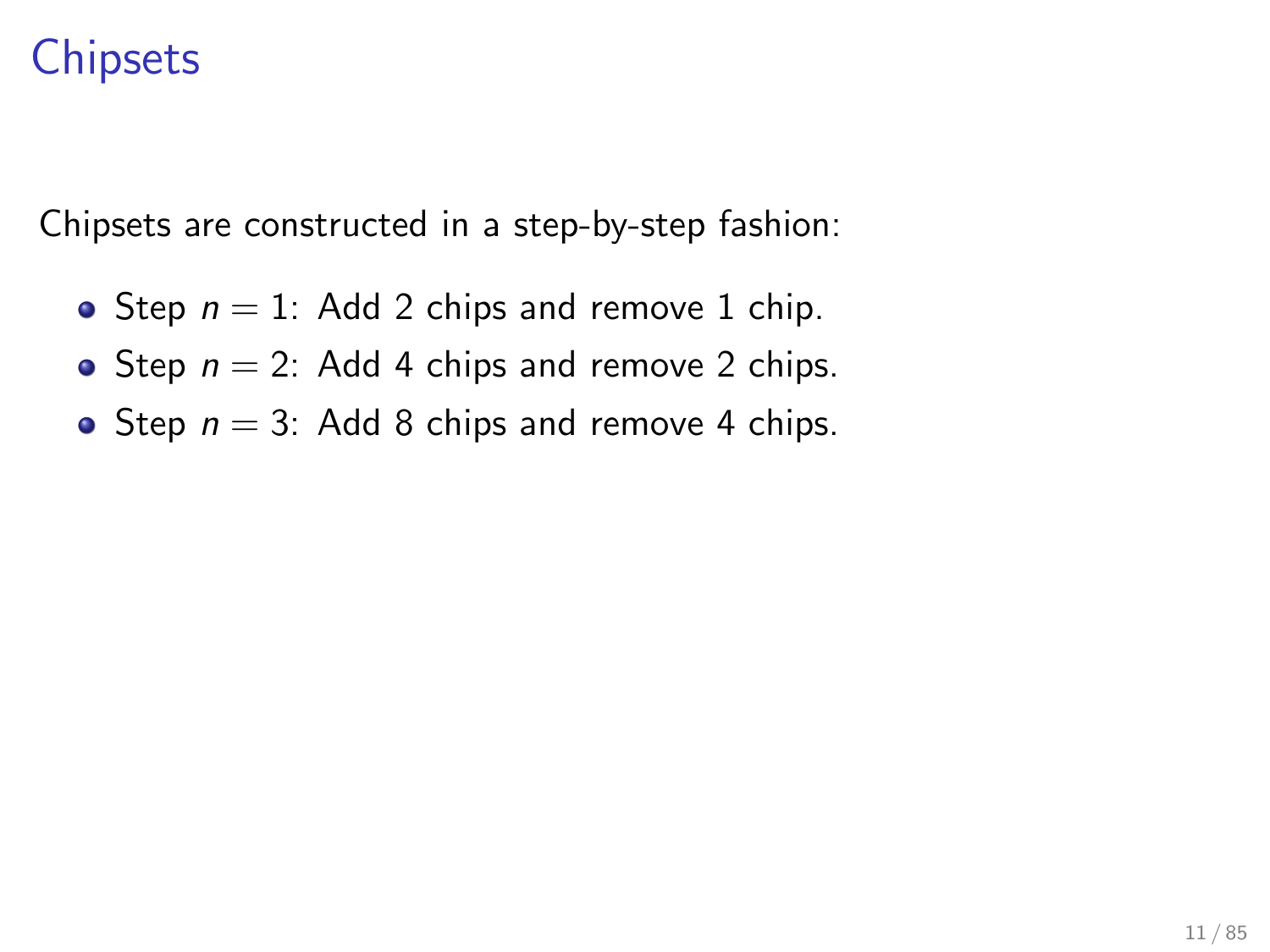Chipsets are constructed in a step-by-step fashion:

- Step  $n = 1$ : Add 2 chips and remove 1 chip.
- Step  $n = 2$ : Add 4 chips and remove 2 chips.
- Step  $n = 3$ : Add 8 chips and remove 4 chips.

```
\bullet ...
```
Step n: Add 2<sup>n</sup> chips and remove 2<sup>n−1</sup> chips.

 $\bullet$  ...

Note: when removing chips, you can remove any of the chips that are currently in the bag.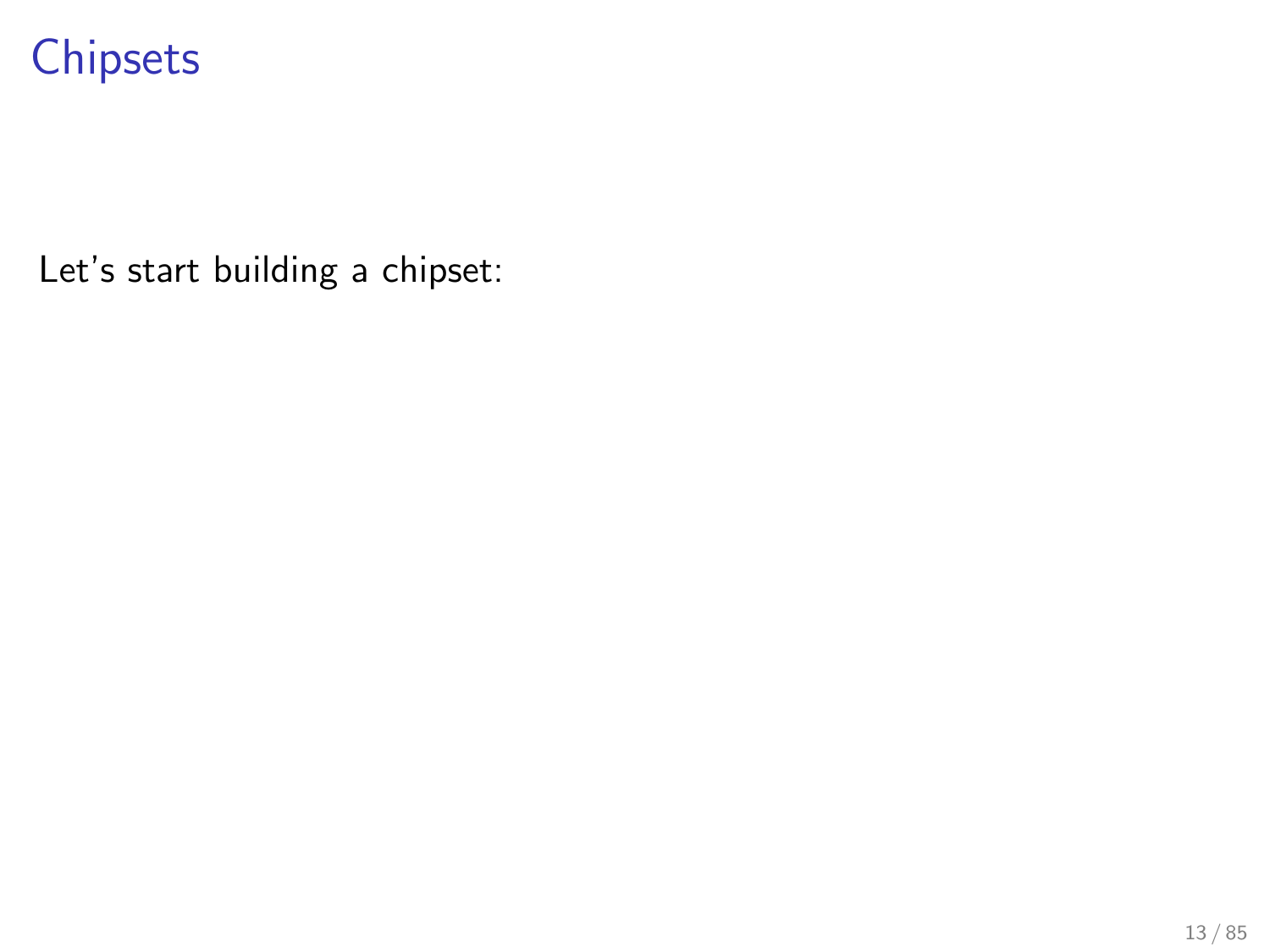Let's start building a chipset:

• Step 1: Add 2 chips  $\rightarrow$  {1,2}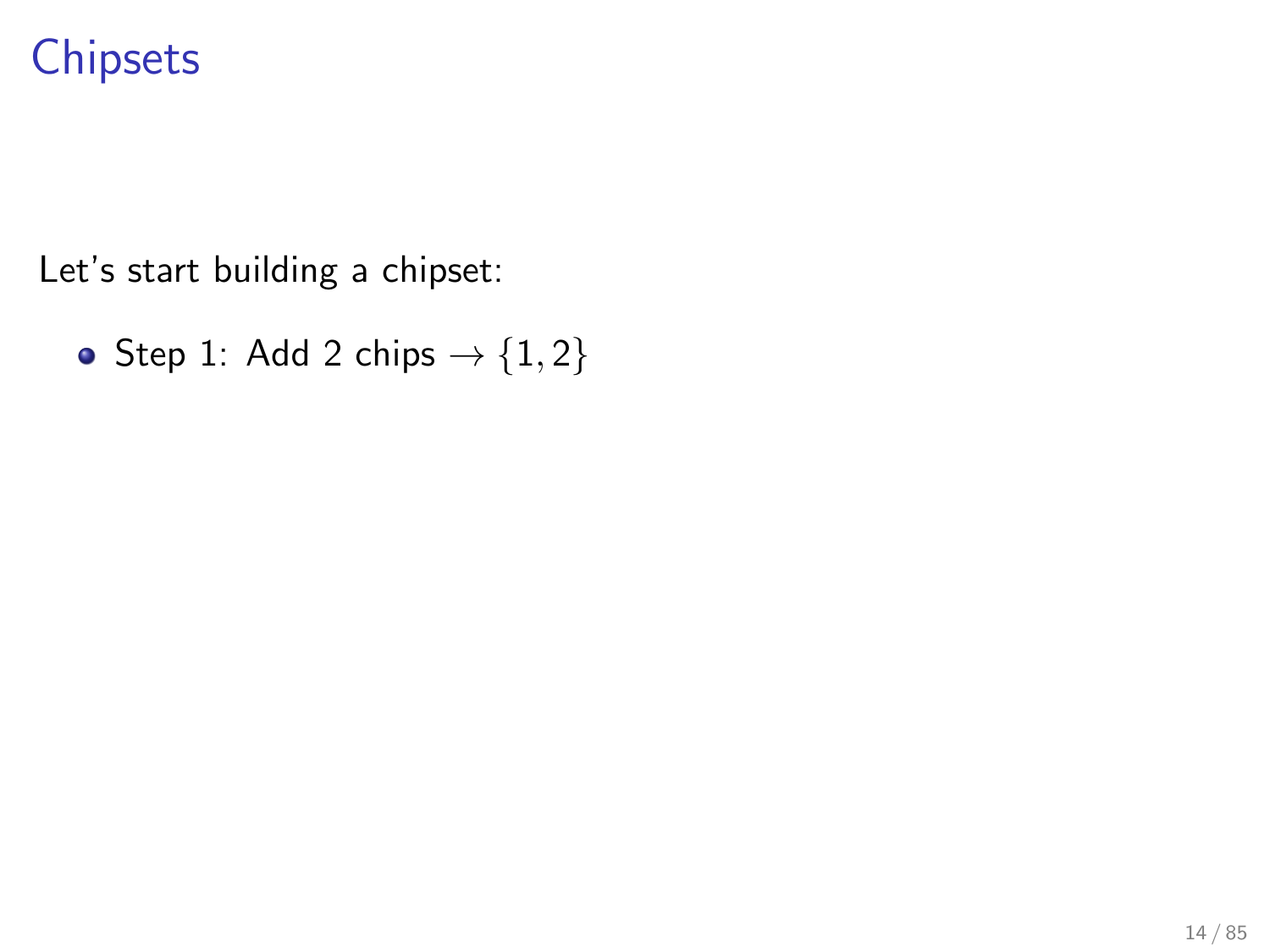Let's start building a chipset:

• Step 1: Add 2 chips  $\rightarrow$  {1, 2} then remove 1 chip  $\rightarrow$  {2}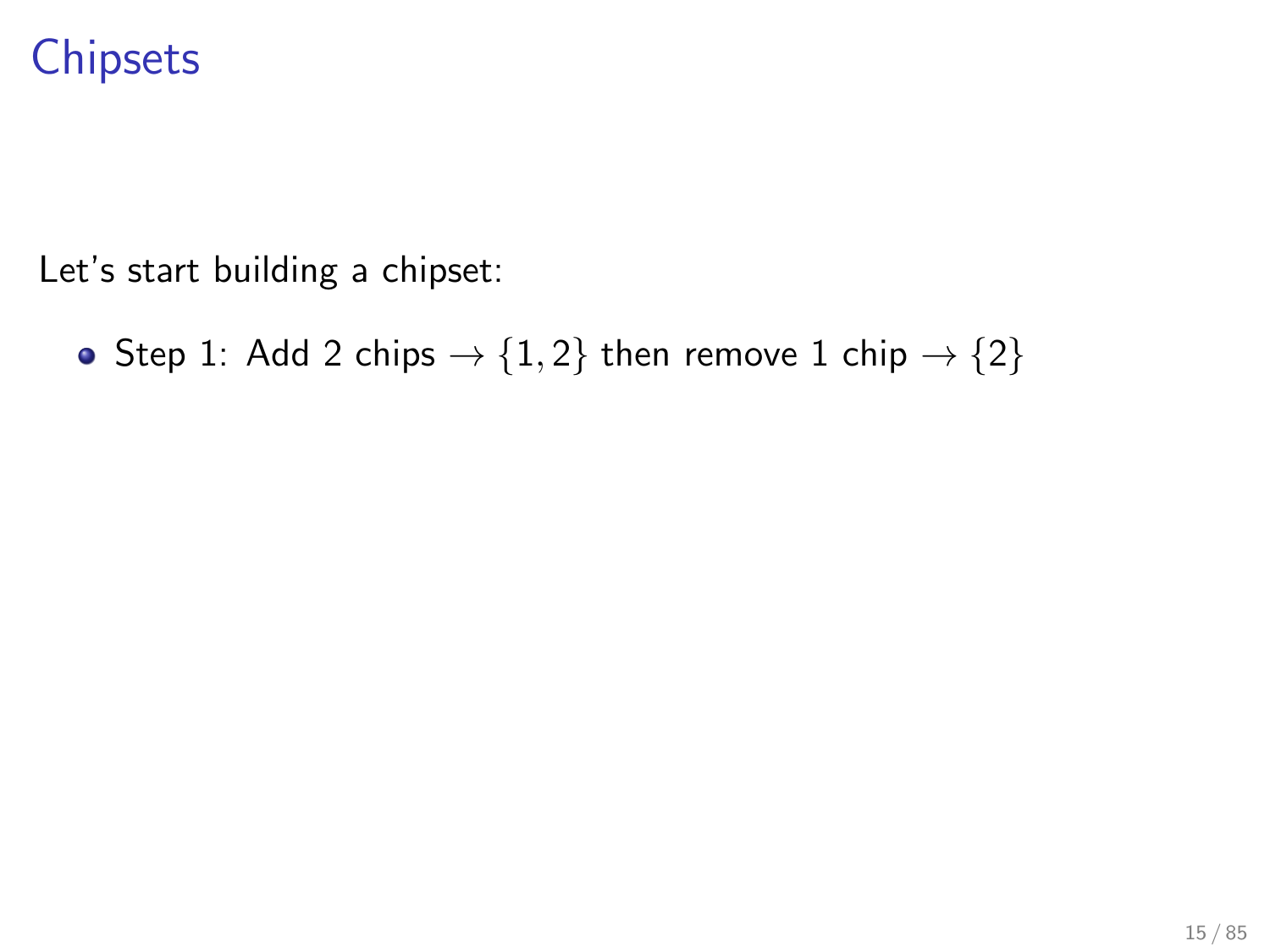- Step 1: Add 2 chips  $\rightarrow$  {1, 2} then remove 1 chip  $\rightarrow$  {2}
- Step 2: Add 4 chips  $\rightarrow$  {2, 3, 4, 5, 6}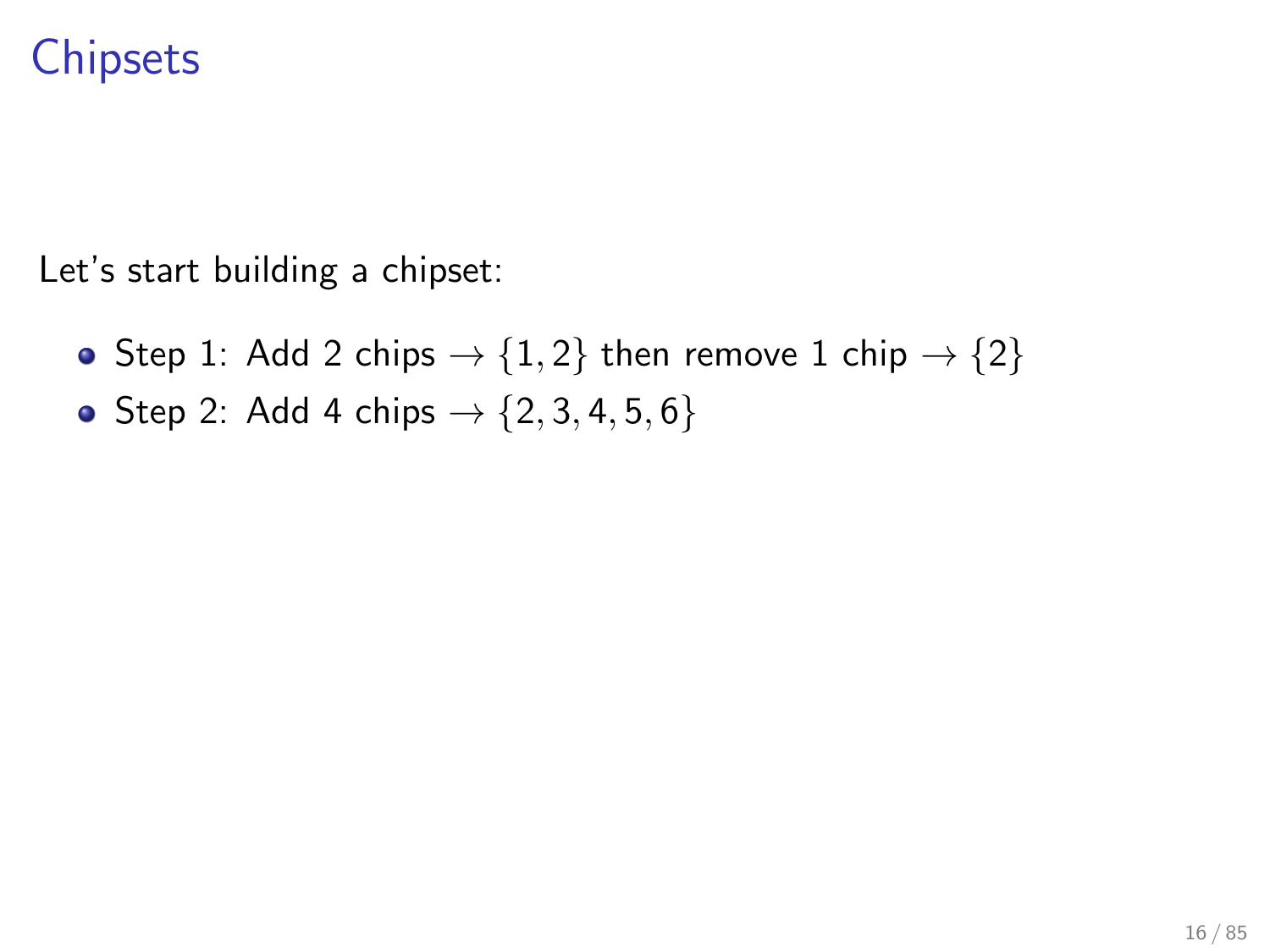- Step 1: Add 2 chips  $\rightarrow$  {1, 2} then remove 1 chip  $\rightarrow$  {2}
- Step 2: Add 4 chips  $\rightarrow$  {2, 3, 4, 5, 6} then remove 2 chips  $\rightarrow$  {2, 3, 6}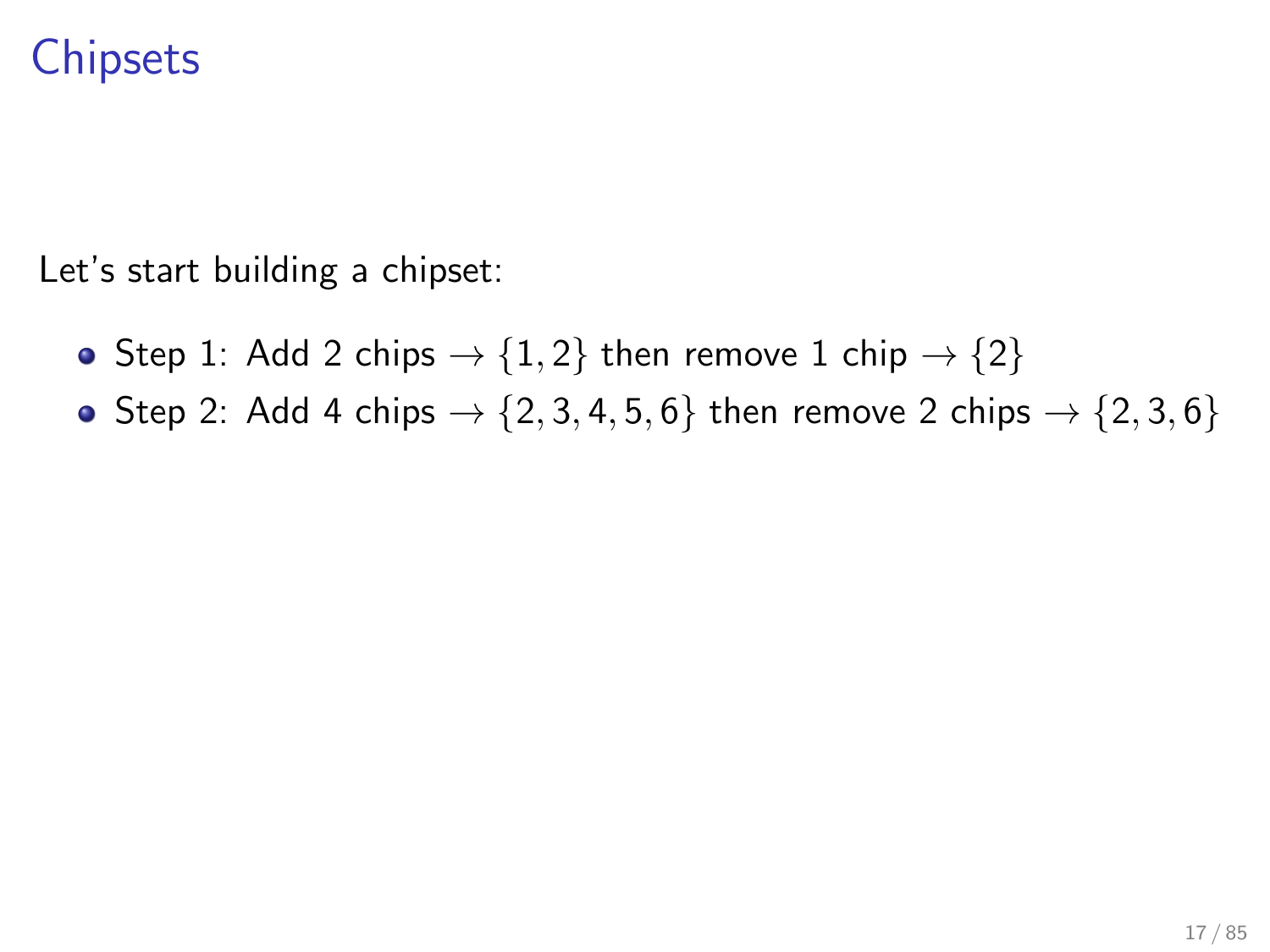- Step 1: Add 2 chips  $\rightarrow$  {1, 2} then remove 1 chip  $\rightarrow$  {2}
- Step 2: Add 4 chips  $\rightarrow$  {2, 3, 4, 5, 6} then remove 2 chips  $\rightarrow$  {2, 3, 6}
- Step 3: Add 8 chips  $\rightarrow \{2, 3, 6, 7, 8, 9, 10, 11, 12, 13, 14\}$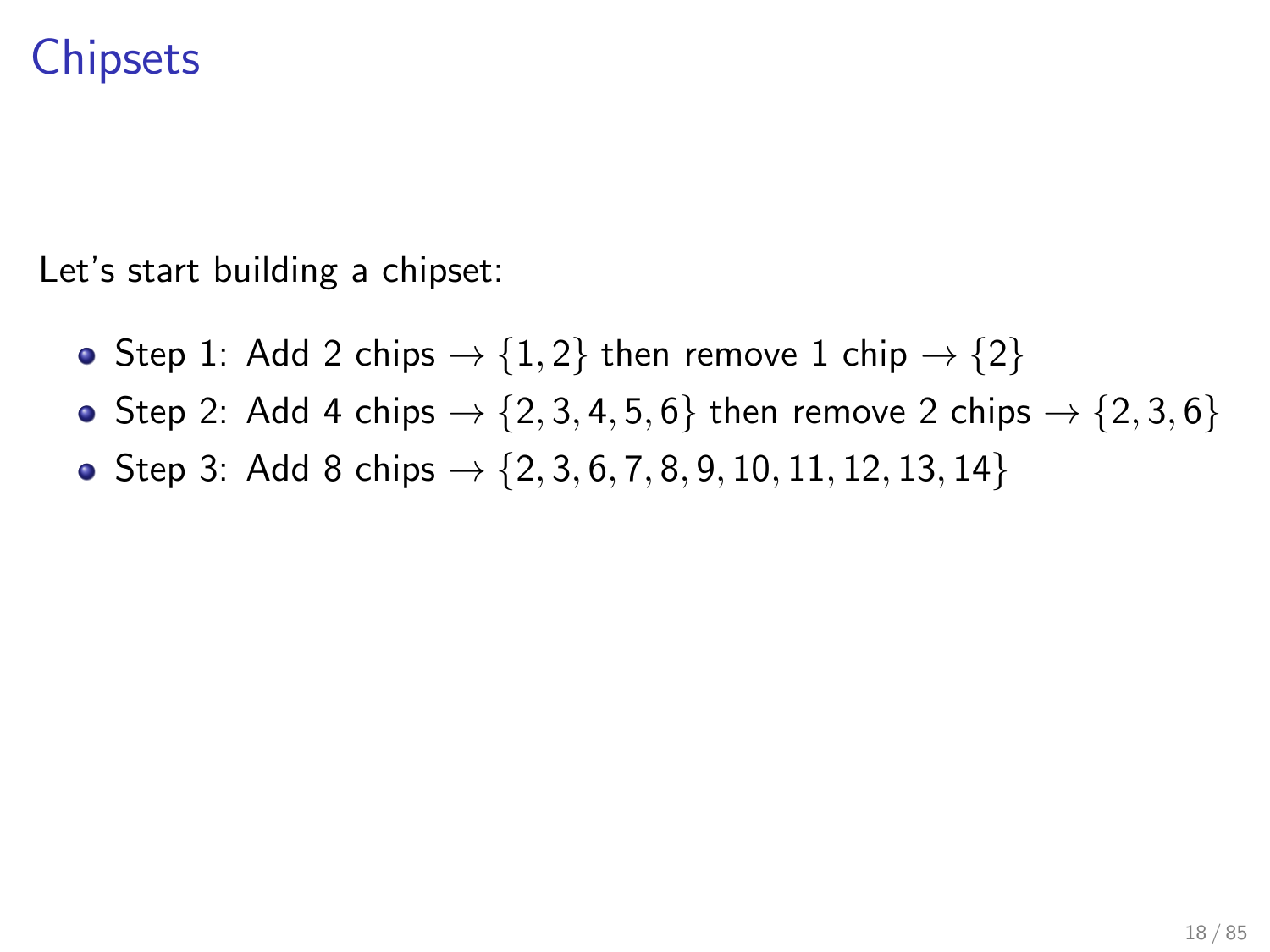Let's start building a chipset:

- Step 1: Add 2 chips  $\rightarrow$  {1, 2} then remove 1 chip  $\rightarrow$  {2}
- Step 2: Add 4 chips  $\rightarrow$  {2, 3, 4, 5, 6} then remove 2 chips  $\rightarrow$  {2, 3, 6}
- Step 3: Add 8 chips  $\rightarrow$  {2, 3, 6, 7, 8, 9, 10, 11, 12, 13, 14} then remove 4 chips  $\rightarrow \{3, 6, 7, 8, 11, 13, 14\}$

...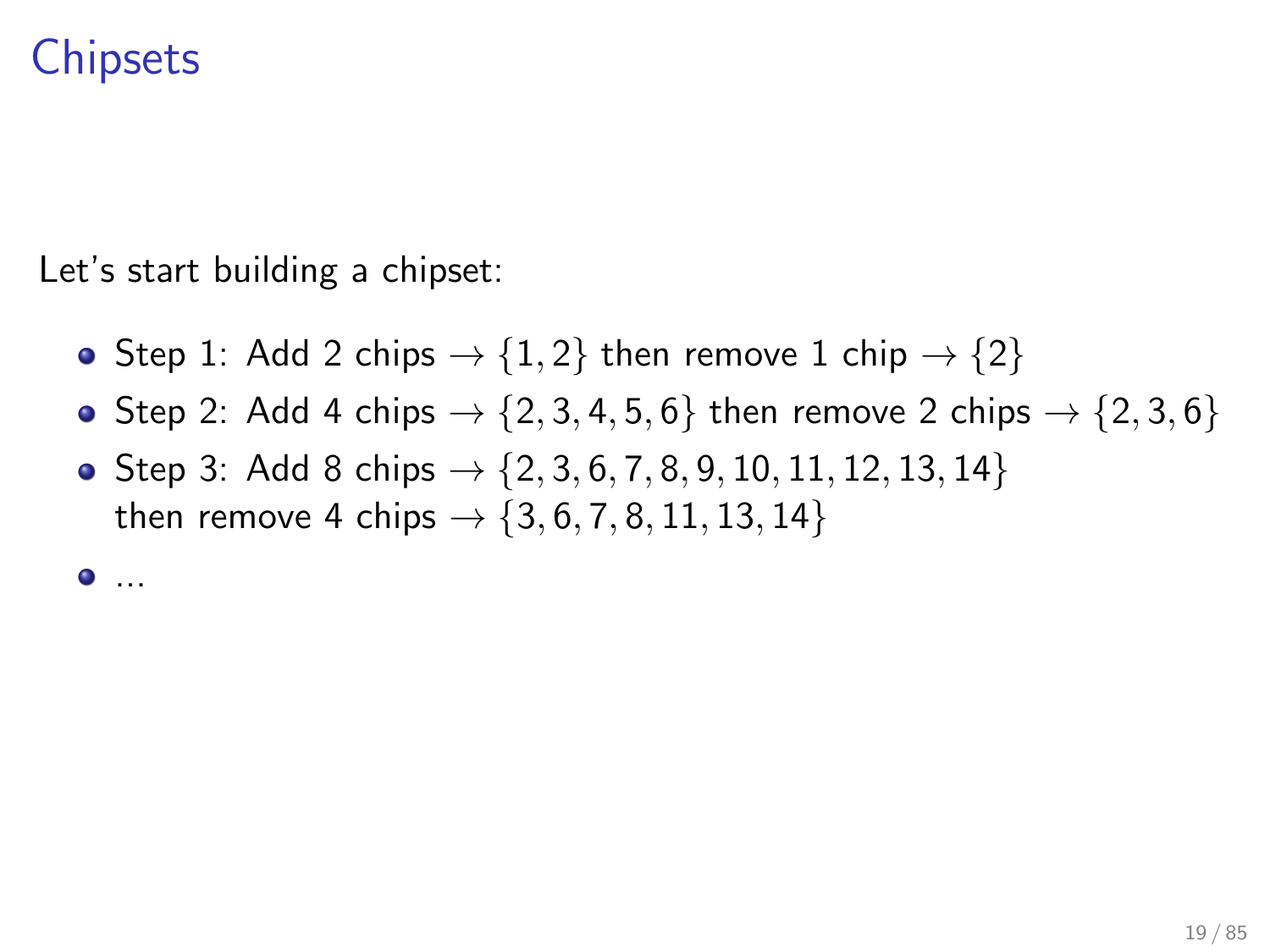Let's start building a chipset:

- Step 1: Add 2 chips  $\rightarrow$  {1, 2} then remove 1 chip  $\rightarrow$  {2}
- Step 2: Add 4 chips  $\rightarrow$  {2, 3, 4, 5, 6} then remove 2 chips  $\rightarrow$  {2, 3, 6}
- Step 3: Add 8 chips  $\rightarrow \{2, 3, 6, 7, 8, 9, 10, 11, 12, 13, 14\}$ then remove 4 chips  $\rightarrow \{3, 6, 7, 8, 11, 13, 14\}$

...

Informally, what we get "in the end" is a chipset.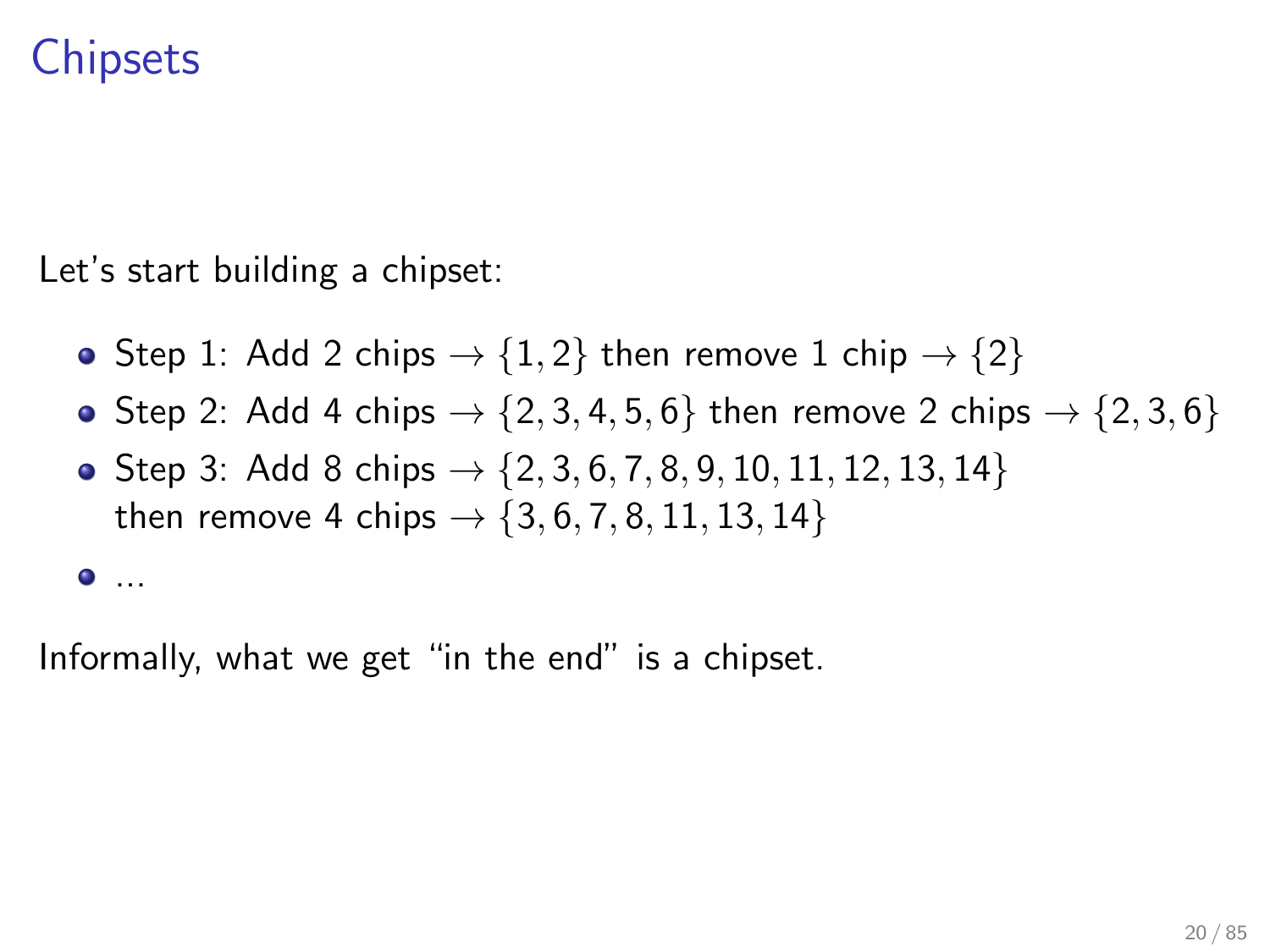Some examples:

• The empty set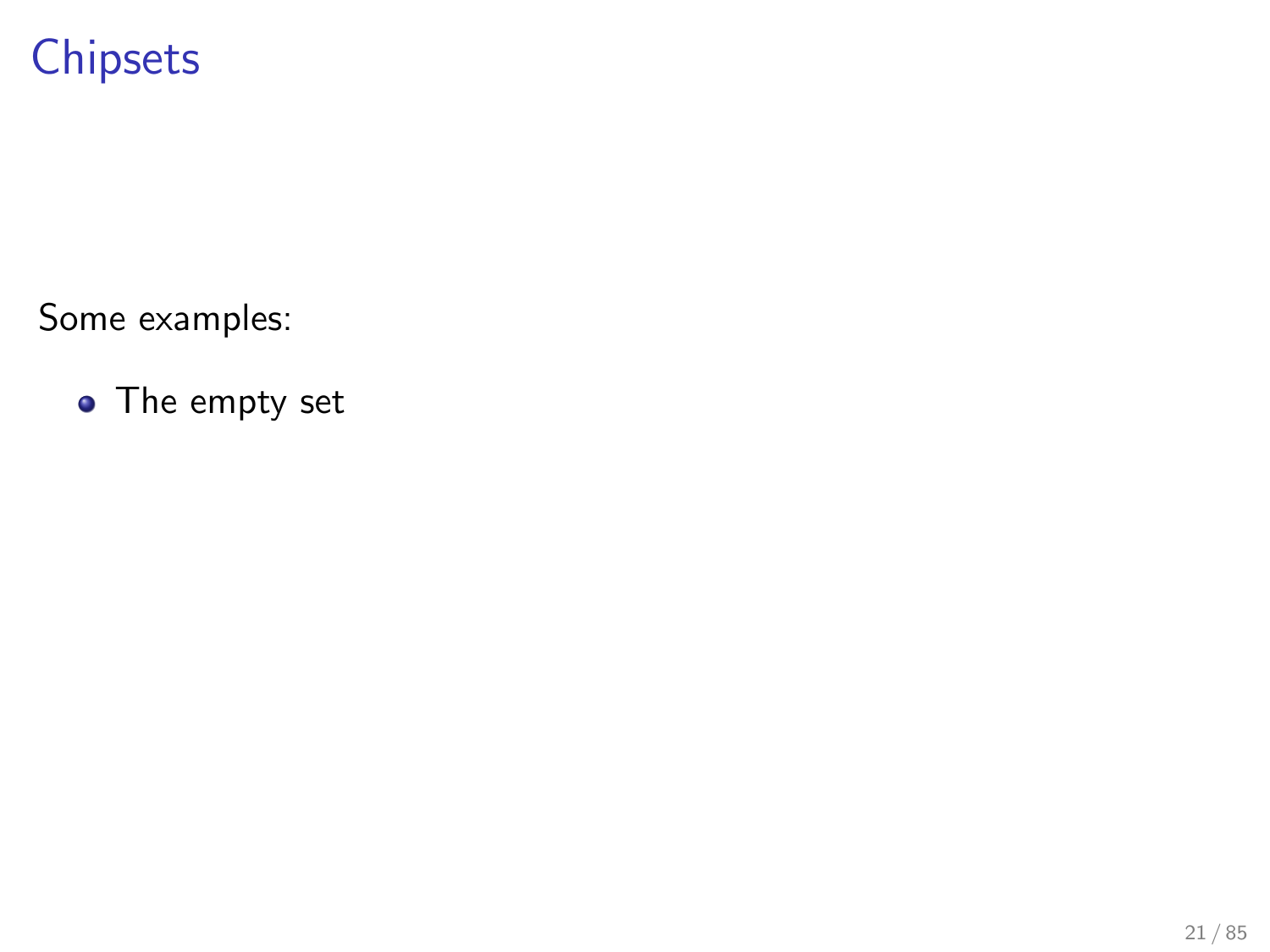Some examples:

- The empty set
- Any singleton set like  ${5}$  or  ${2019}$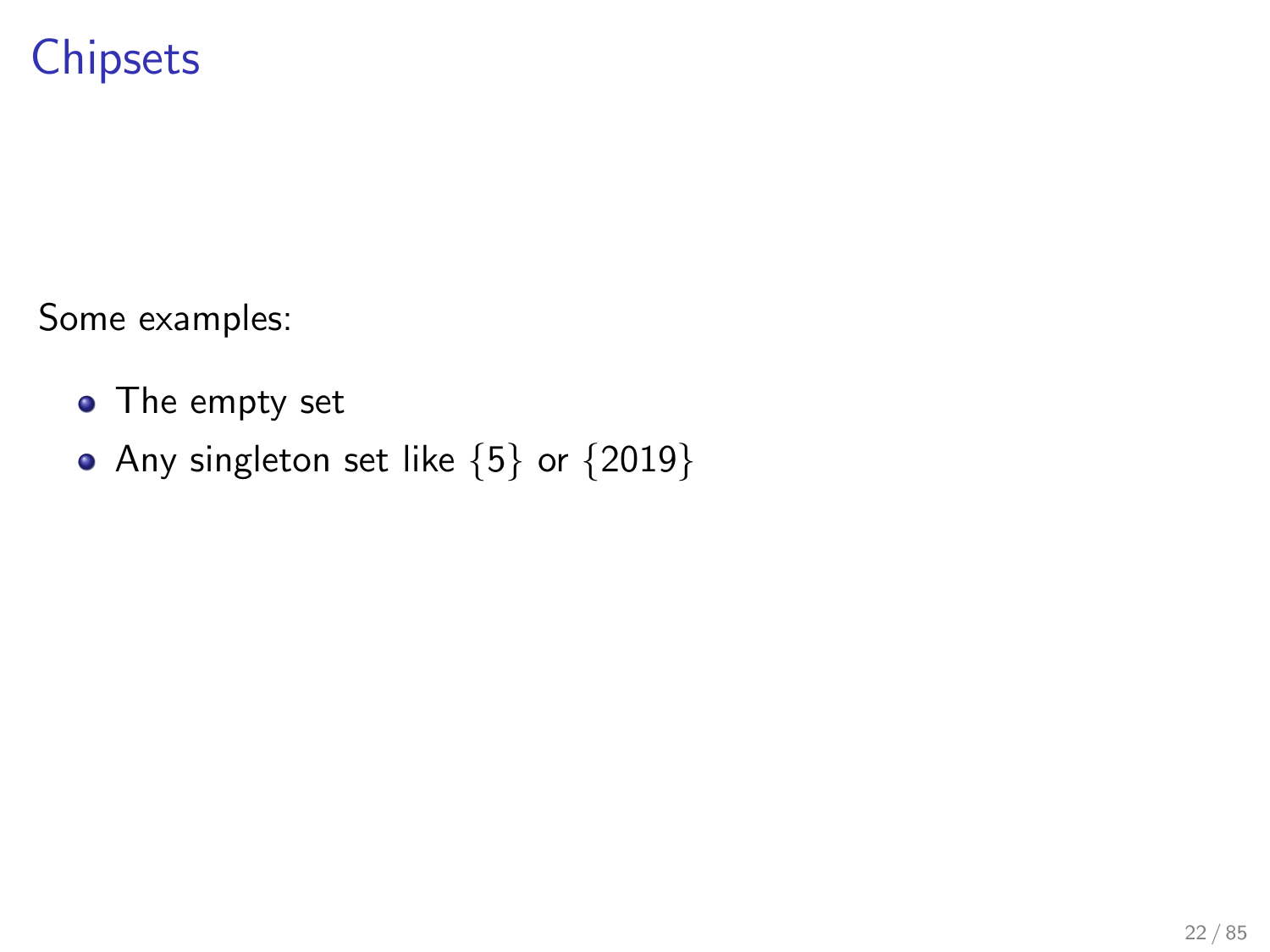Some examples:

- The empty set
- Any singleton set like  ${5}$  or  ${2019}$
- The set  $\{1, 3, 5, 7, 9, 11, 13\}$
- More interesting examples soon...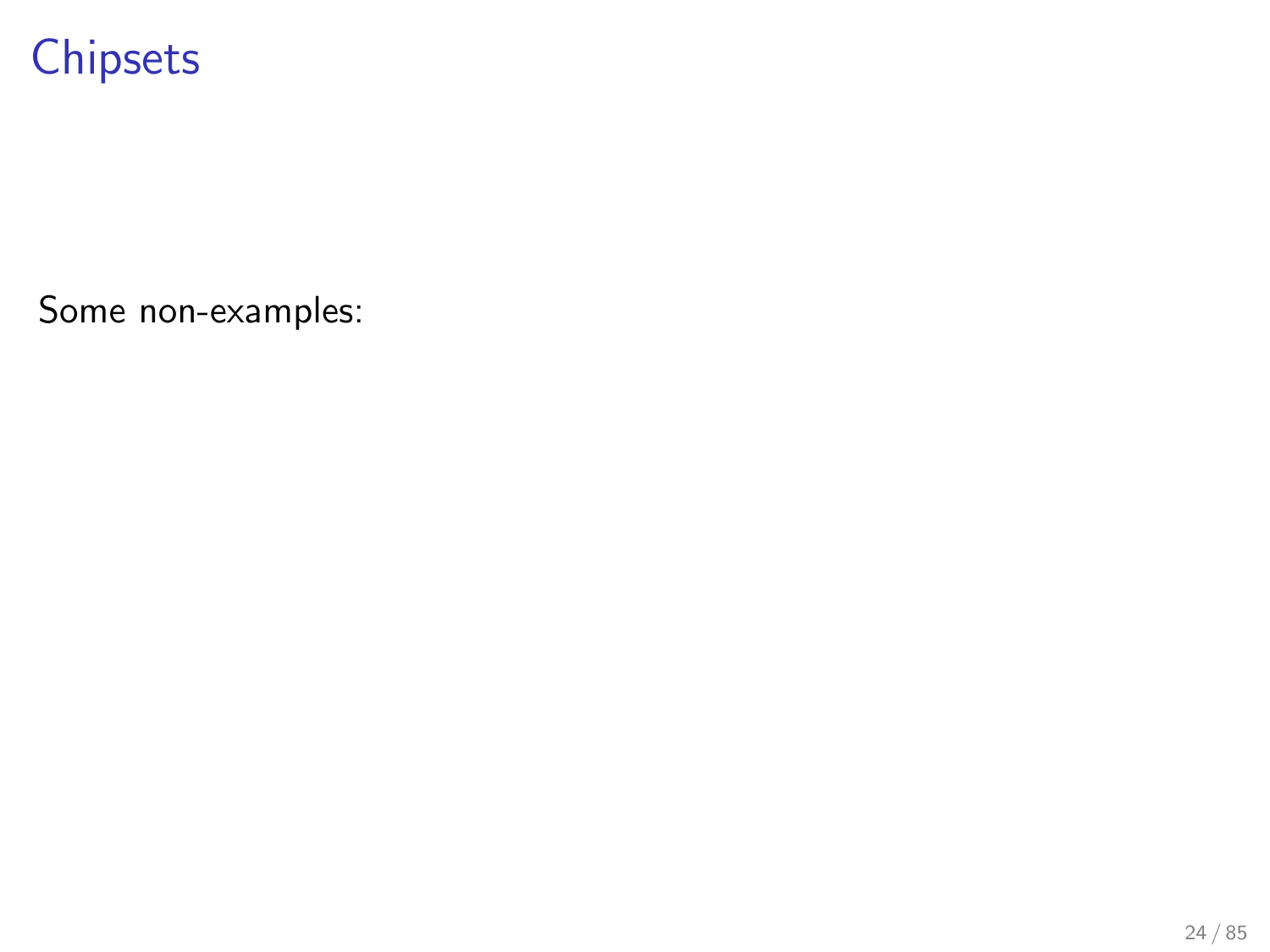Some non-examples:

• The set  $\{1,2\}$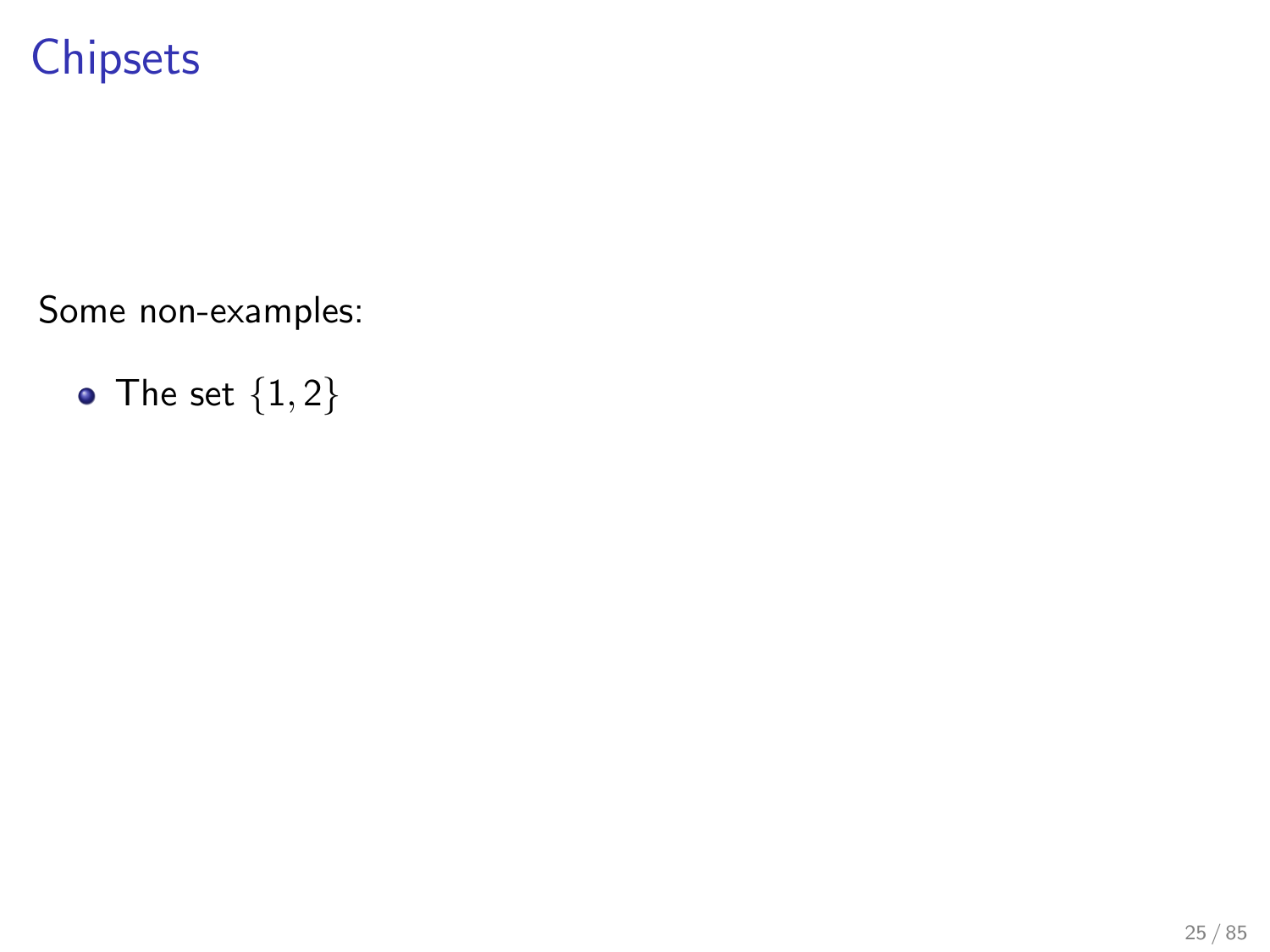- The set  $\{1,2\}$
- The set  $\{3, 4, 5, 6\}$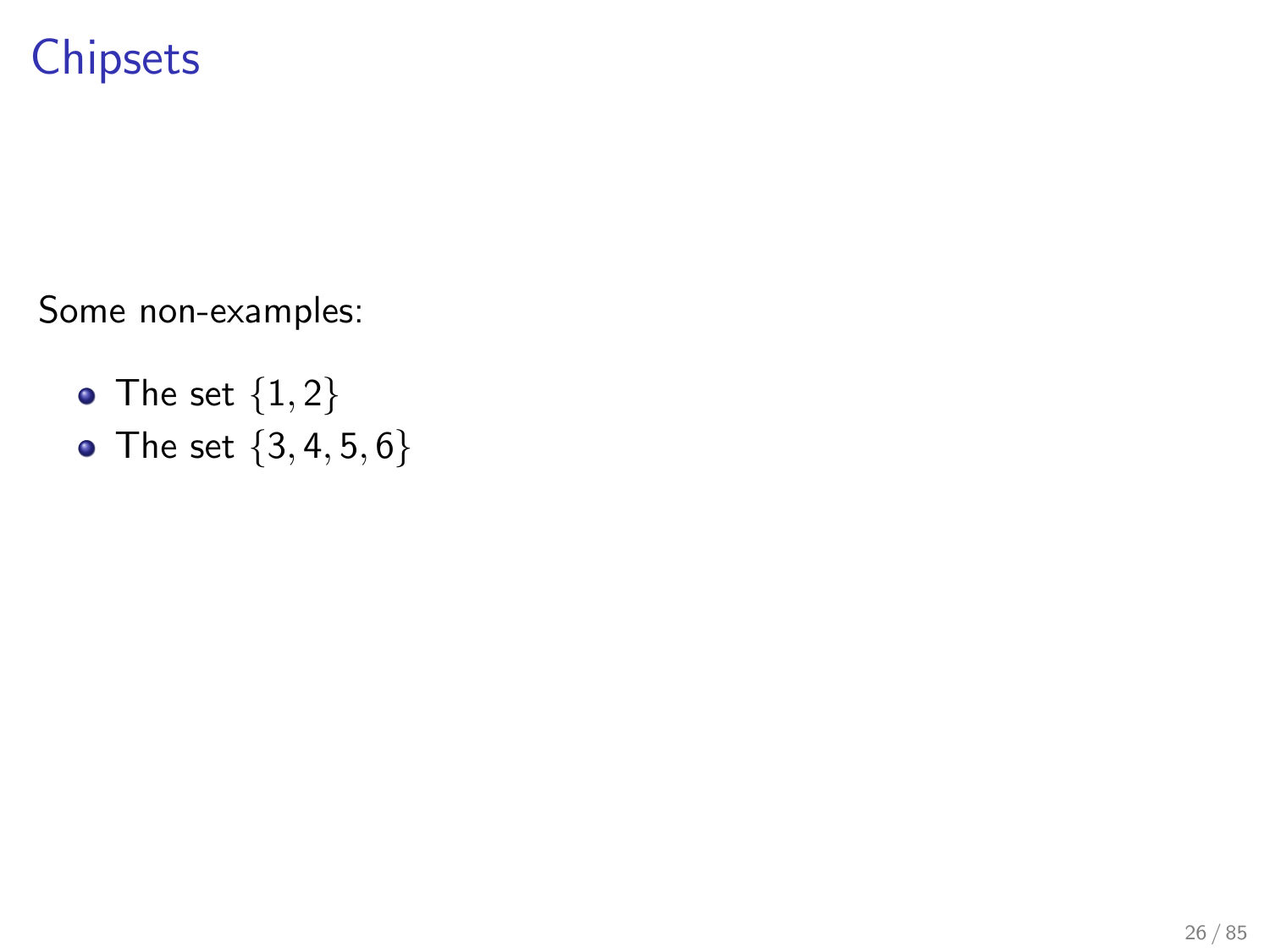- The set  $\{1,2\}$
- The set  $\{3, 4, 5, 6\}$  let's see why:
	- ▶ Step 1:  ${1, 2}$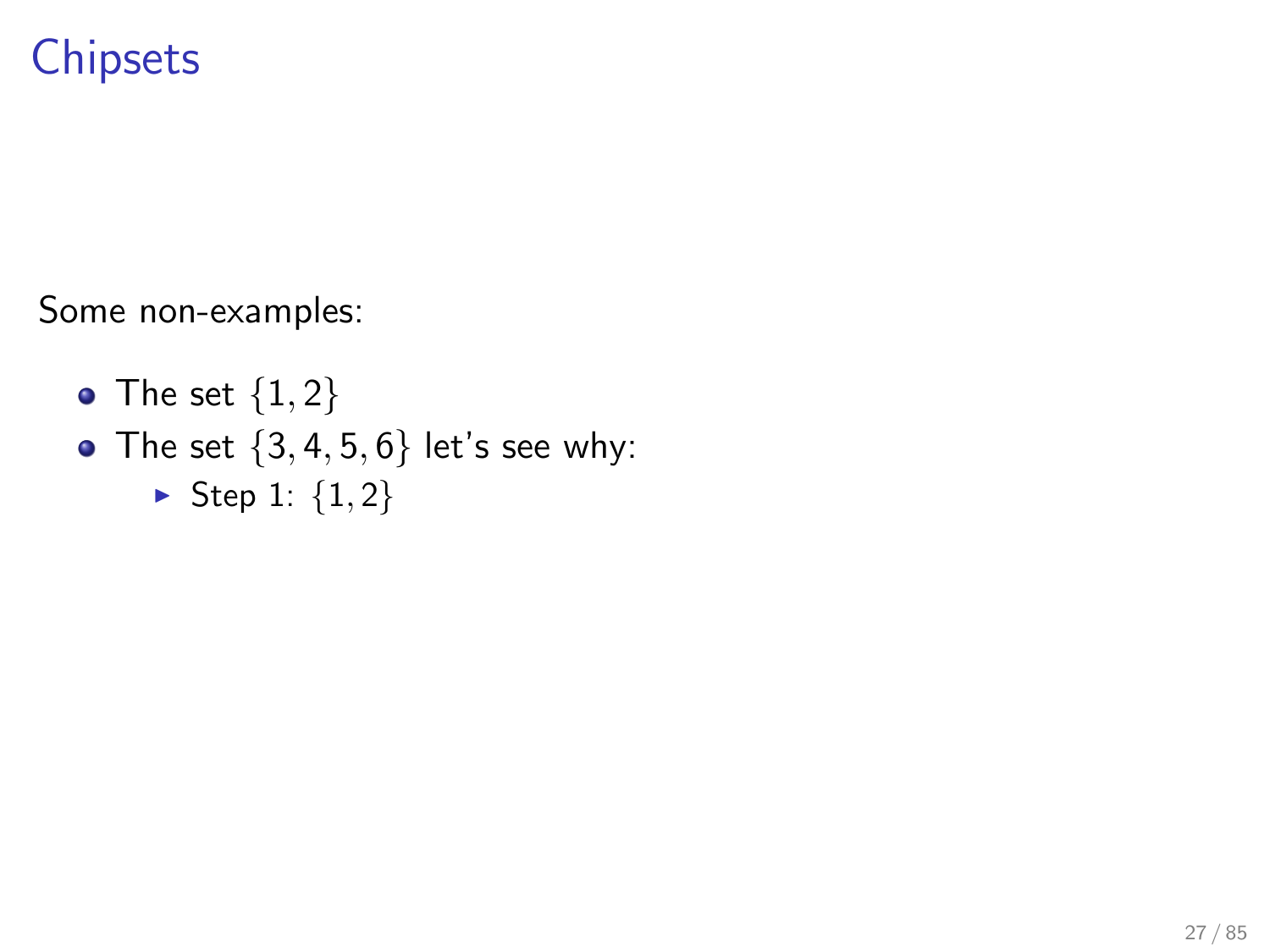- The set  $\{1,2\}$
- The set  $\{3, 4, 5, 6\}$  let's see why:
	- ► Step 1:  ${1, 2}$  →  ${1}$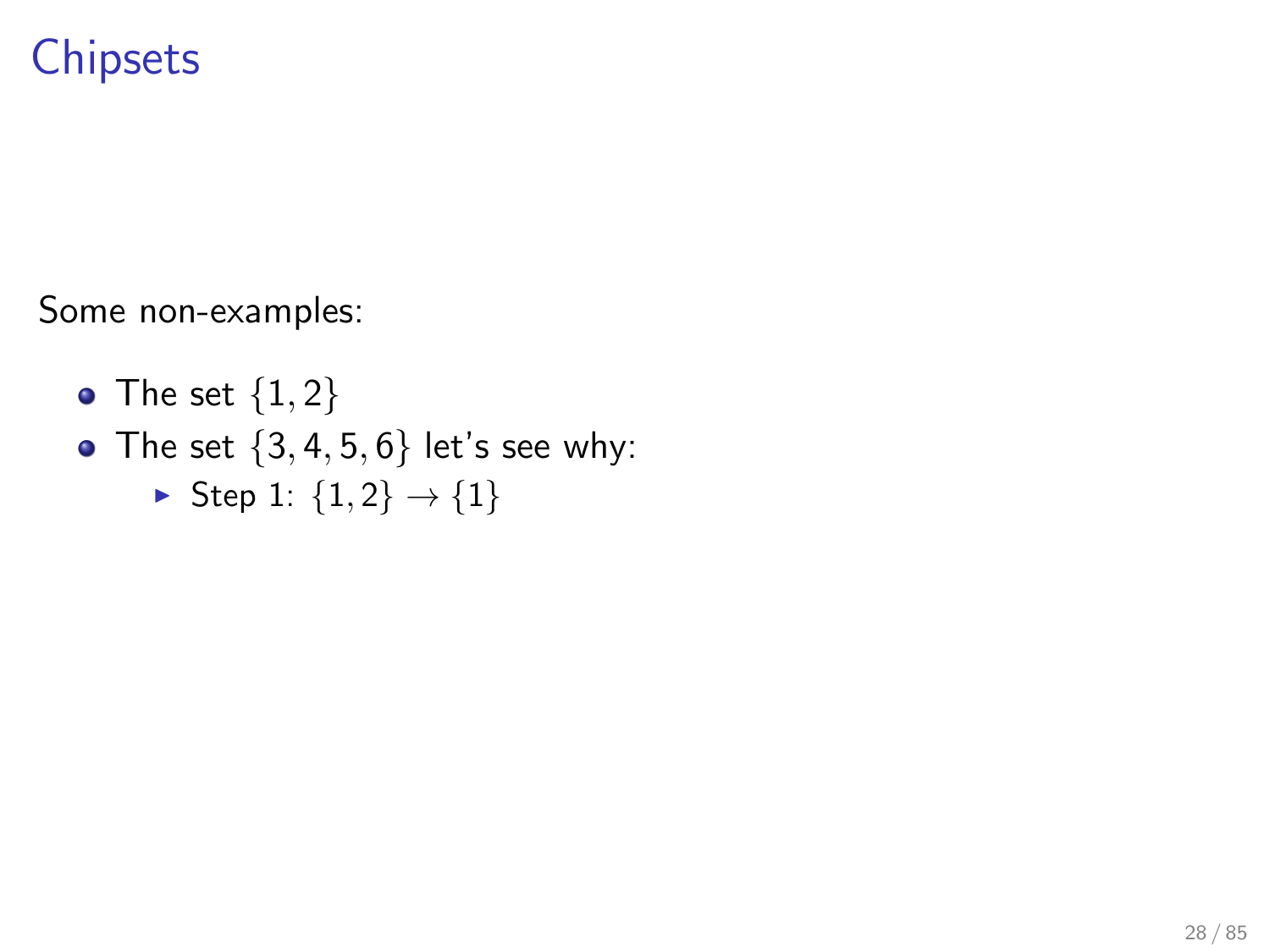- The set  $\{1,2\}$
- The set  $\{3, 4, 5, 6\}$  let's see why:
	- ► Step 1:  ${1, 2}$  →  ${1}$
	- $\triangleright$  Step 2: {1, 3, 4, 5, 6}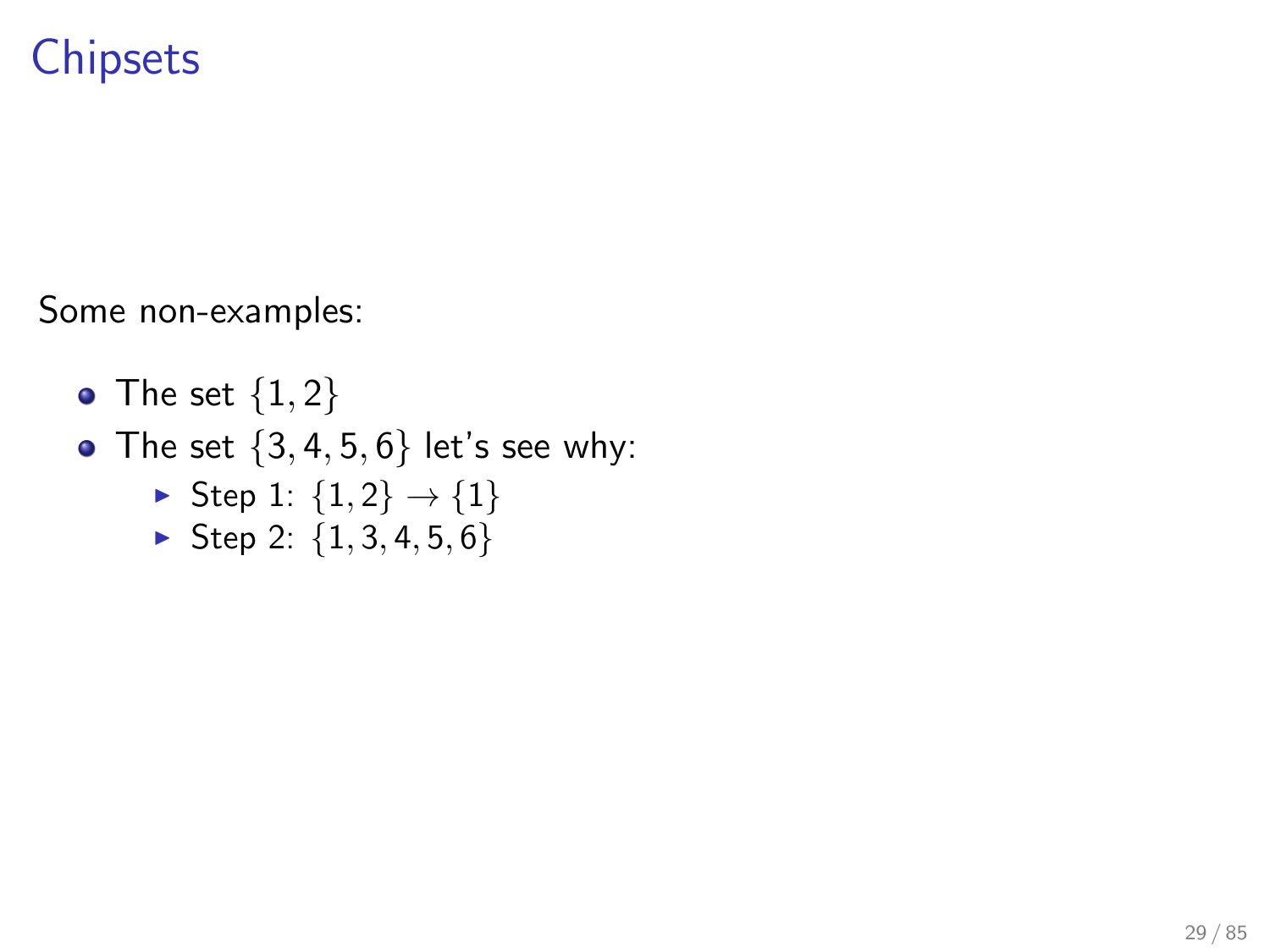- The set  $\{1,2\}$
- The set  $\{3, 4, 5, 6\}$  let's see why:
	- ► Step 1:  ${1, 2}$  →  ${1}$
	- ► Step 2:  ${1, 3, 4, 5, 6}$   $\rightarrow$   ${4, 5, 6}$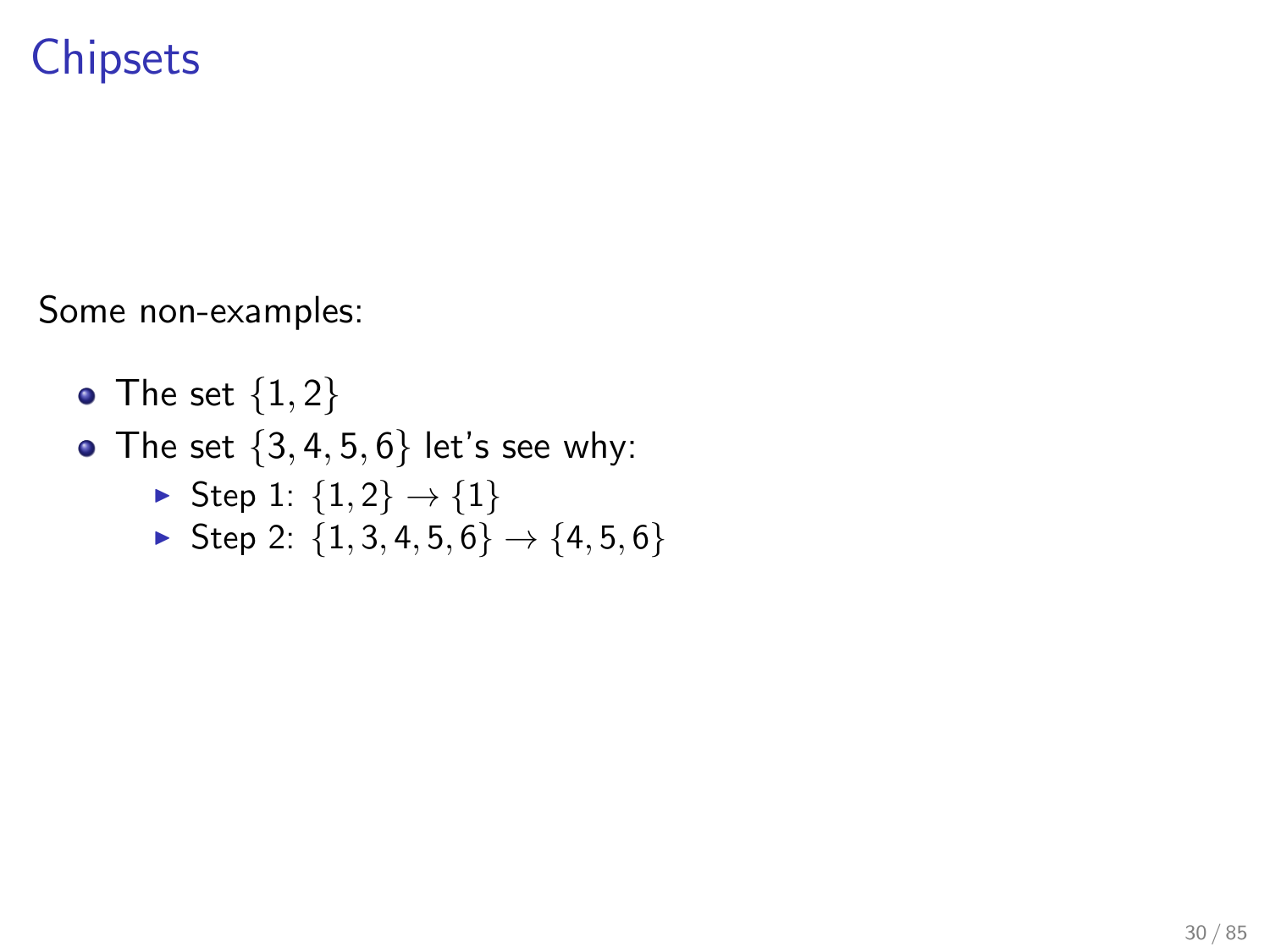\n- The set 
$$
\{1, 2\}
$$
\n- The set  $\{3, 4, 5, 6\}$  let's see why:\n
	\n- Step 1:  $\{1, 2\} \rightarrow \{1\}$
	\n- Step 2:  $\{1, 3, 4, 5, 6\} \rightarrow \{4, 5, 6\}$
	\n\n
\n- $\mathbb{Z}^+$
\n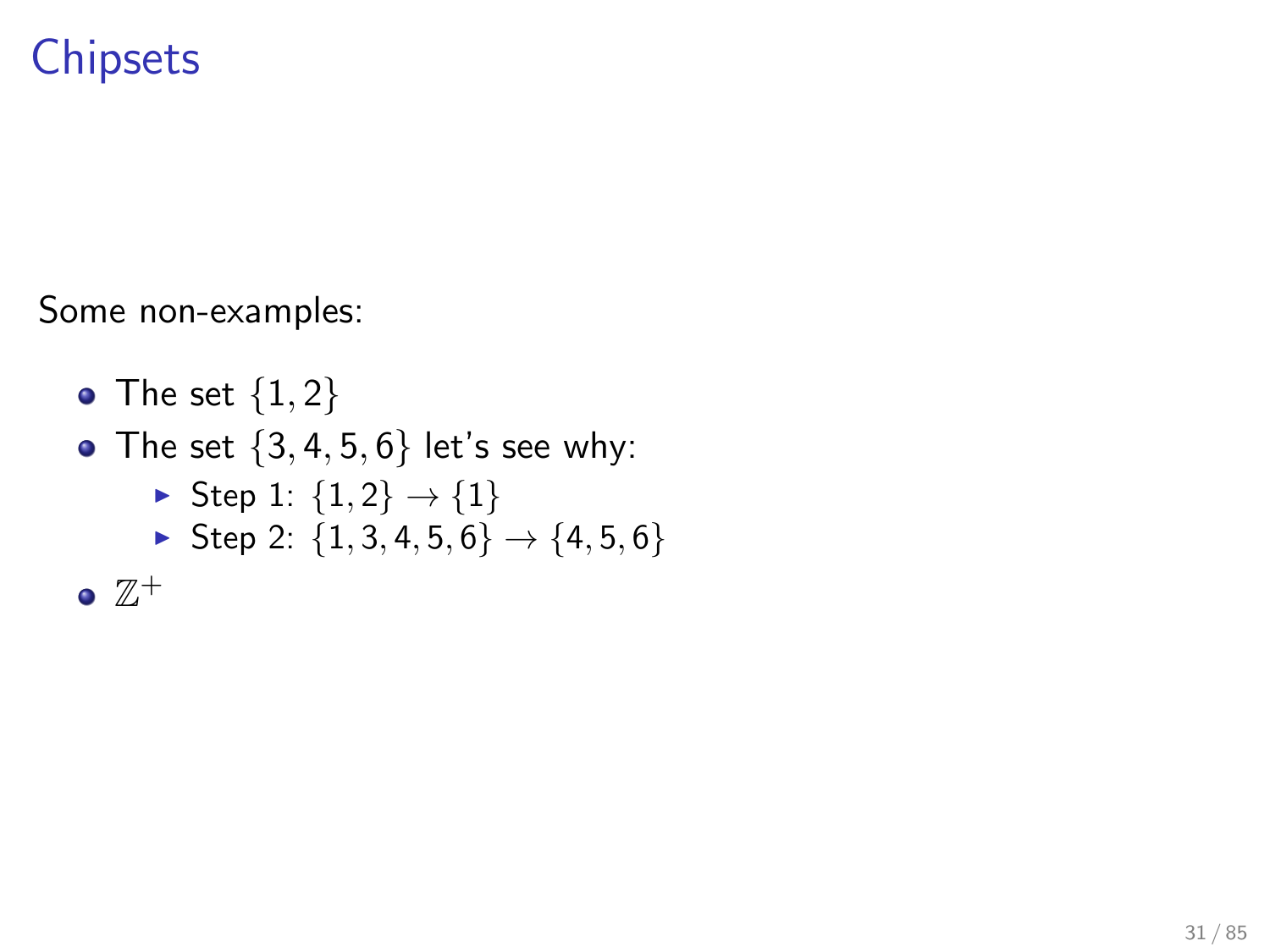Let's develop a formal definition for a chipset. First, we make the following definition:

#### Definition: The chip counting function

Define  $\kappa(n)$  to be the total number of chips added to a bag after step n. For  $n \in \mathbb{Z}^+$ , a geometric series calculation shows  $\kappa(n) = 2^{n+1} - 2$ .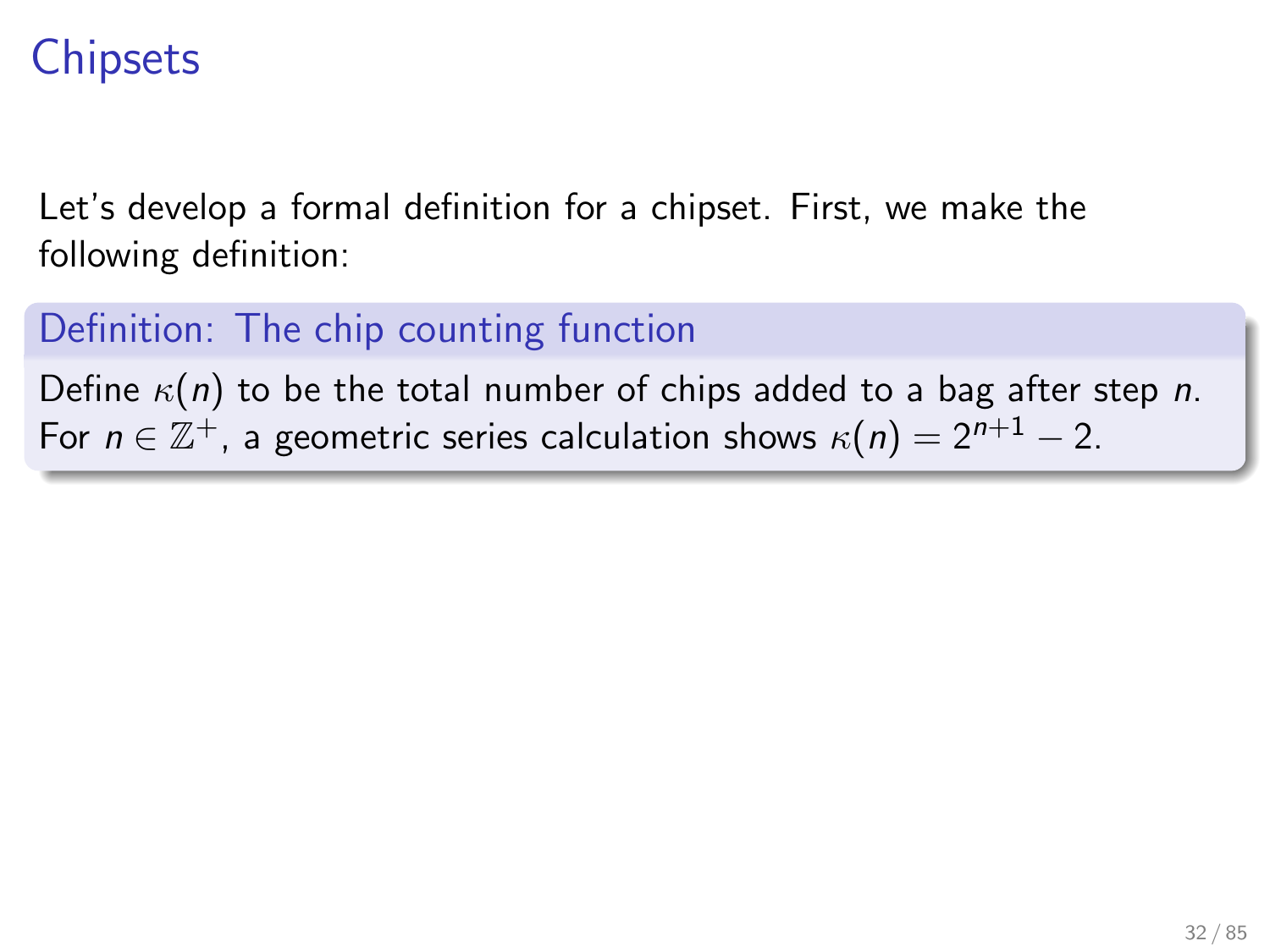Let's develop a formal definition for a chipset. First, we make the following definition:

#### Definition: The chip counting function

Define  $\kappa(n)$  to be the total number of chips added to a bag after step n. For  $n \in \mathbb{Z}^+$ , a geometric series calculation shows  $\kappa(n) = 2^{n+1} - 2$ .

To see this in action:

$$
\bullet\ \kappa(1)=2
$$

$$
\bullet \ \kappa(2)=6
$$

$$
\bullet\ \kappa(3)=14
$$

These numbers will be important to us.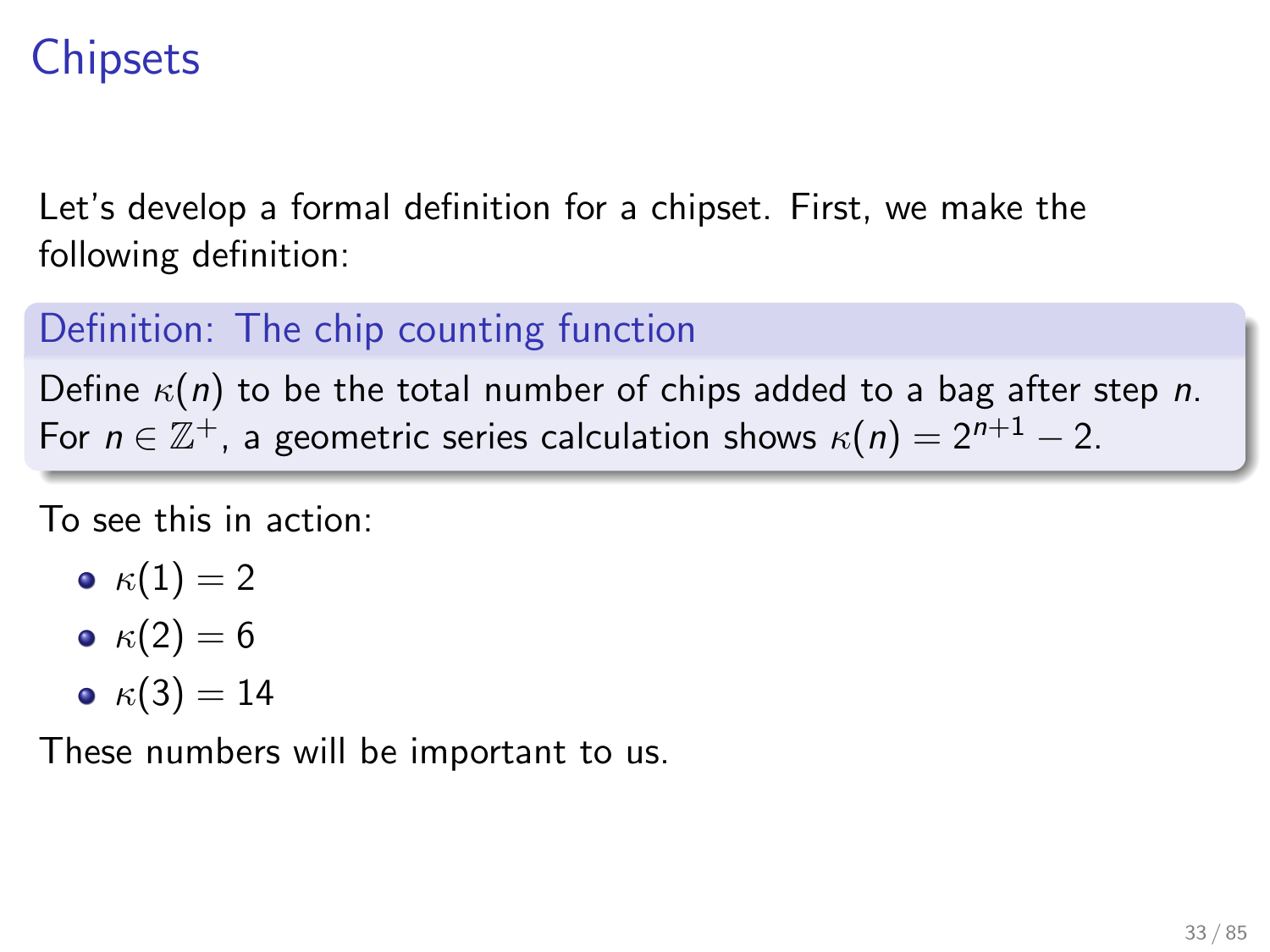We'll also need to introduce a bit of notation:

**Notation** Let  $X \subseteq \mathbb{Z}^+$ . Given a positive integer n, denote  $X[n] = X \cap \{1, ..., n\}$ .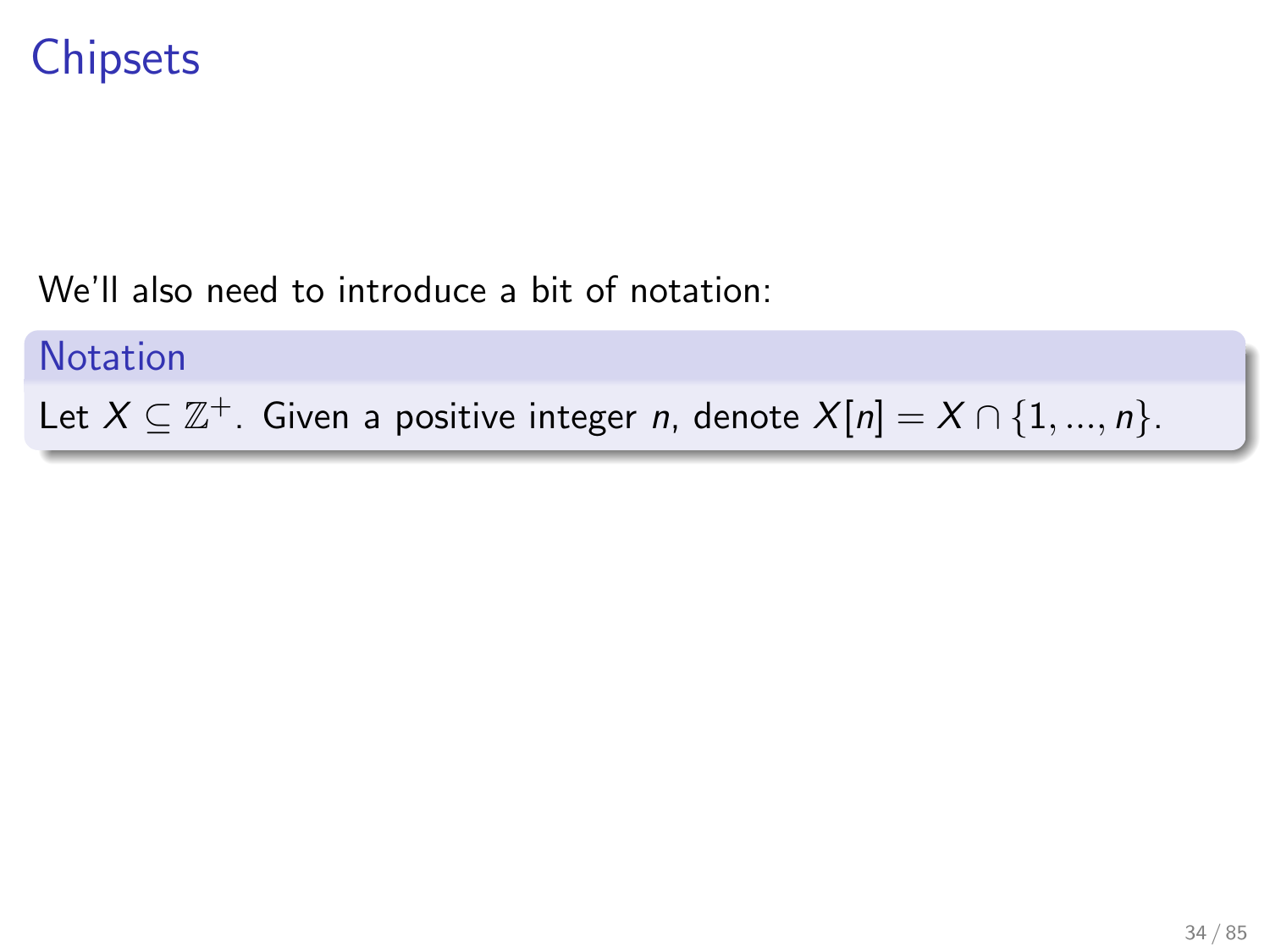We'll also need to introduce a bit of notation:

**Notation** Let  $X \subseteq \mathbb{Z}^+$ . Given a positive integer n, denote  $X[n] = X \cap \{1, ..., n\}$ .

Some examples to illustrate this:

$$
\bullet \hspace{.14cm} \{1,2,3,4\}[2] = \{1,2\}
$$

• Let *E* be the set of even positive integers. Then  $E[7] = \{2, 4, 6\}$ .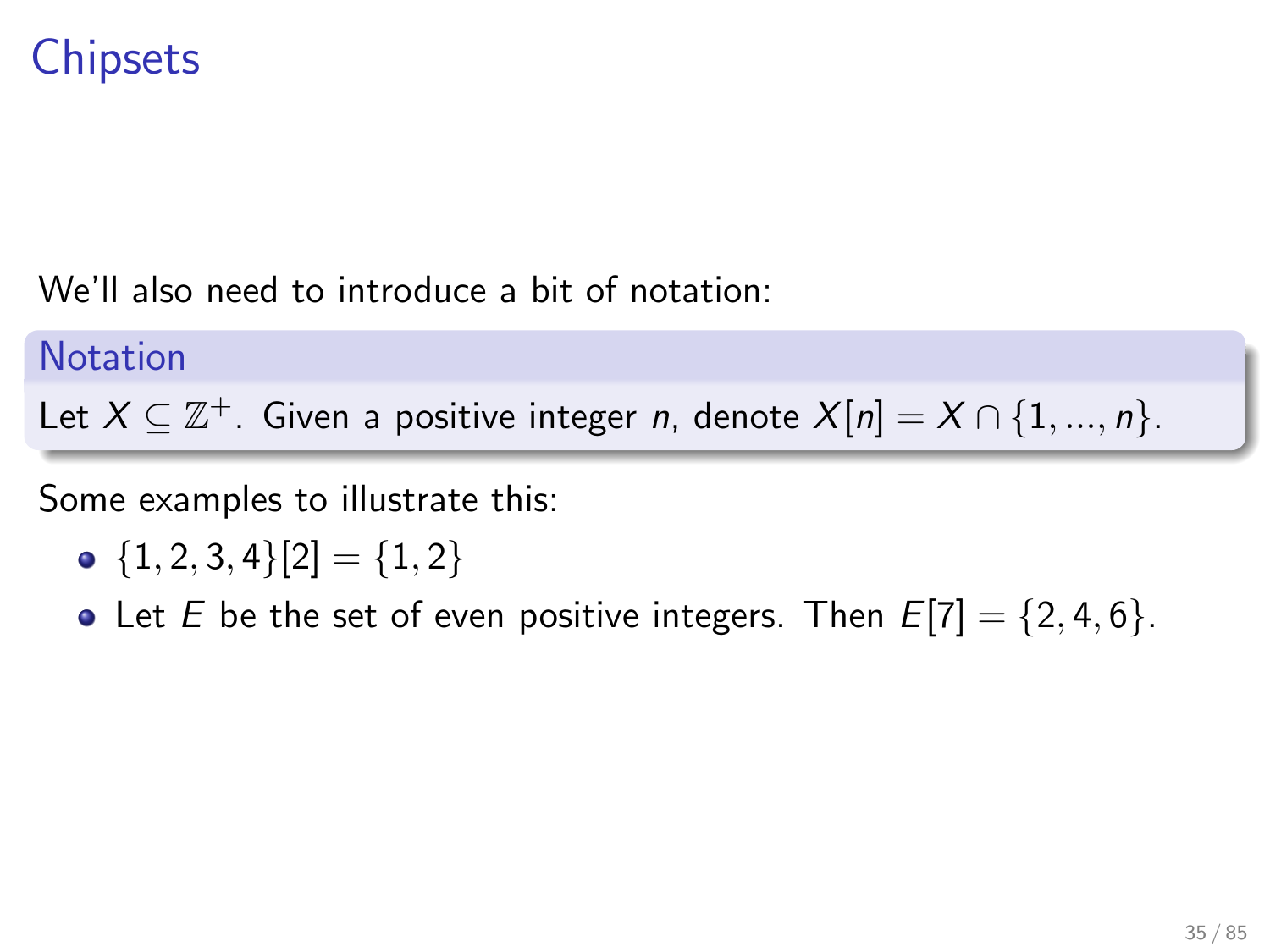We can now formally define a chipset:

Definition: Chipset

Let  $X \subseteq \mathbb{Z}^+$ . We say X is a *chipset* provided  $\big|X[\kappa(n)]\big| \leq \frac{\kappa(n)}{2}$  $\frac{\binom{n}{2}}{2}$  for all positive integers n.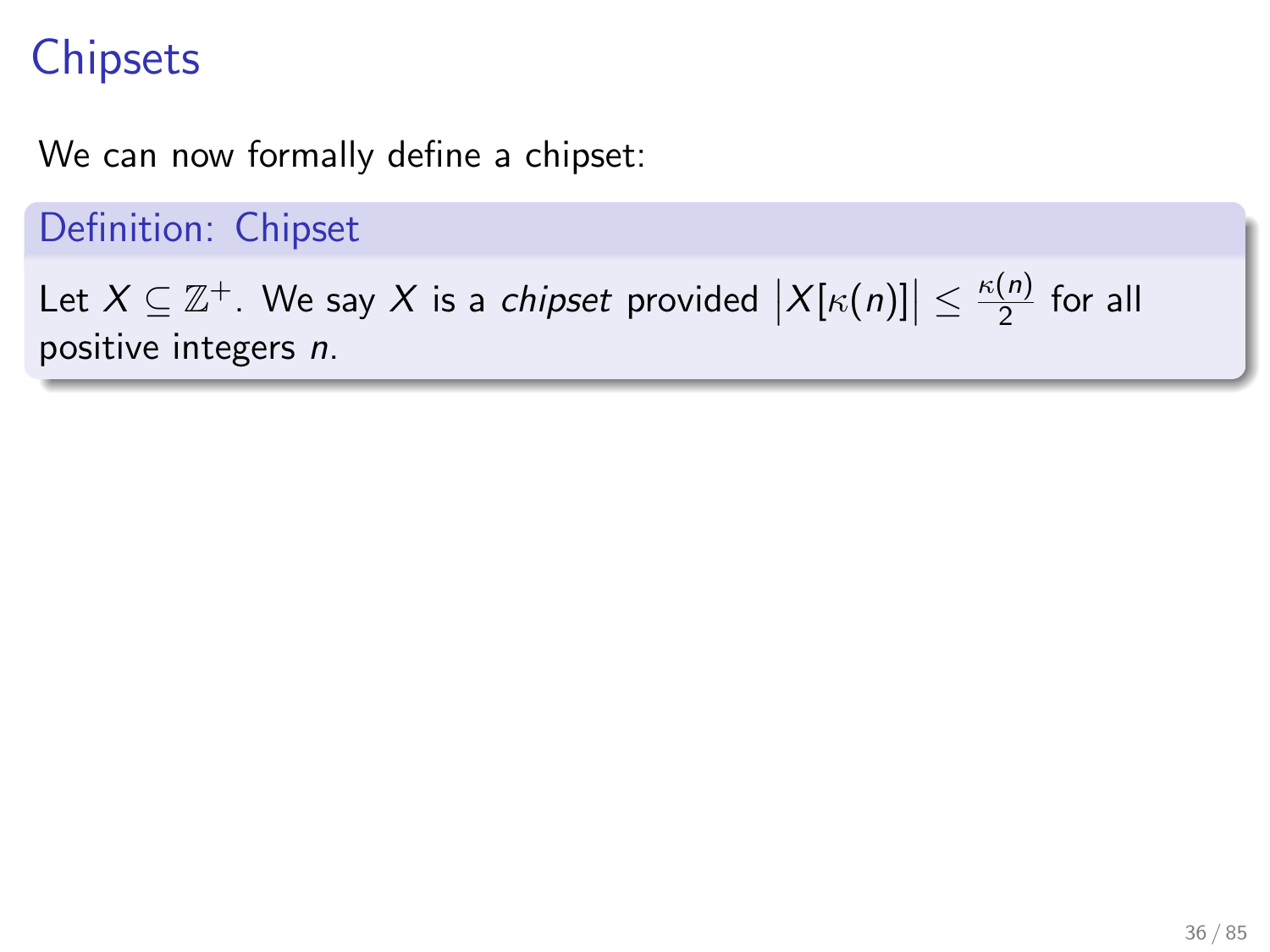We can now formally define a chipset:

Definition: Chipset

Let  $X \subseteq \mathbb{Z}^+$ . We say X is a *chipset* provided  $\big|X[\kappa(n)]\big| \leq \frac{\kappa(n)}{2}$  $\frac{\binom{n}{2}}{2}$  for all positive integers n.

Let's unpack this with some examples:

Again,  $\emptyset$  is a chipset since  $\big|\varnothing[\kappa(n)]\big|=0\leq \frac{\kappa(n)}{2}$  $\frac{(n)}{2}$  for all  $n \in \mathbb{Z}^+$ .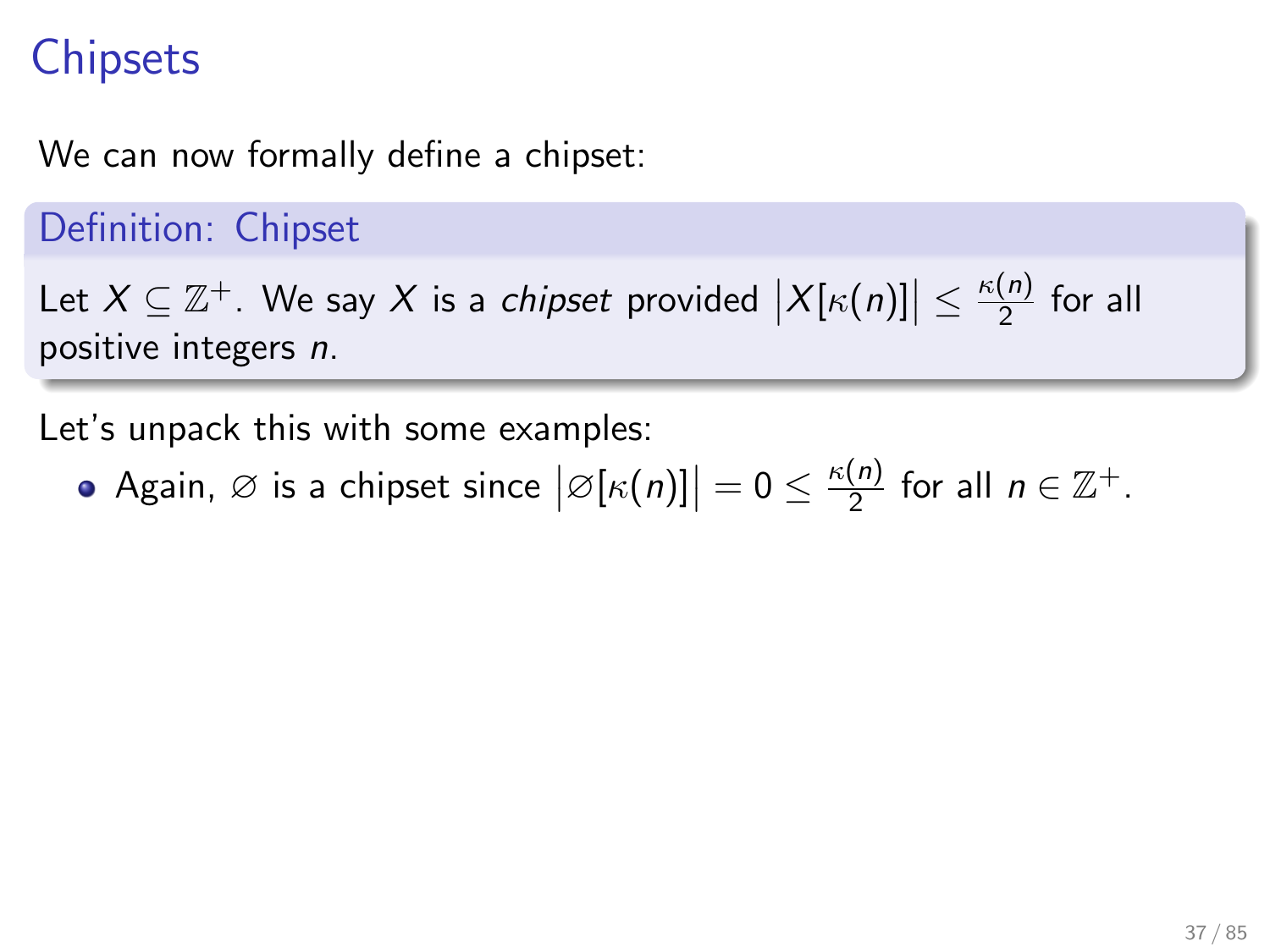We can now formally define a chipset:

#### Definition: Chipset

Let  $X \subseteq \mathbb{Z}^+$ . We say X is a *chipset* provided  $\big|X[\kappa(n)]\big| \leq \frac{\kappa(n)}{2}$  $\frac{\binom{n}{2}}{2}$  for all positive integers n.

Let's unpack this with some examples:

- Again,  $\emptyset$  is a chipset since  $\big|\varnothing[\kappa(n)]\big|=0\leq \frac{\kappa(n)}{2}$  $\frac{(n)}{2}$  for all  $n \in \mathbb{Z}^+$ .
- $\bullet$  {1, 3, 4} is a chipset since:

 $\blacktriangleright$   $n = 1: |\{1, 3, 4\}[\kappa(1)]| = |\{1, 3, 4\}[2]| = |\{1\}| = 1 \le \frac{2}{2} = \frac{\kappa(1)}{2}$ 2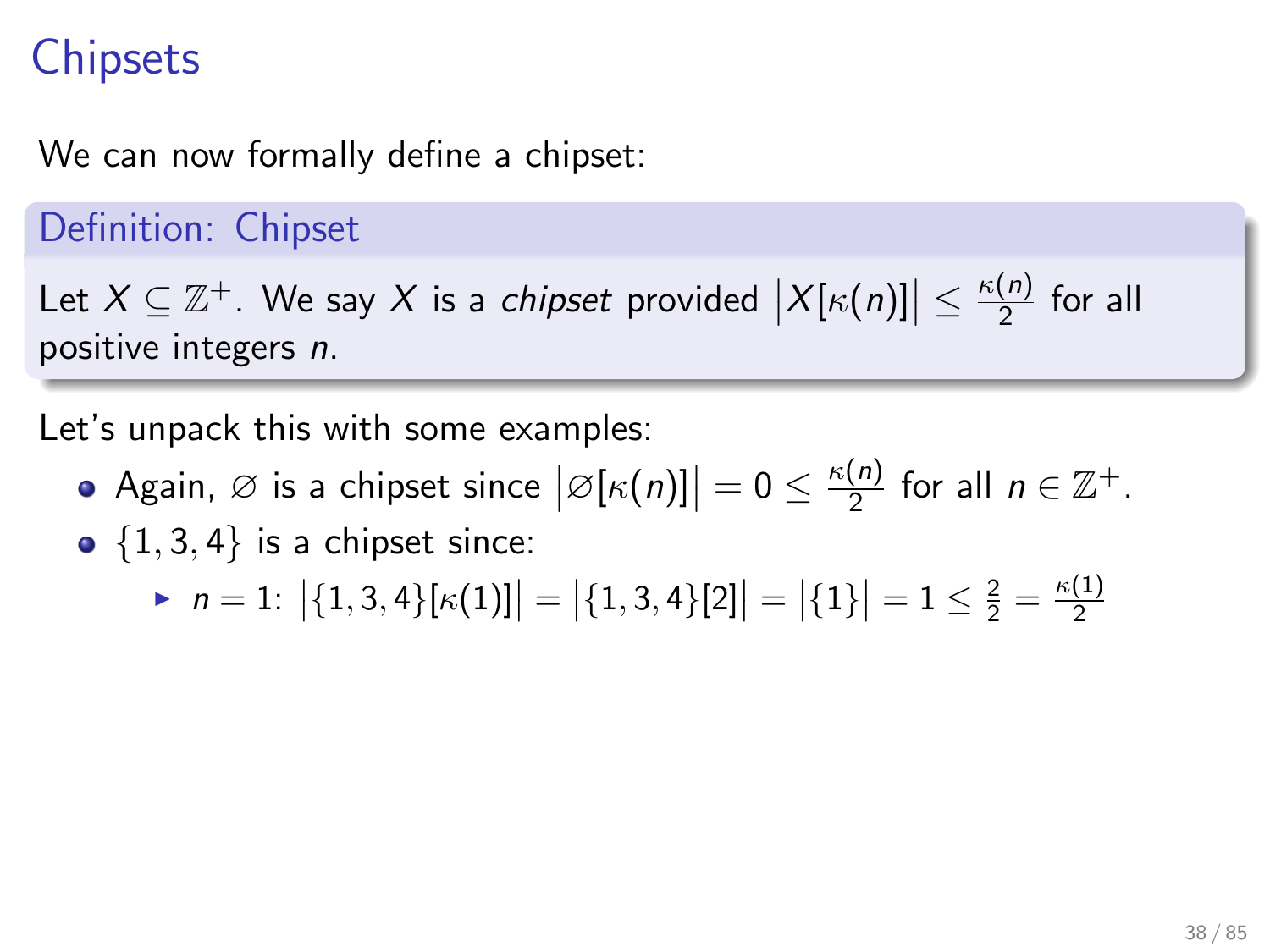We can now formally define a chipset:

#### Definition: Chipset

Let  $X \subseteq \mathbb{Z}^+$ . We say X is a *chipset* provided  $\big|X[\kappa(n)]\big| \leq \frac{\kappa(n)}{2}$  $\frac{\binom{n}{2}}{2}$  for all positive integers n.

Let's unpack this with some examples:

- Again,  $\emptyset$  is a chipset since  $\big|\varnothing[\kappa(n)]\big|=0\leq \frac{\kappa(n)}{2}$  $\frac{(n)}{2}$  for all  $n \in \mathbb{Z}^+$ .
- $\bullet$  {1, 3, 4} is a chipset since:

$$
\triangleright n = 1: \left| \{1, 3, 4\} [\kappa(1)] \right| = \left| \{1, 3, 4\} [2] \right| = \left| \{1\} \right| = 1 \le \frac{2}{2} = \frac{\kappa(1)}{2}
$$

 $\blacktriangleright$   $n = 2: |\{1, 3, 4\}[\kappa(2)]| = |\{1, 3, 4\}[6]| = |\{1, 3, 4\}| = 3 \leq \frac{6}{2} = \frac{\kappa(2)}{2}$ 2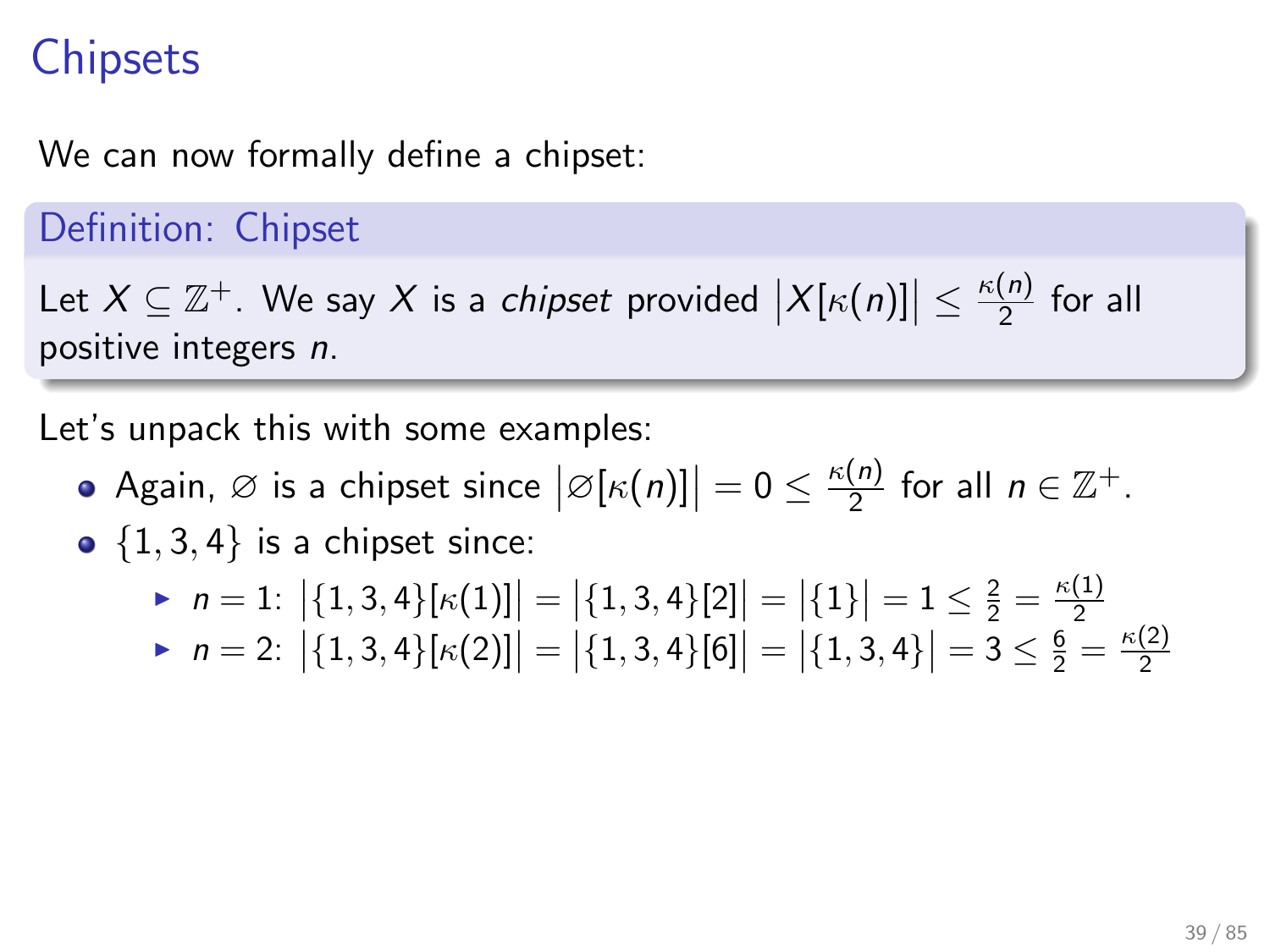We can now formally define a chipset:

#### Definition: Chipset

Let  $X \subseteq \mathbb{Z}^+$ . We say X is a *chipset* provided  $\big|X[\kappa(n)]\big| \leq \frac{\kappa(n)}{2}$  $\frac{\binom{n}{2}}{2}$  for all positive integers n.

Let's unpack this with some examples:

- Again,  $\emptyset$  is a chipset since  $\big|\varnothing[\kappa(n)]\big|=0\leq \frac{\kappa(n)}{2}$  $\frac{(n)}{2}$  for all  $n \in \mathbb{Z}^+$ .
- $\bullet$  {1, 3, 4} is a chipset since:

► 
$$
n = 1
$$
:  $|\{1, 3, 4\}[\kappa(1)]| = |\{1, 3, 4\}[2]| = |\{1\}| = 1 \le \frac{2}{2} = \frac{\kappa(1)}{2}$   
\n►  $n = 2$ :  $|\{1, 3, 4\}[\kappa(2)]| = |\{1, 3, 4\}[6]| = |\{1, 3, 4\}| = 3 \le \frac{6}{2} = \frac{\kappa(2)}{2}$ 

 $\blacktriangleright$   $n \geq 3$ :  $|\{1,3,4\}[\kappa(n)]| = |\{1,3,4\}| = 3 \leq \frac{\kappa(n)}{2}$ 2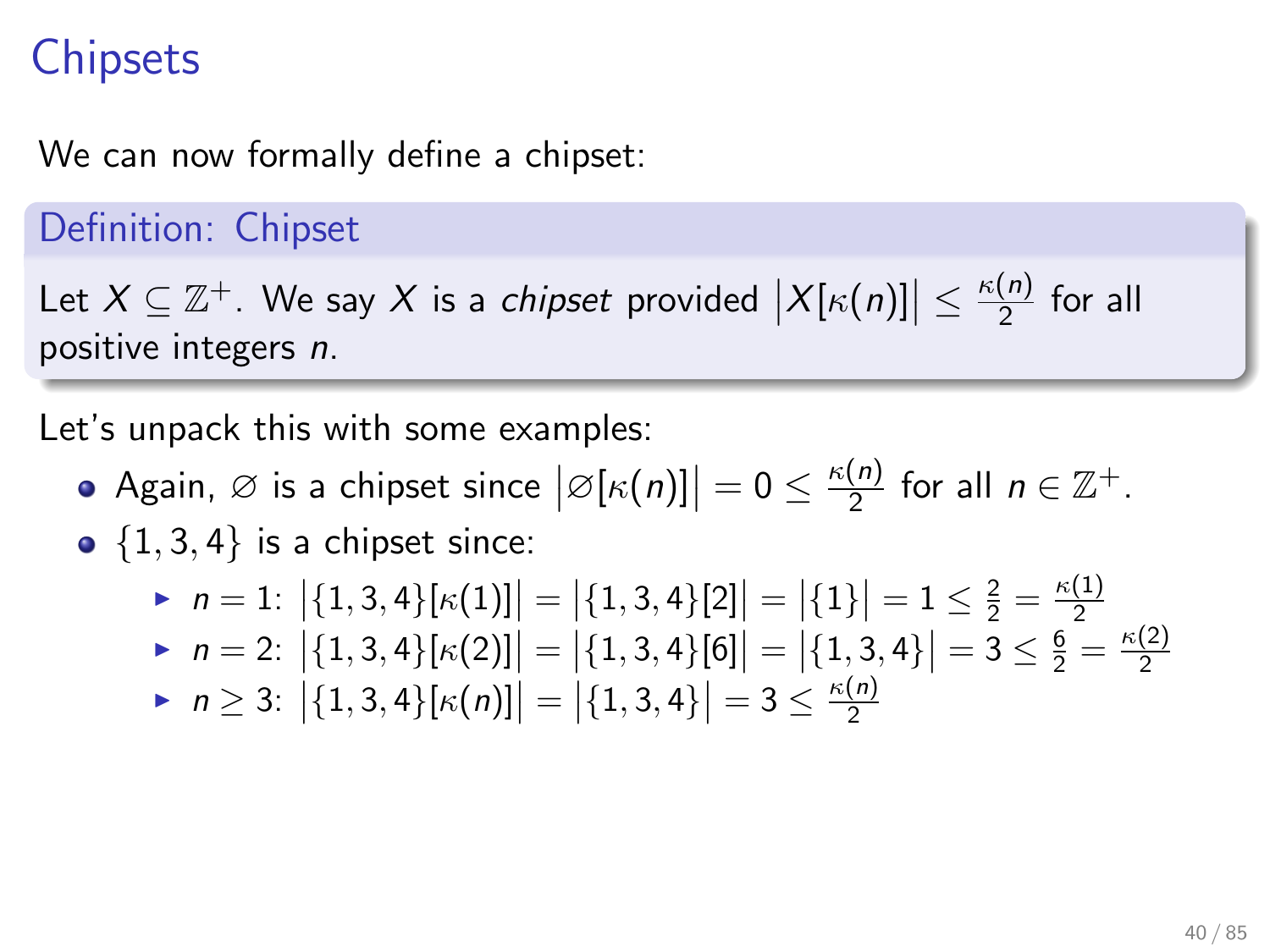We can now formally define a chipset:

#### Definition: Chipset

Let  $X \subseteq \mathbb{Z}^+$ . We say X is a *chipset* provided  $\big|X[\kappa(n)]\big| \leq \frac{\kappa(n)}{2}$  $\frac{\binom{n}{2}}{2}$  for all positive integers n.

Let's unpack this with some examples:

- Again,  $\emptyset$  is a chipset since  $\big|\varnothing[\kappa(n)]\big|=0\leq \frac{\kappa(n)}{2}$  $\frac{(n)}{2}$  for all  $n \in \mathbb{Z}^+$ .
- $\bullet$  {1, 3, 4} is a chipset since:

$$
\triangleright n = 1: |\{1, 3, 4\}[\kappa(1)]| = |\{1, 3, 4\}[2]| = |\{1\}| = 1 \le \frac{2}{2} = \frac{\kappa(1)}{2}
$$

- $\triangleright$   $n = 2:$   $\left| \{1,3,4\}[\kappa(2)] \right| = \left| \{1,3,4\}[\![6]\!] = \left| \{1,3,4\} \right| = \}$  = 3 ≤  $\frac{6}{2} = \frac{\kappa(2)}{2}$ 2
- $\blacktriangleright$   $n \geq 3$ :  $|\{1,3,4\}[\kappa(n)]| = |\{1,3,4\}| = 3 \leq \frac{\kappa(n)}{2}$ 2

The positive evens and positive odds are chipsets by this definition.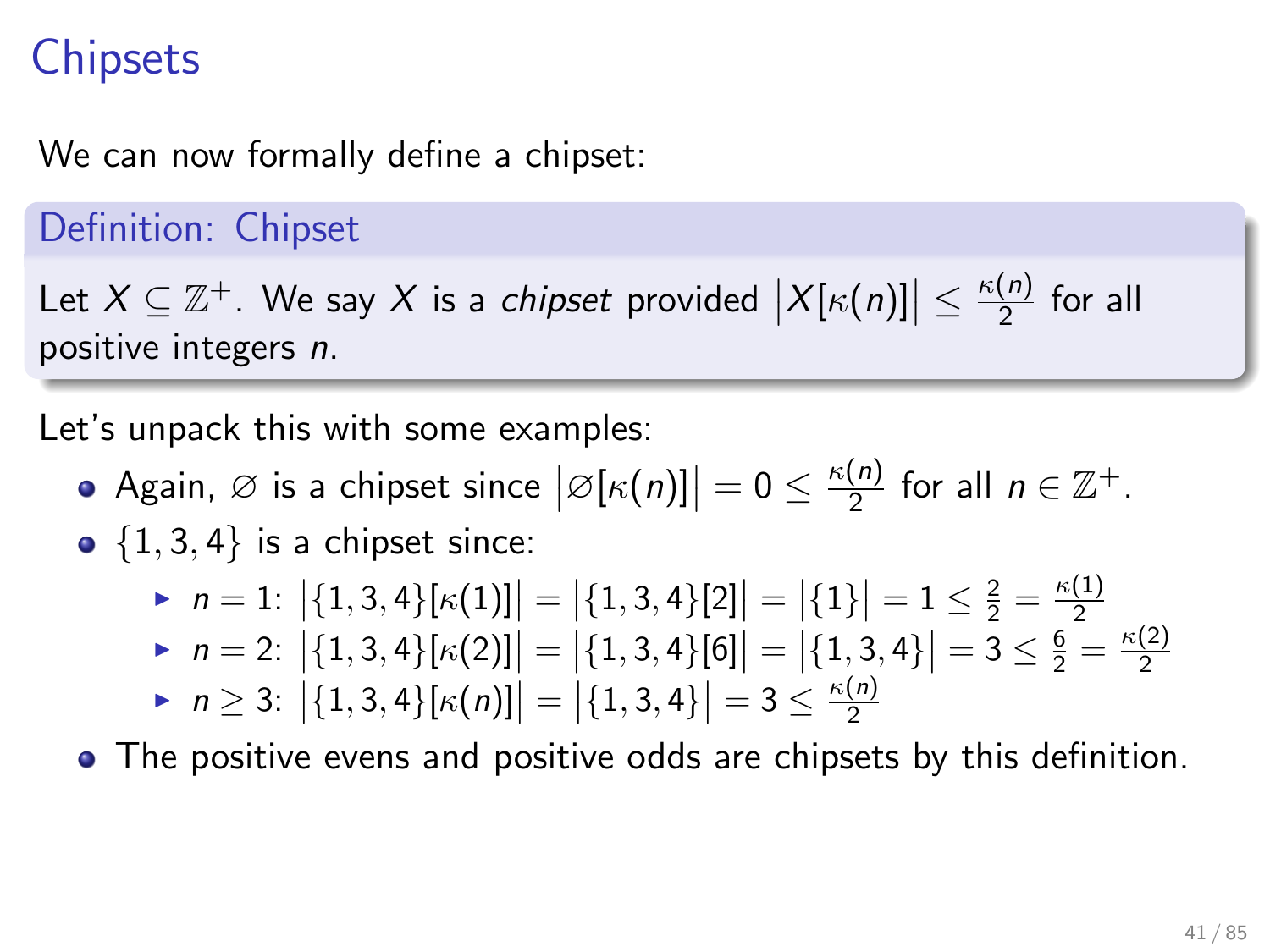We can now formally define a chipset:

#### Definition: Chipset

Let  $X \subseteq \mathbb{Z}^+$ . We say X is a *chipset* provided  $\big|X[\kappa(n)]\big| \leq \frac{\kappa(n)}{2}$  $\frac{\binom{n}{2}}{2}$  for all positive integers n.

Let's unpack this with some examples:

- Again,  $\emptyset$  is a chipset since  $\big|\varnothing[\kappa(n)]\big|=0\leq \frac{\kappa(n)}{2}$  $\frac{(n)}{2}$  for all  $n \in \mathbb{Z}^+$ .
- $\bullet$  {1, 3, 4} is a chipset since:

$$
\triangleright n = 1: |\{1, 3, 4\}[\kappa(1)]| = |\{1, 3, 4\}[2]| = |\{1\}| = 1 \le \frac{2}{2} = \frac{\kappa(1)}{2}
$$

- $\triangleright$   $n = 2:$   $\left| \{1,3,4\}[\kappa(2)] \right| = \left| \{1,3,4\}[\![6]\!] = \left| \{1,3,4\} \right| = \}$  = 3 ≤  $\frac{6}{2} = \frac{\kappa(2)}{2}$ 2
- $\blacktriangleright$   $n \geq 3$ :  $|\{1,3,4\}[\kappa(n)]| = |\{1,3,4\}| = 3 \leq \frac{\kappa(n)}{2}$ 2
- The positive evens and positive odds are chipsets by this definition.  $\{1,2\}$  fails because  $\big|\{1,2\}[\kappa(1)]\big| = \big|\{1,2\}[2]\big| = 2 > \frac{2}{2} = \frac{\kappa(1)}{2}$  $\frac{(1)}{2}$ .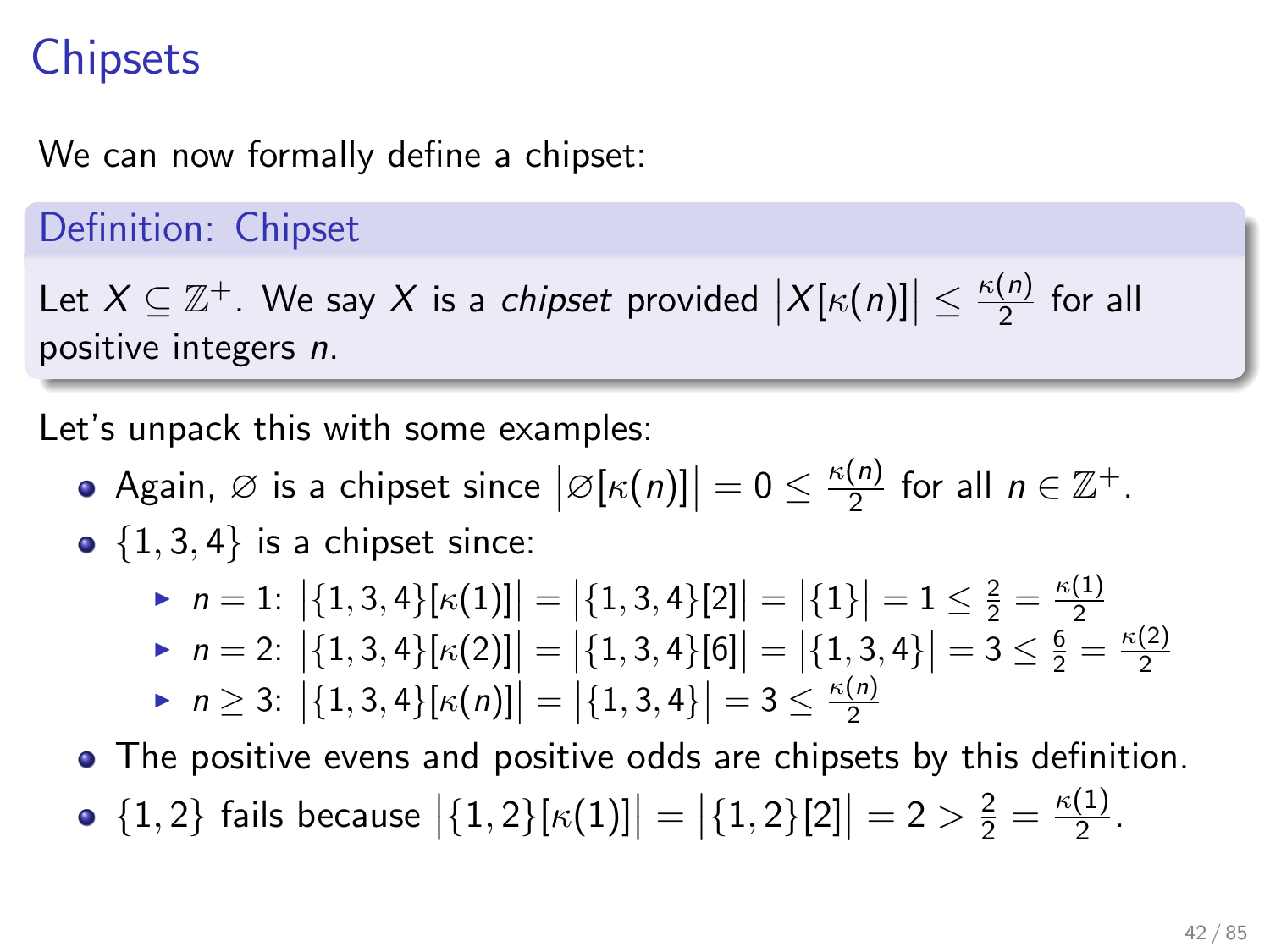It is easier to think in terms of binary sequences. We can represent chips in a bag by 1s and chips out of a bag by 0s. For example, the chipset  ${1, 3, 4}$  could be represented by 1011.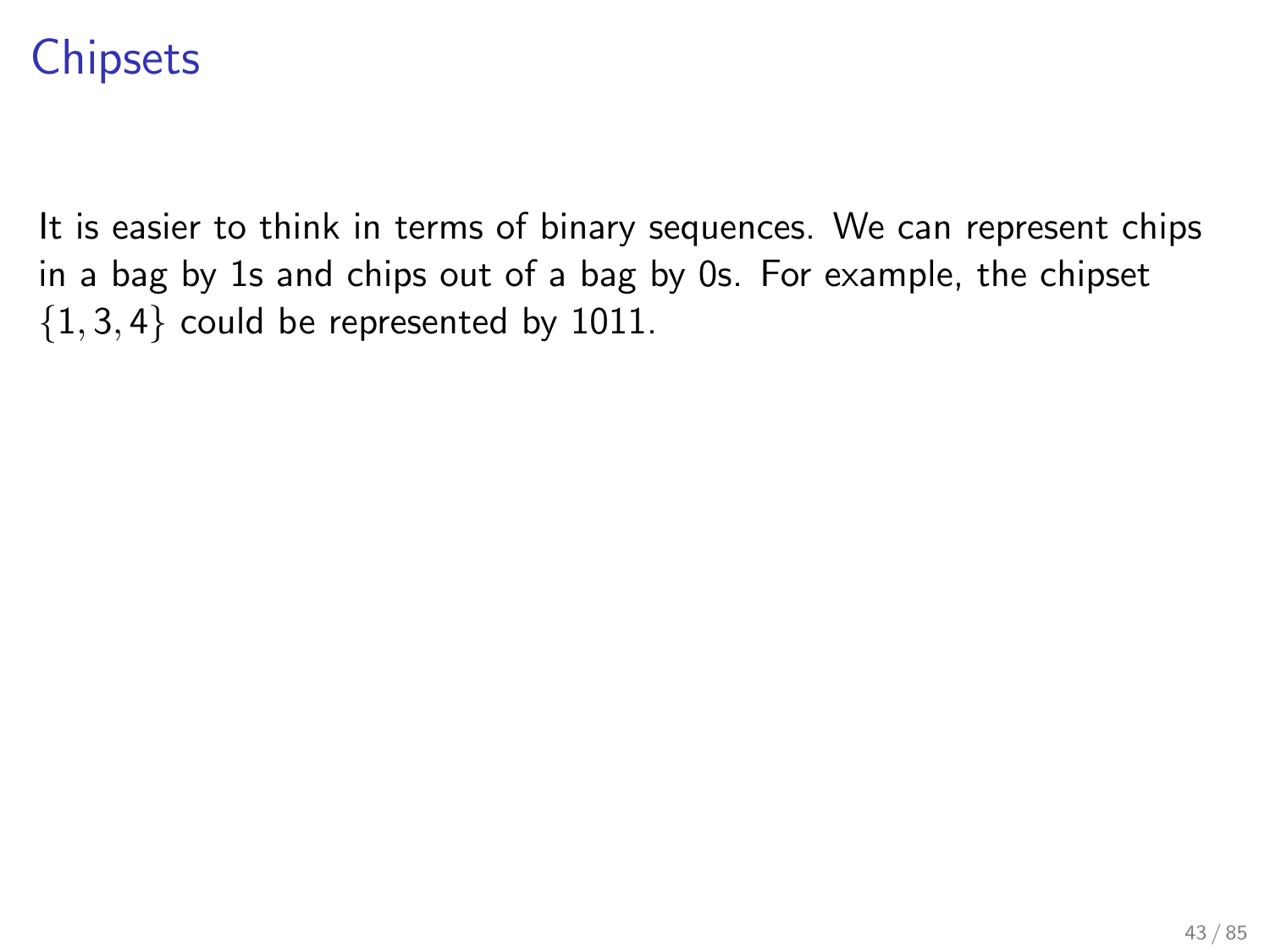It is easier to think in terms of binary sequences. We can represent chips in a bag by 1s and chips out of a bag by 0s. For example, the chipset  ${1, 3, 4}$  could be represented by 1011.

It is also useful to separate binary representations with spaces to indicate which chips were added at which steps. For example, the chipset  $\{1, 3, 4, 7, 10\}$  could be represented by 10 1100 10010000.

$$
\underbrace{10}_{n=1} \quad \underbrace{1100}_{n=2} \quad \underbrace{10010000}_{n=3}
$$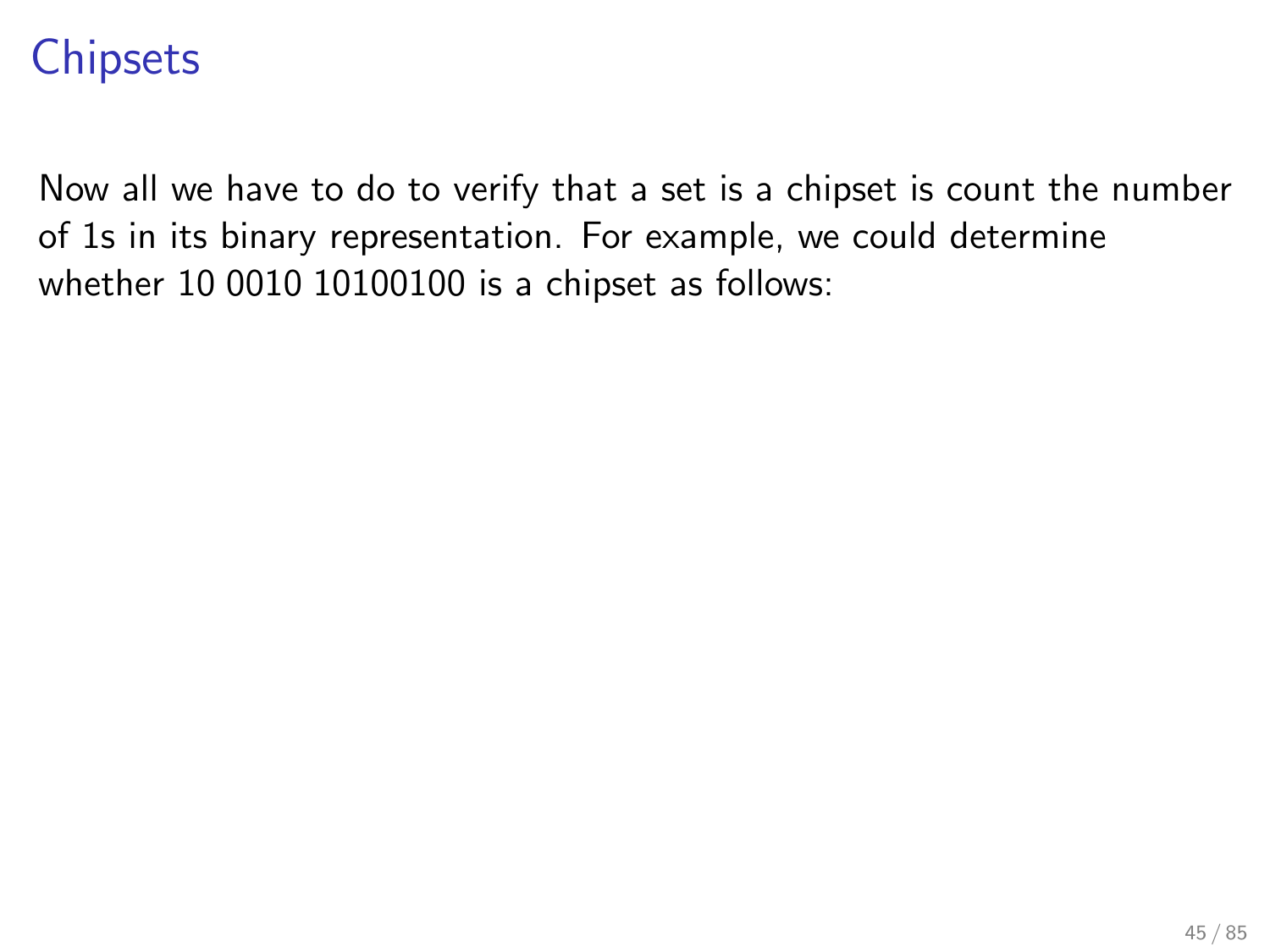Now all we have to do to verify that a set is a chipset is count the number of 1s in its binary representation. For example, we could determine whether 10 0010 10100100 is a chipset as follows:

•  $n = 1$ :  $\kappa(1) = 2$  so we count the number of 1s in the first 2 slots, which is 1, and  $1 \leq \frac{2}{2} = \frac{\kappa(1)}{2}$  $\frac{(1)}{2}$ .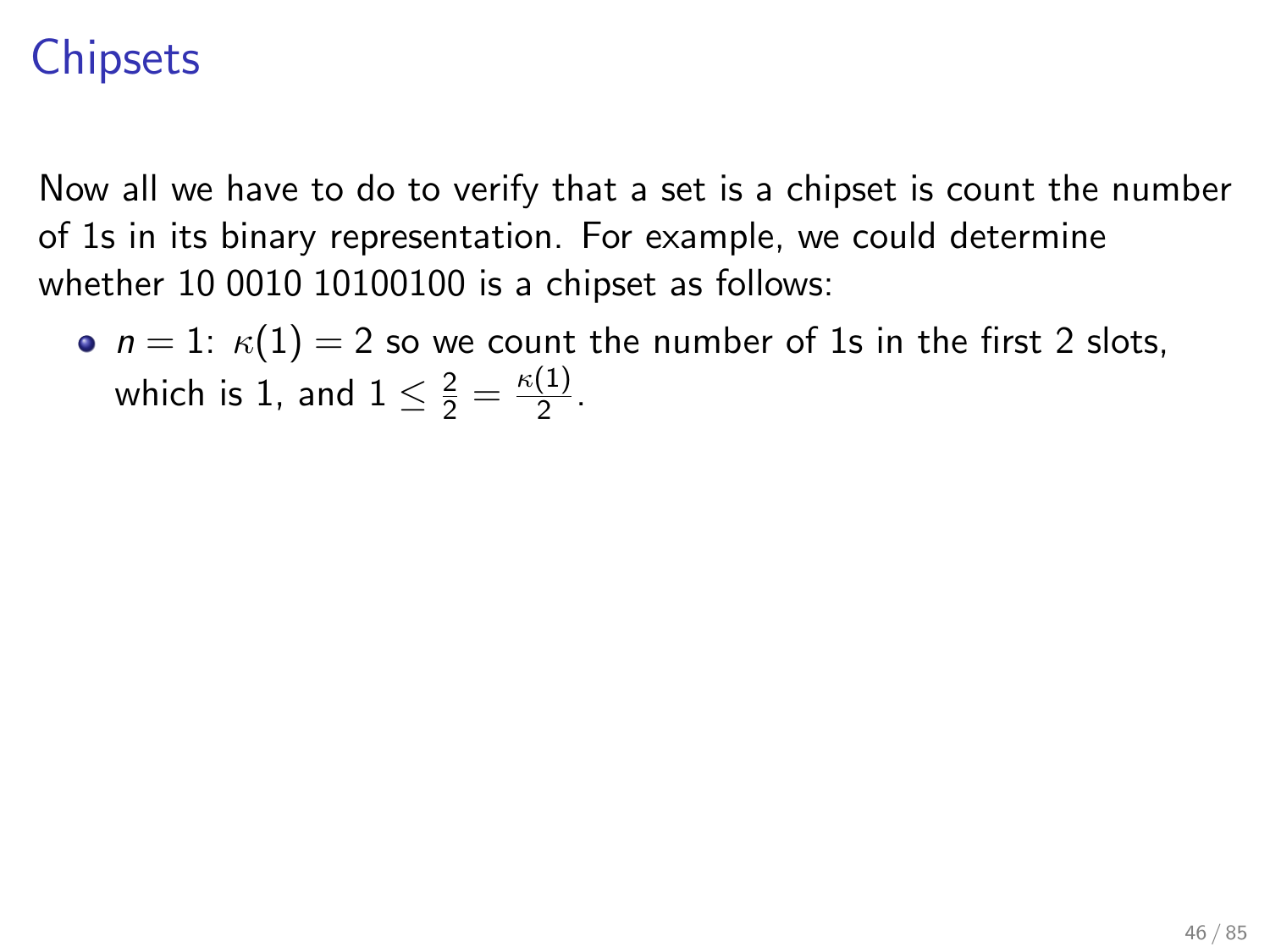- $n = 1$ :  $\kappa(1) = 2$  so we count the number of 1s in the first 2 slots, which is 1, and  $1 \leq \frac{2}{2} = \frac{\kappa(1)}{2}$  $\frac{(1)}{2}$ .
- $n = 2$ :  $\kappa(2) = 6$  so we count the number of 1s in the first 6 slots, which is 2, and  $2 \leq \frac{6}{2} = \frac{\kappa(2)}{2}$  $\frac{2}{2}$ .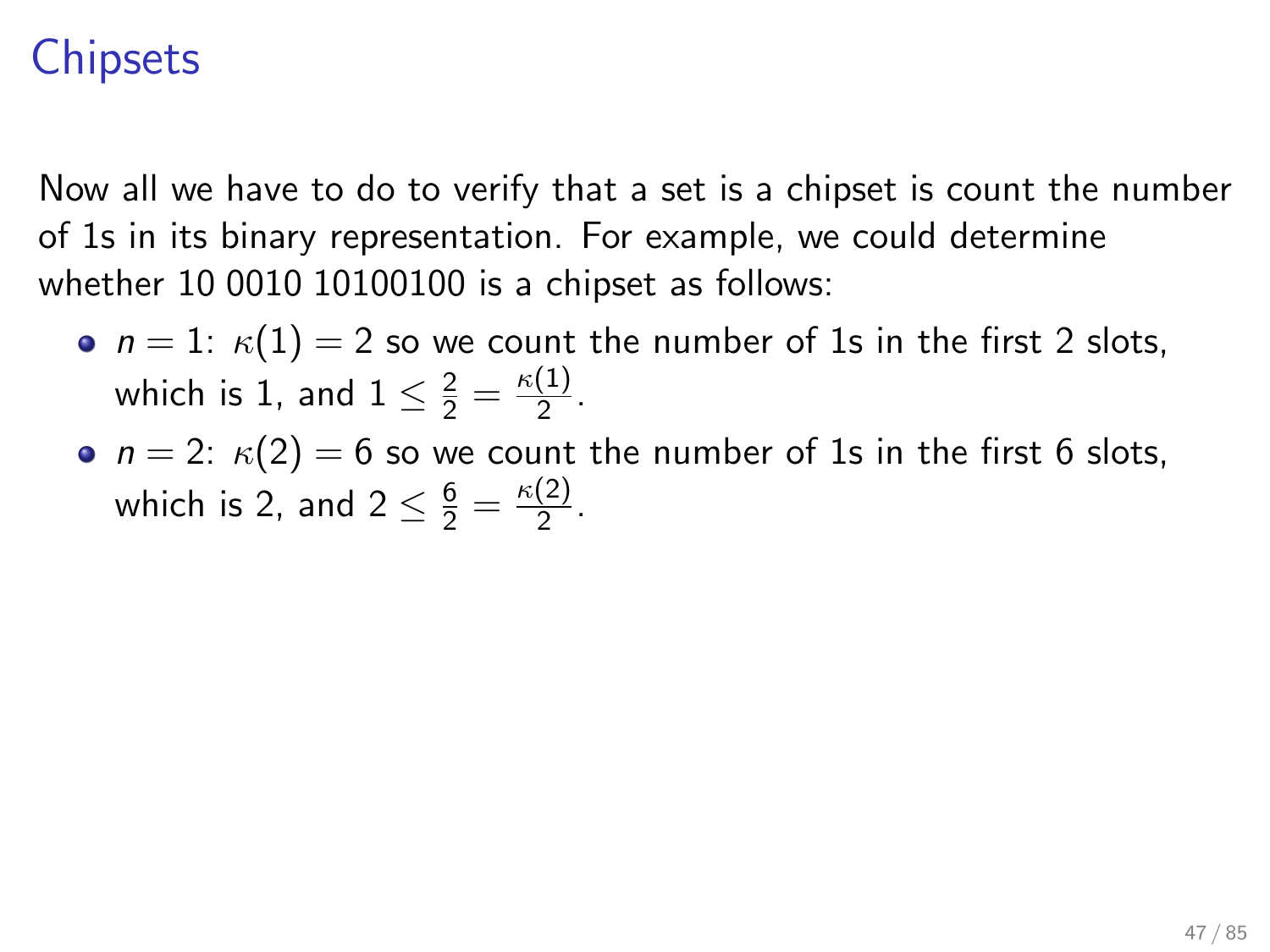- $n = 1$ :  $\kappa(1) = 2$  so we count the number of 1s in the first 2 slots, which is 1, and  $1 \leq \frac{2}{2} = \frac{\kappa(1)}{2}$  $\frac{(1)}{2}$ .
- $n = 2$ :  $\kappa(2) = 6$  so we count the number of 1s in the first 6 slots, which is 2, and  $2 \leq \frac{6}{2} = \frac{\kappa(2)}{2}$  $\frac{2}{2}$ .
- $n = 3$ :  $\kappa(3) = 14$  so we count the number of 1s in the first 14 slots, which is 5, and  $5 \leq \frac{14}{2} = \frac{\kappa(3)}{2}$  $\frac{(3)}{2}$ .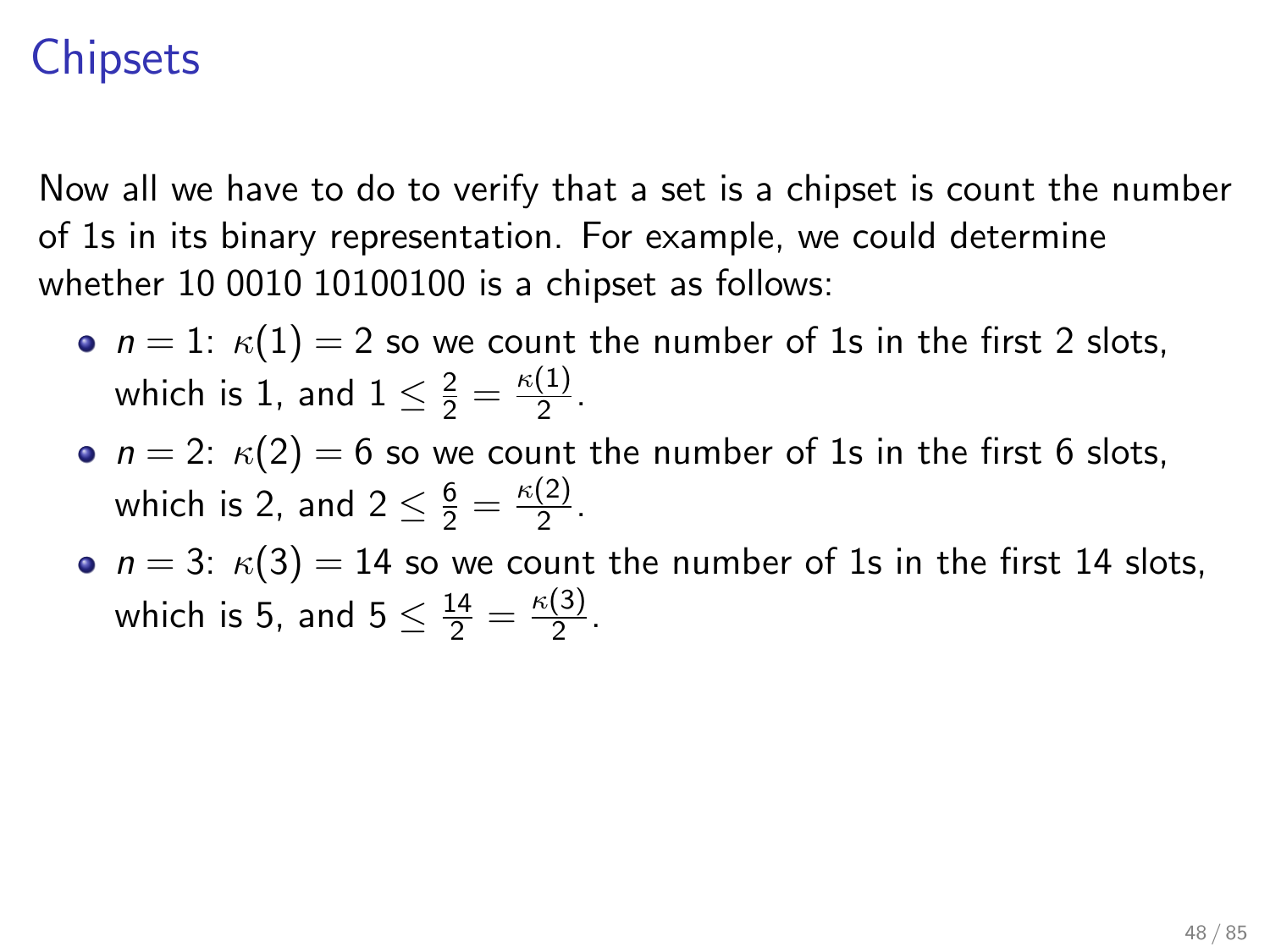- $n = 1$ :  $\kappa(1) = 2$  so we count the number of 1s in the first 2 slots, which is 1, and  $1 \leq \frac{2}{2} = \frac{\kappa(1)}{2}$  $\frac{(1)}{2}$ .
- $n = 2$ :  $\kappa(2) = 6$  so we count the number of 1s in the first 6 slots, which is 2, and  $2 \leq \frac{6}{2} = \frac{\kappa(2)}{2}$  $\frac{2}{2}$ .
- $n = 3$ :  $\kappa(3) = 14$  so we count the number of 1s in the first 14 slots, which is 5, and  $5 \leq \frac{14}{2} = \frac{\kappa(3)}{2}$  $\frac{(3)}{2}$ .
- $\bullet$  The inequality holds for all higher *n*.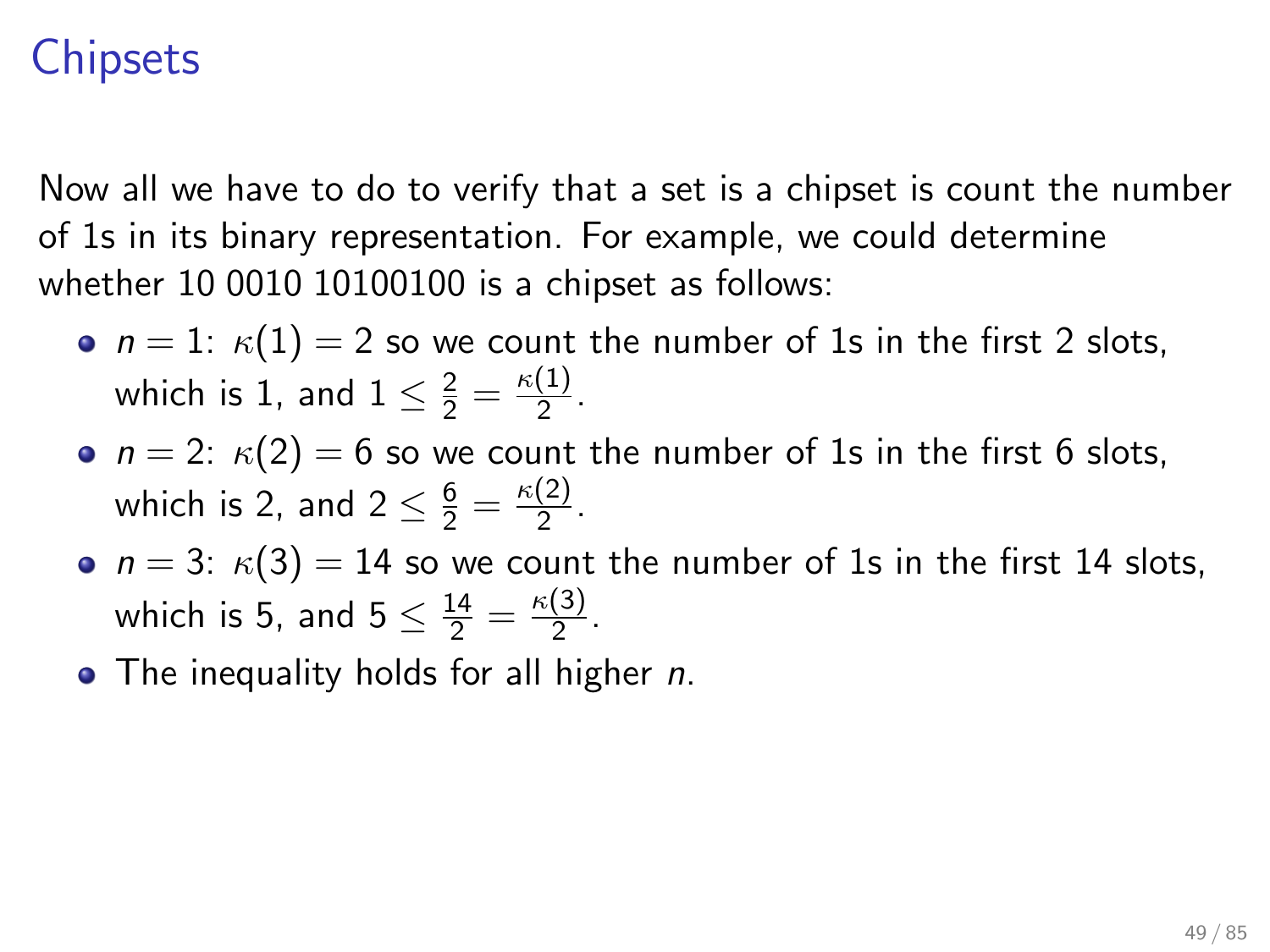Now all we have to do to verify that a set is a chipset is count the number of 1s in its binary representation. For example, we could determine whether 10 0010 10100100 is a chipset as follows:

- $n = 1$ :  $\kappa(1) = 2$  so we count the number of 1s in the first 2 slots, which is 1, and  $1 \leq \frac{2}{2} = \frac{\kappa(1)}{2}$  $\frac{(1)}{2}$ .
- $n = 2$ :  $\kappa(2) = 6$  so we count the number of 1s in the first 6 slots, which is 2, and  $2 \leq \frac{6}{2} = \frac{\kappa(2)}{2}$  $\frac{2}{2}$ .
- $n = 3$ :  $\kappa(3) = 14$  so we count the number of 1s in the first 14 slots, which is 5, and  $5 \leq \frac{14}{2} = \frac{\kappa(3)}{2}$  $\frac{(3)}{2}$ .

• The inequality holds for all higher *n*.

This means 10 0010 10100100 does indeed represent a chipset, in fact, it represents  $\{1, 5, 7, 9, 12\}$ .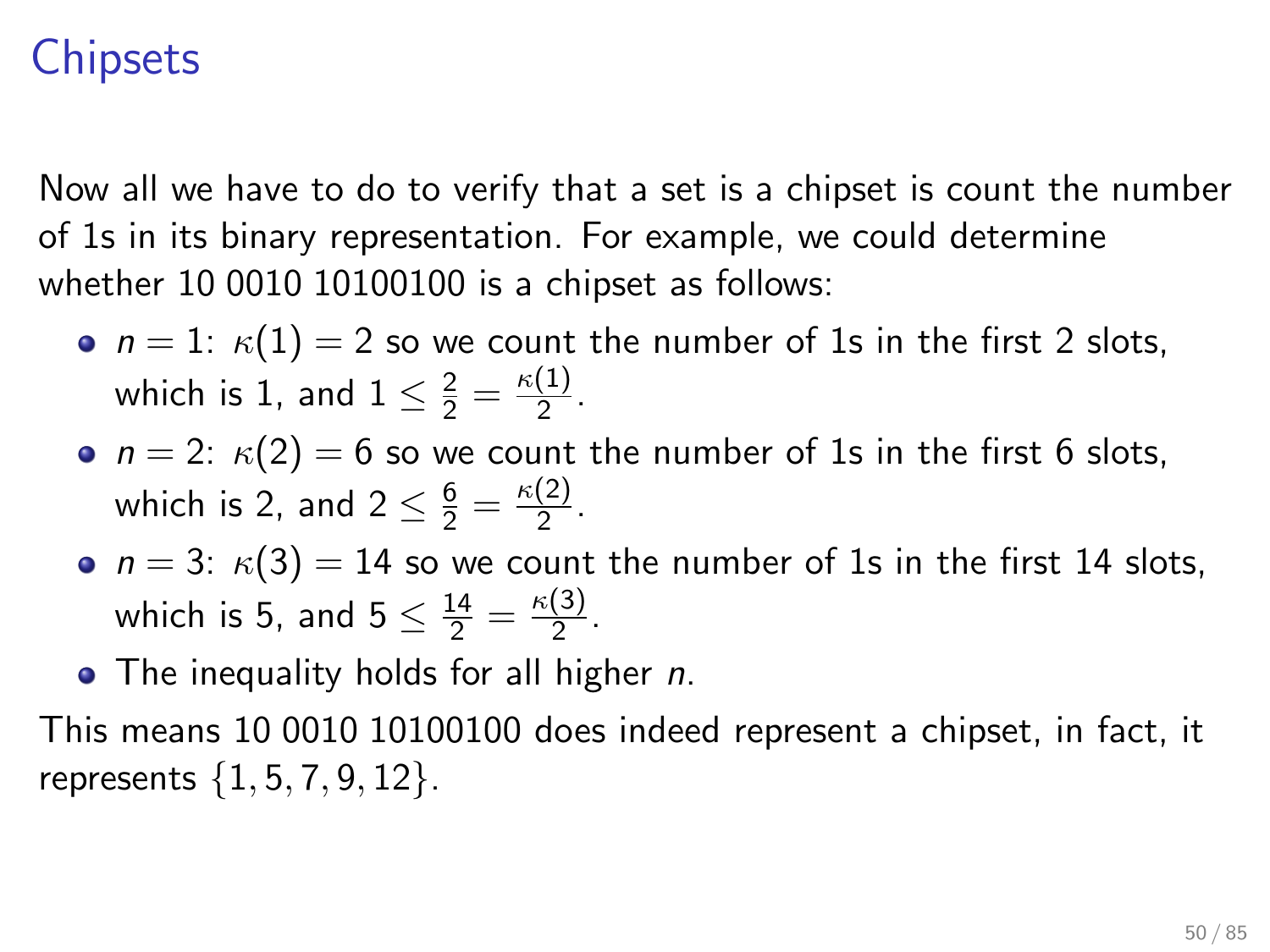What can we do with chipsets?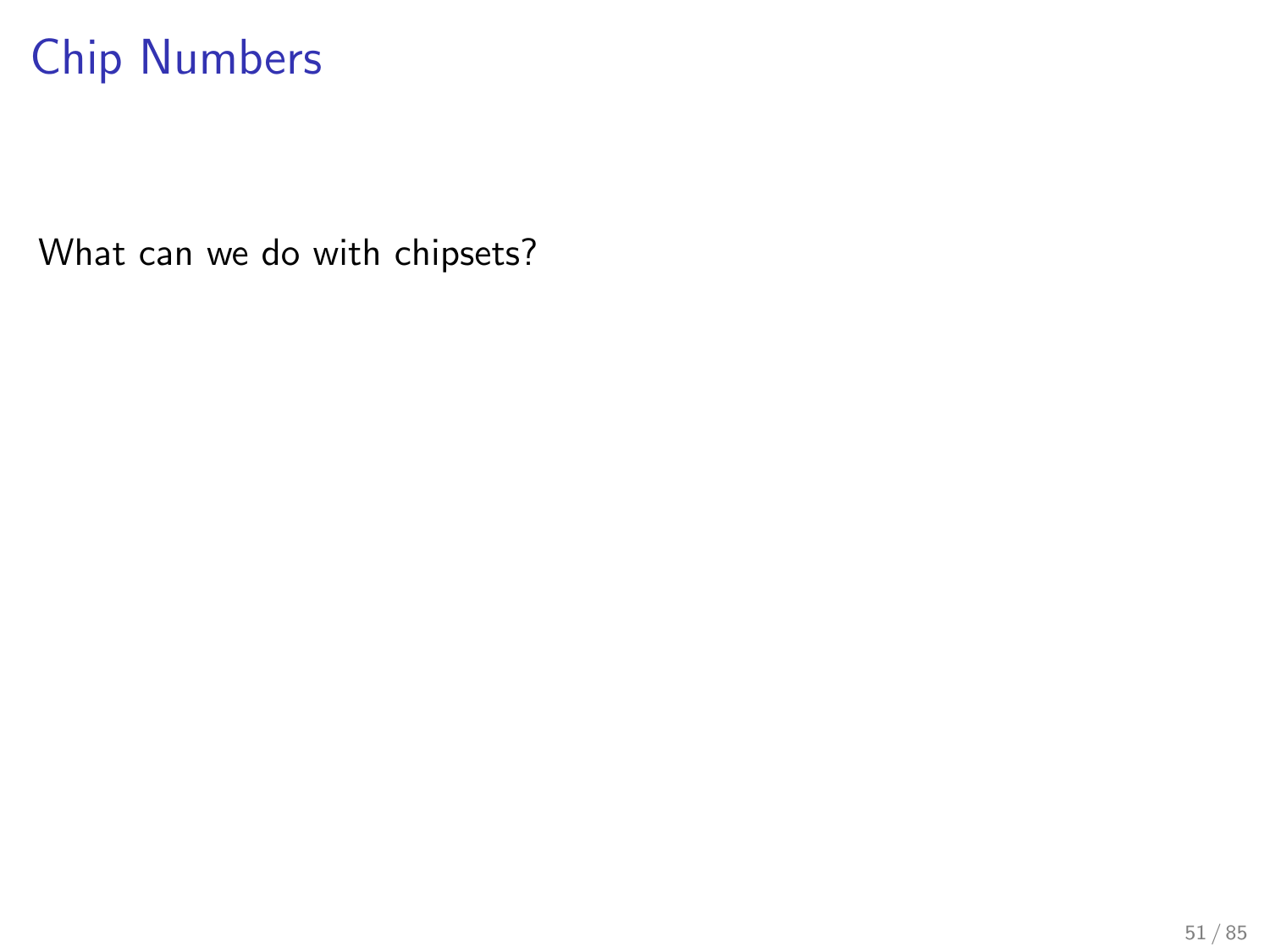What can we do with chipsets? We can "weigh" them, by assigning to each chipset a *chip number*. We first make the following definition:

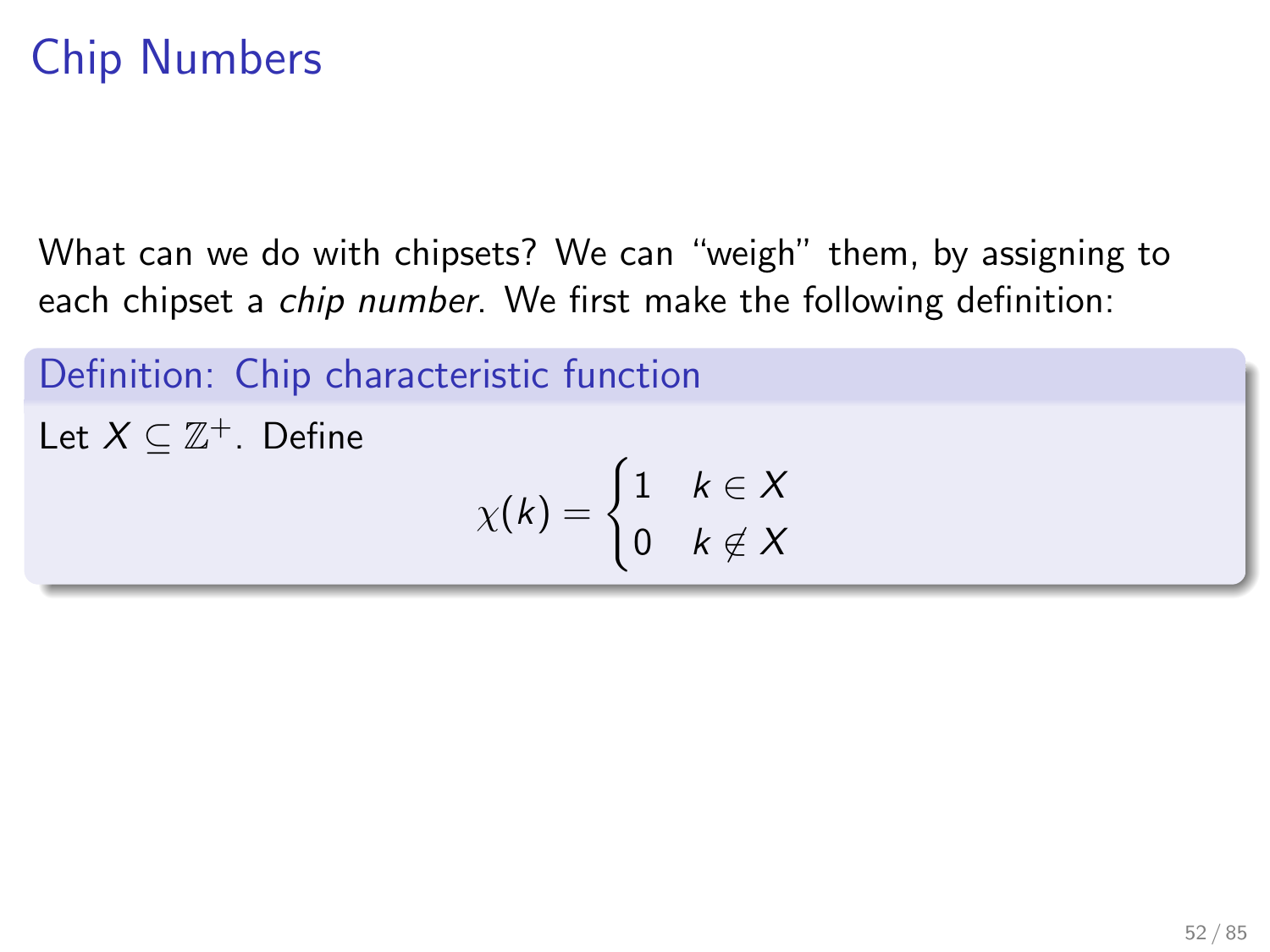What can we do with chipsets? We can "weigh" them, by assigning to each chipset a chip number. We first make the following definition:

Definition: Chip characteristic function Let  $X \subseteq \mathbb{Z}^+$ . Define  $\chi(k) = \begin{cases} 1 & k \in \mathcal{X} \\ 0 & k \in \mathcal{X} \end{cases}$ 0  $k \not\in X$ 

This function will tell us if a chip is in a bag. For example, if  $X = \{1, 3, 4\}$ then  $\chi(1) = 1$ ,  $\chi(2) = 0$ ,  $\chi(3) = 1$ ,  $\chi(4) = 1$ , and  $\chi(n) = 0$  for all  $n > 4$ .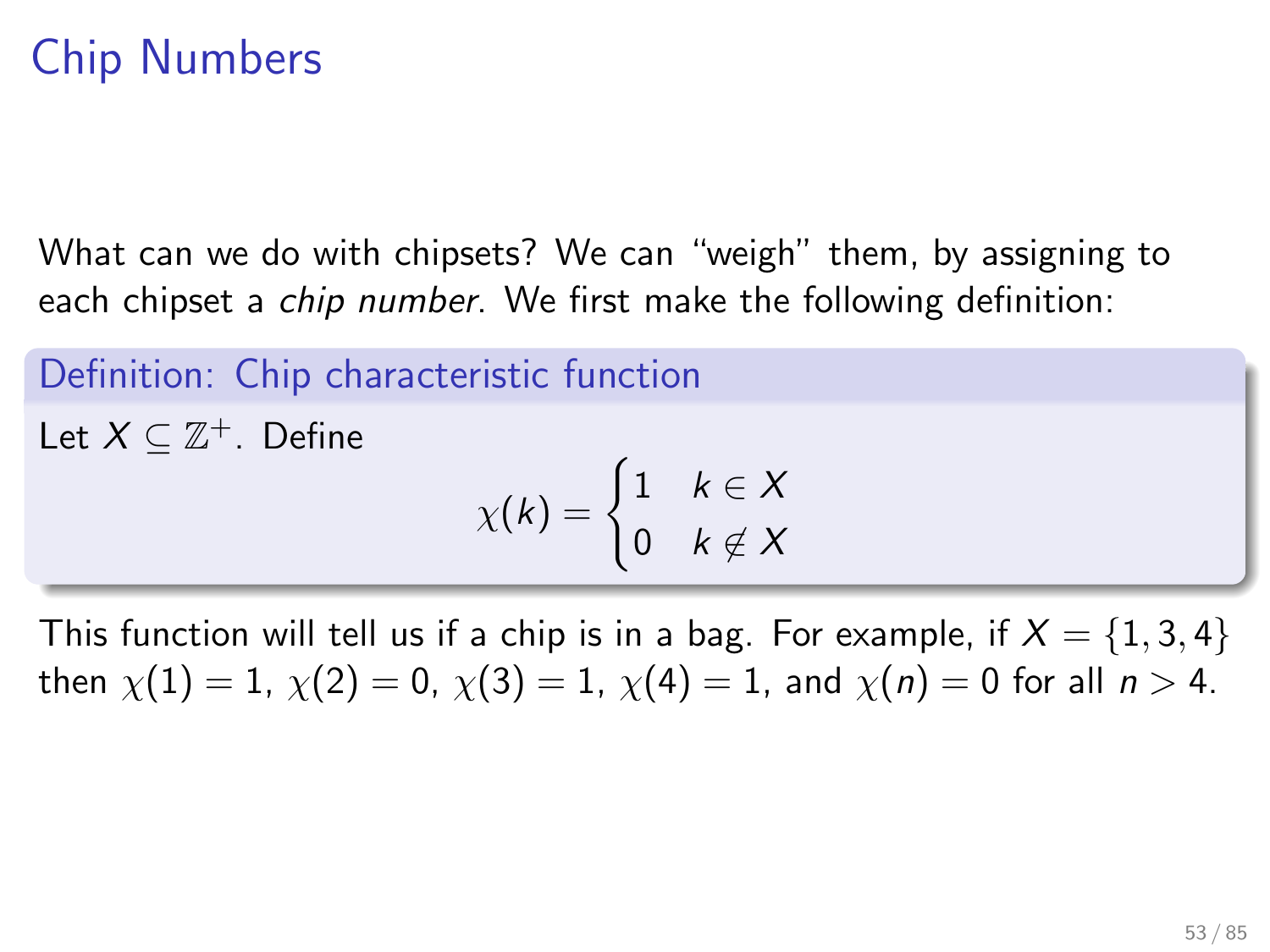Let's now define how to "weigh" sets of integers:

 $n=1$ 

Definition: Weighting function Let  $X \subseteq \mathbb{Z}^+$ . Define  $\rho(X) = \sum_{n=0}^{\infty}$  $\chi(n)$  $2<sup>n</sup>$ 

where  $\chi$  is the characteristic function of X.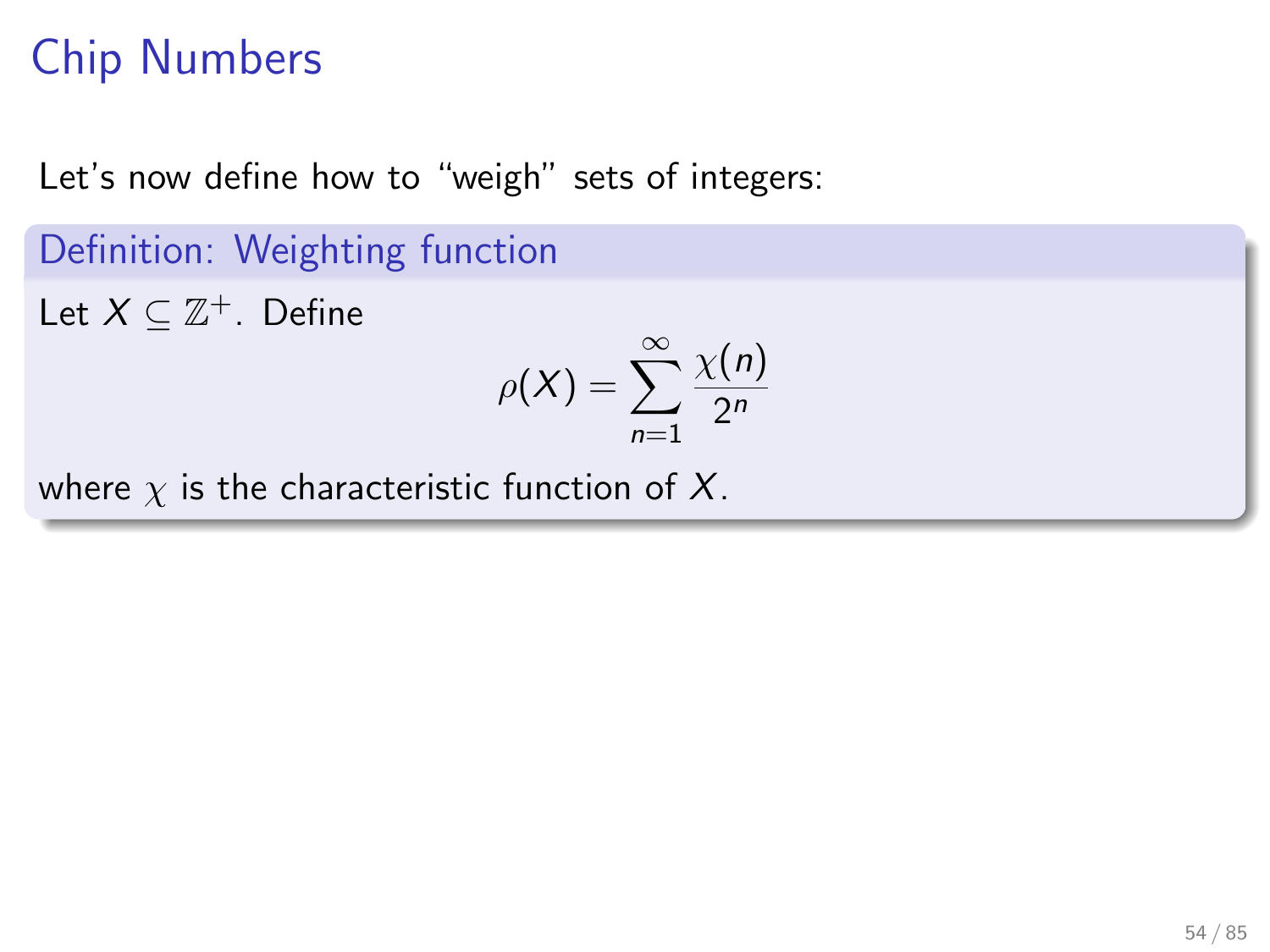Let's now define how to "weigh" sets of integers:

Definition: Weighting function

Let  $X \subseteq \mathbb{Z}^+$ . Define

$$
\rho(X) = \sum_{n=1}^{\infty} \frac{\chi(n)}{2^n}
$$

where  $\chi$  is the characteristic function of X.

Examples:

\n- $$
\rho(\mathbb{Z}^+)=1
$$
 (this is the largest possible output)
\n- $\frac{1}{2} + \frac{1}{4} + \frac{1}{8} + \frac{1}{16} + \dots$
\n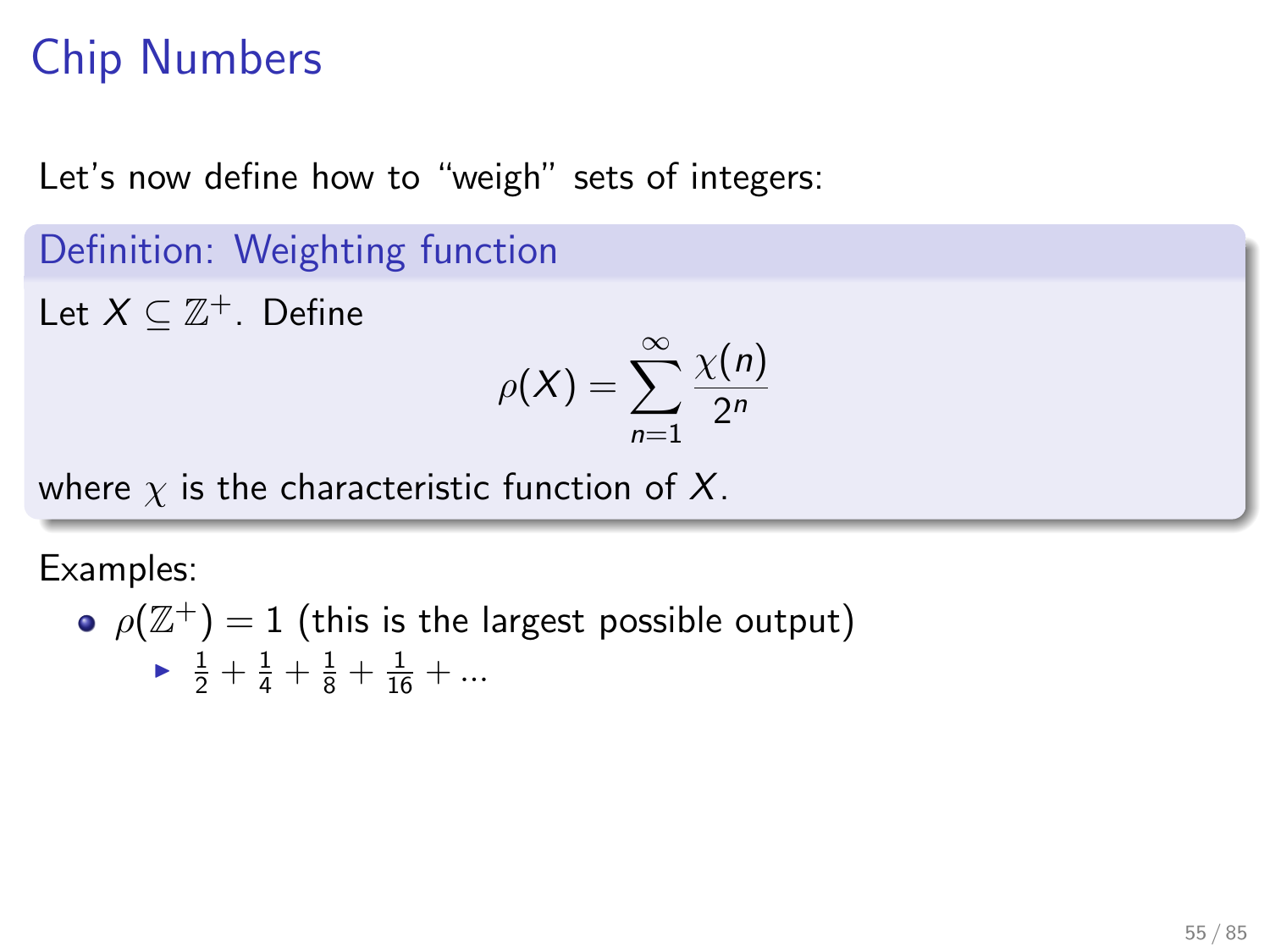Let's now define how to "weigh" sets of integers:

Definition: Weighting function

Let  $X \subseteq \mathbb{Z}^+$ . Define

$$
\rho(X) = \sum_{n=1}^{\infty} \frac{\chi(n)}{2^n}
$$

where  $\chi$  is the characteristic function of X.

Examples:

\n- • 
$$
\rho(\mathbb{Z}^+) = 1
$$
 (this is the largest possible output)
\n- •  $\frac{1}{2} + \frac{1}{4} + \frac{1}{8} + \frac{1}{16} + \dots$
\n- •  $\rho(\{1, 2\}) = \frac{1}{2} + \frac{1}{4} + \frac{0}{8} + \frac{0}{16} + \dots = \frac{3}{4}$
\n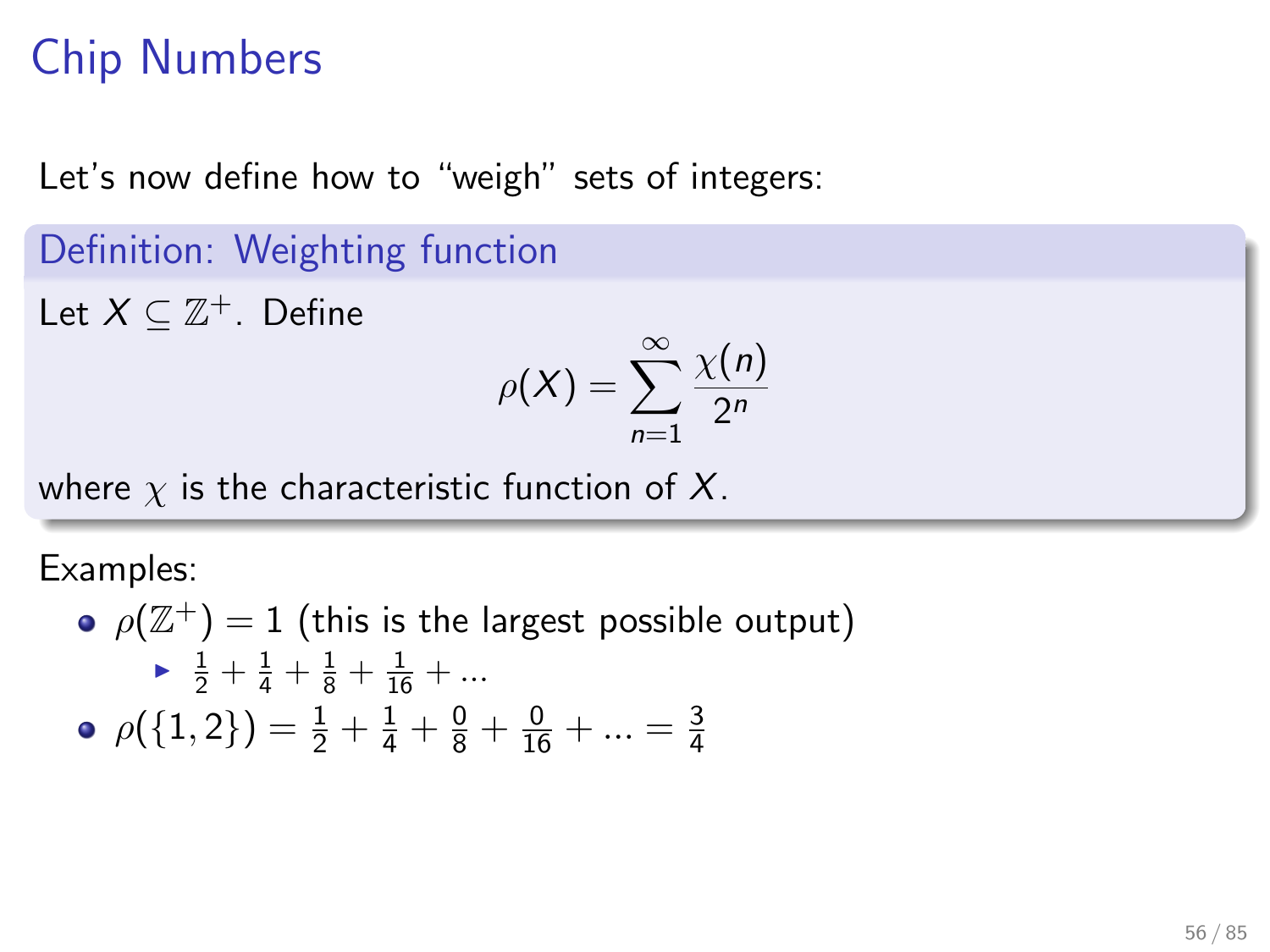Let's now define how to "weigh" sets of integers:

Definition: Weighting function

Let  $X \subseteq \mathbb{Z}^+$ . Define

$$
\rho(X) = \sum_{n=1}^{\infty} \frac{\chi(n)}{2^n}
$$

where  $\chi$  is the characteristic function of X.

Examples:

 $\rho(\Z^+) = 1$  (this is the largest possible output)  $\longrightarrow$   $\frac{1}{2} + \frac{1}{4} + \frac{1}{8} + \frac{1}{16} + \dots$  $\rho(\{1,2\}) = \frac{1}{2} + \frac{1}{4} + \frac{0}{8} + \frac{0}{16} + \ldots = \frac{3}{4}$ 4 •  $\rho(\emptyset) = 0$  (this is the smallest possible output)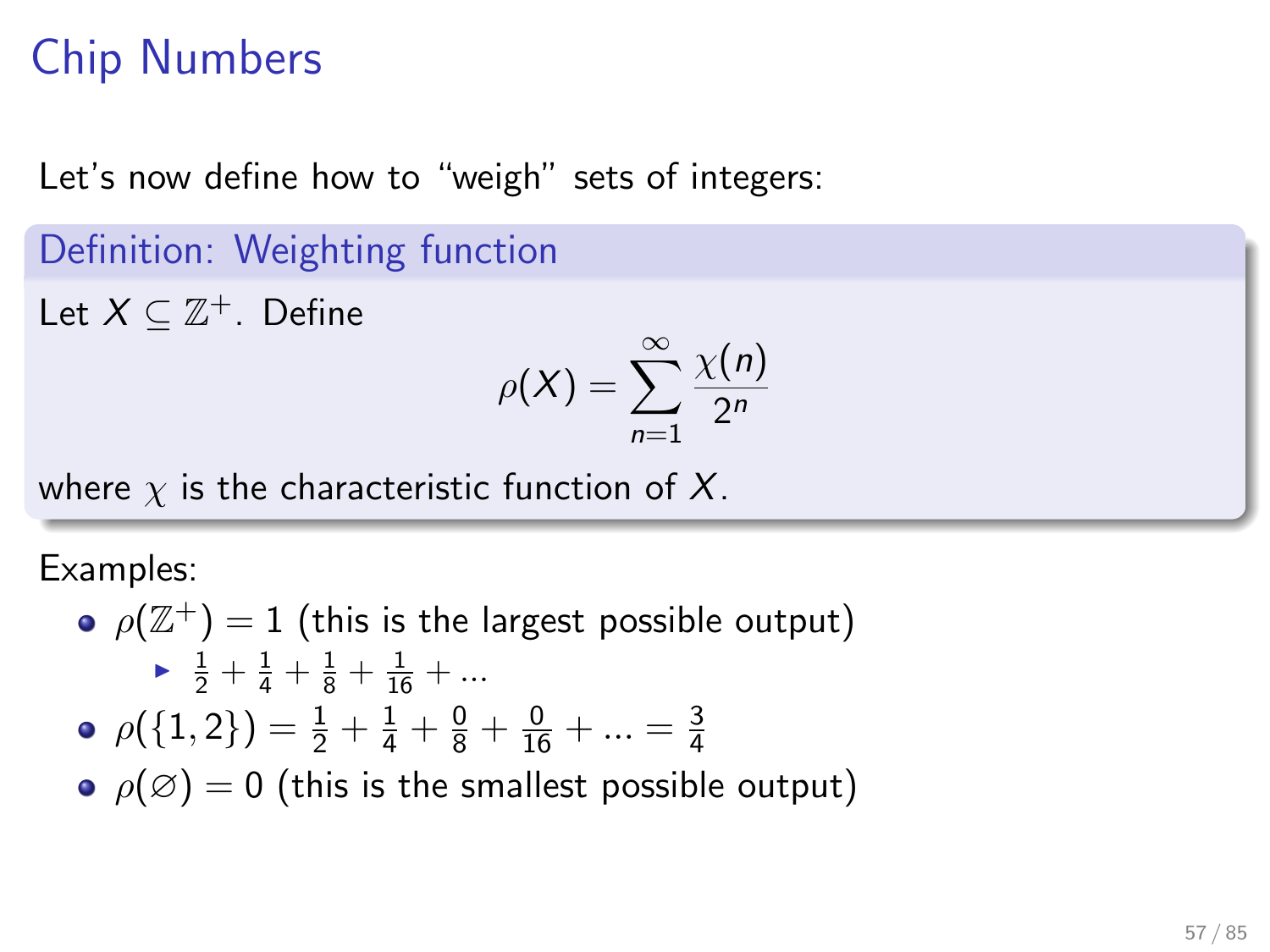We finally define chip numbers:

Definition: Chip numbers

If X is a chipset,  $\rho(X)$  is a chip number.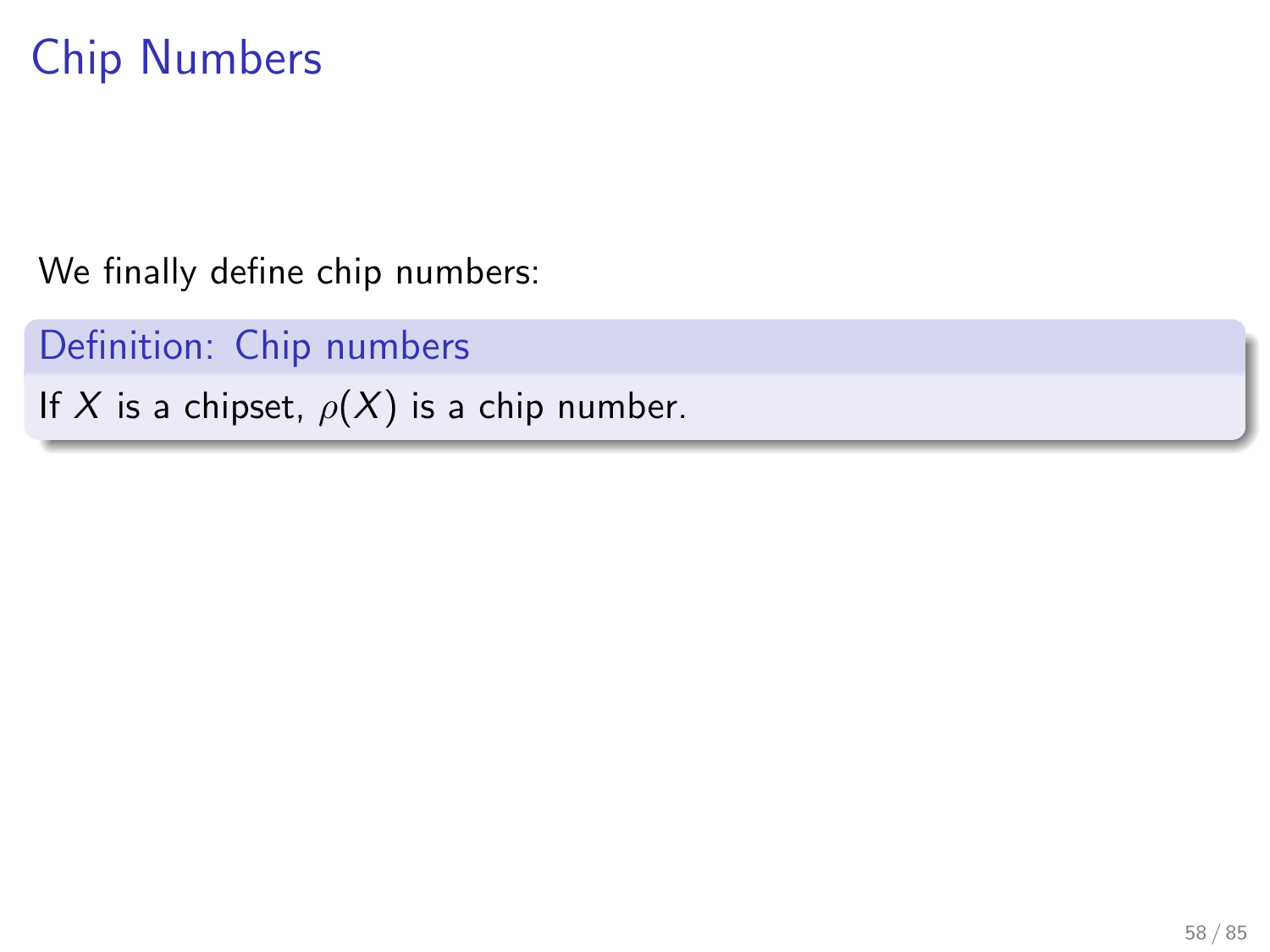We finally define chip numbers:

Definition: Chip numbers

If X is a chipset,  $\rho(X)$  is a chip number.

Examples:

• 
$$
\{1,2\}
$$
 is not a chipset, so  $\frac{1}{2} + \frac{1}{4} = \frac{3}{4}$  is *not* a chip number.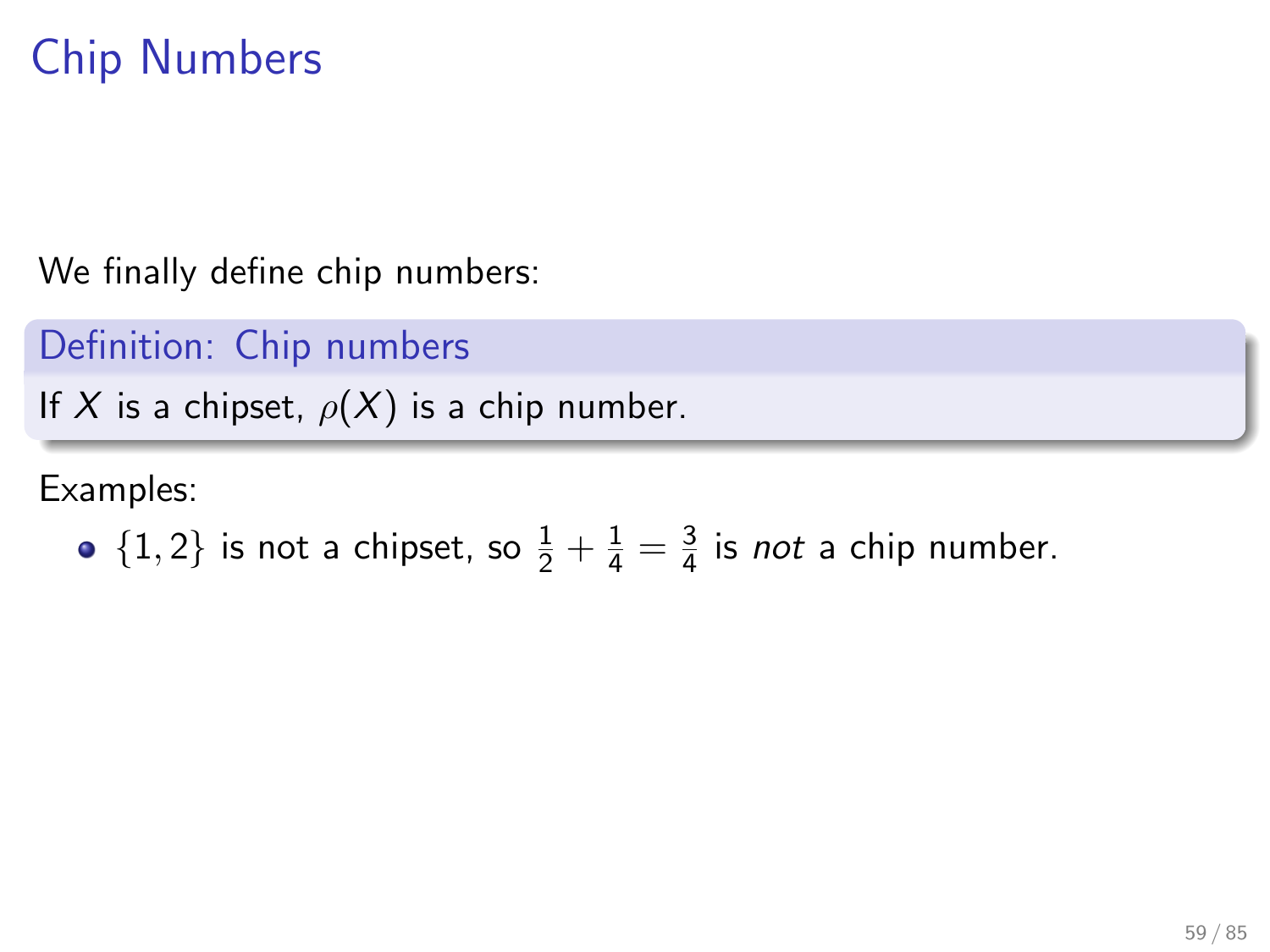We finally define chip numbers:

Definition: Chip numbers

If X is a chipset,  $\rho(X)$  is a chip number.

Examples:

- $\{1, 2\}$  is not a chipset, so  $\frac{1}{2} + \frac{1}{4} = \frac{3}{4}$  $\frac{3}{4}$  is *not* a chip number.
- The set of primes is a chipset, and its chip number is approximately 0.414683.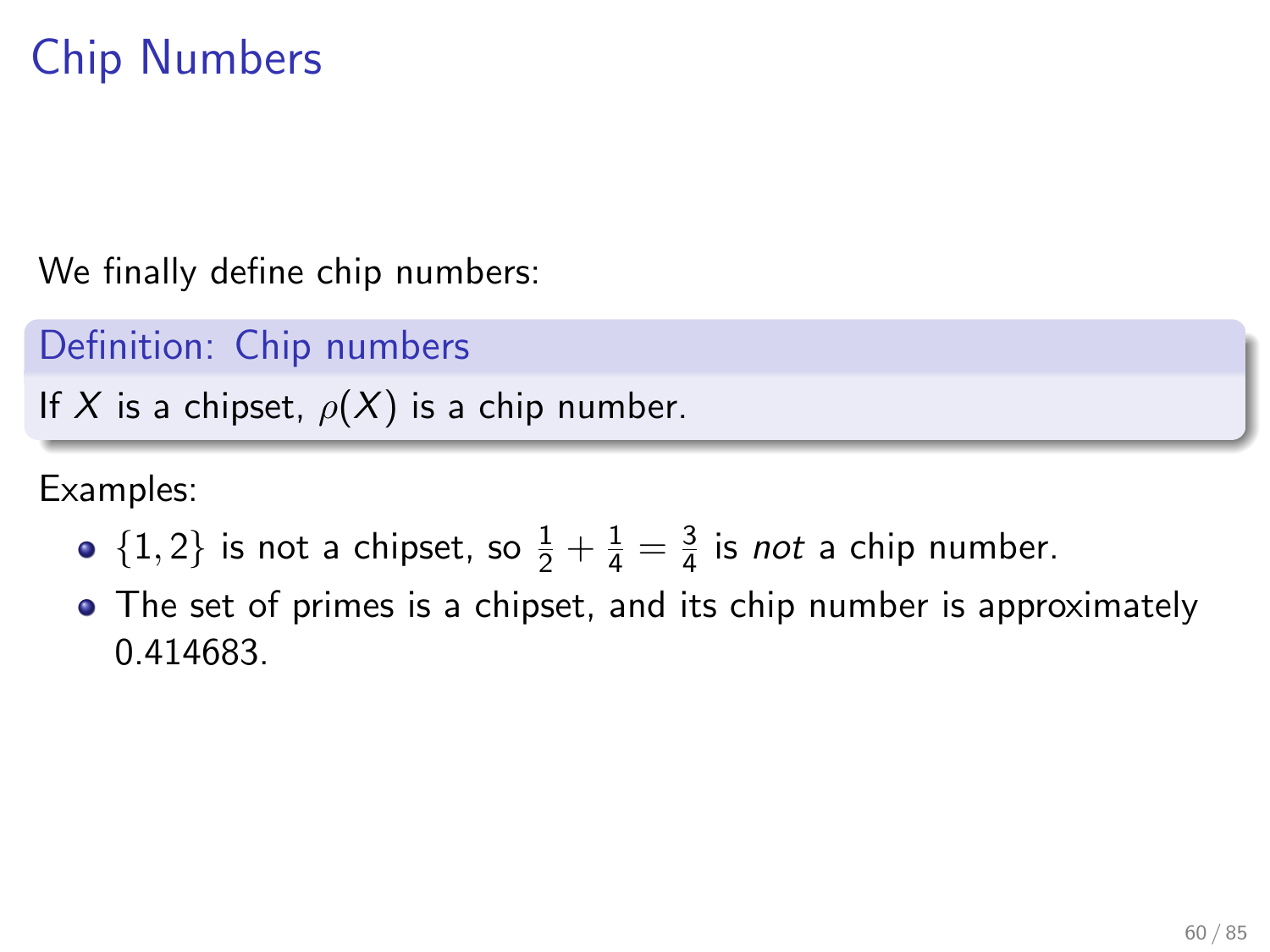Given a binary representation of a chipset, computing its chip number is straightforward.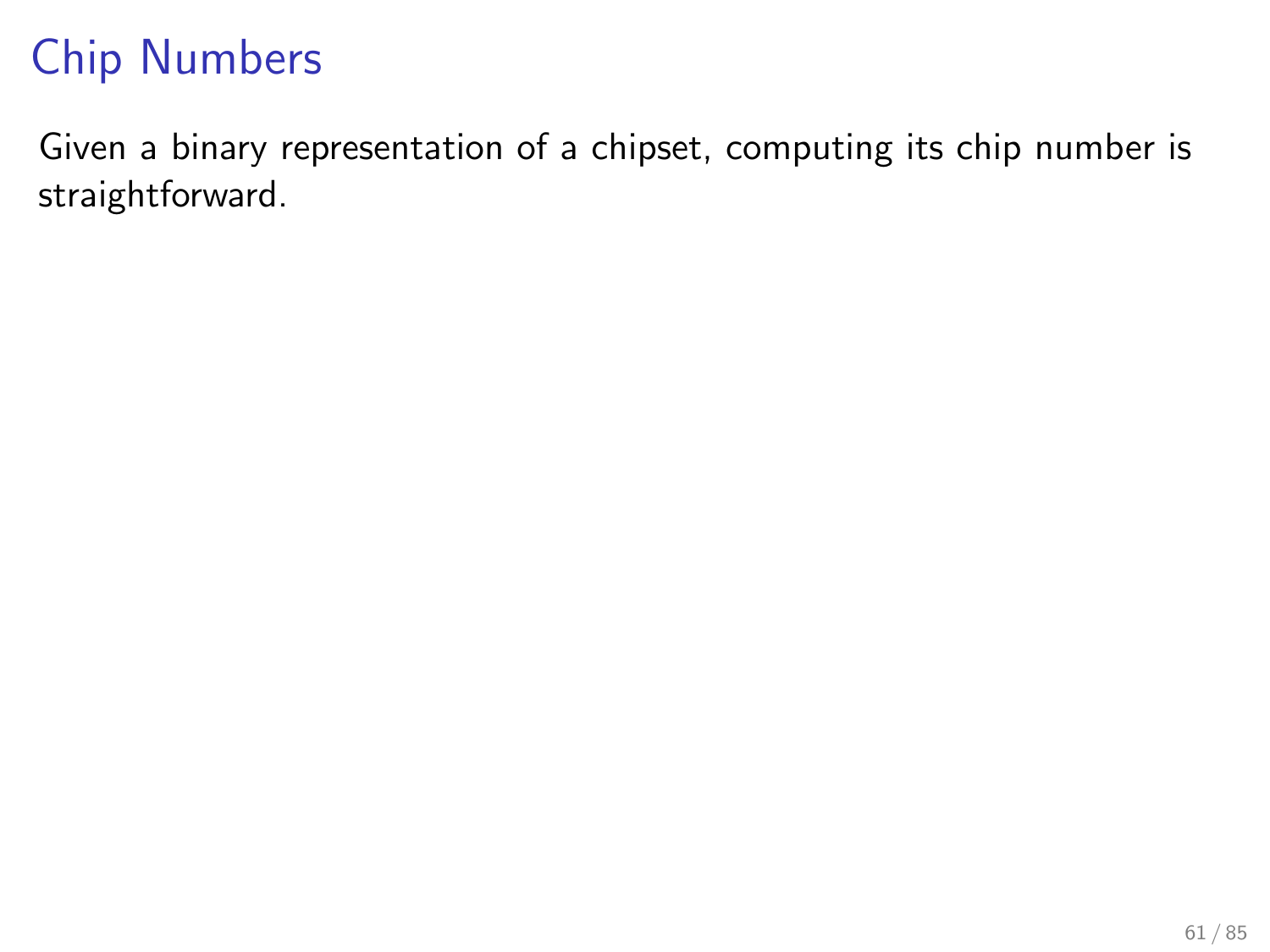Given a binary representation of a chipset, computing its chip number is straightforward. Example:

#### 01 0101 00100100

has as its chip number

$$
\frac{0}{2} + \frac{1}{2^2} + \frac{0}{2^3} + \frac{1}{2^4} + \frac{0}{2^5} + \frac{1}{2^6} + \frac{0}{2^7} + \frac{0}{2^8} + \frac{1}{2^9} + \frac{0}{2^{10}} + \frac{0}{2^{11}} + \frac{1}{2^{12}} + \frac{0}{2^{13}} + \frac{0}{2^{14}}
$$

$$
\approx 0.33032
$$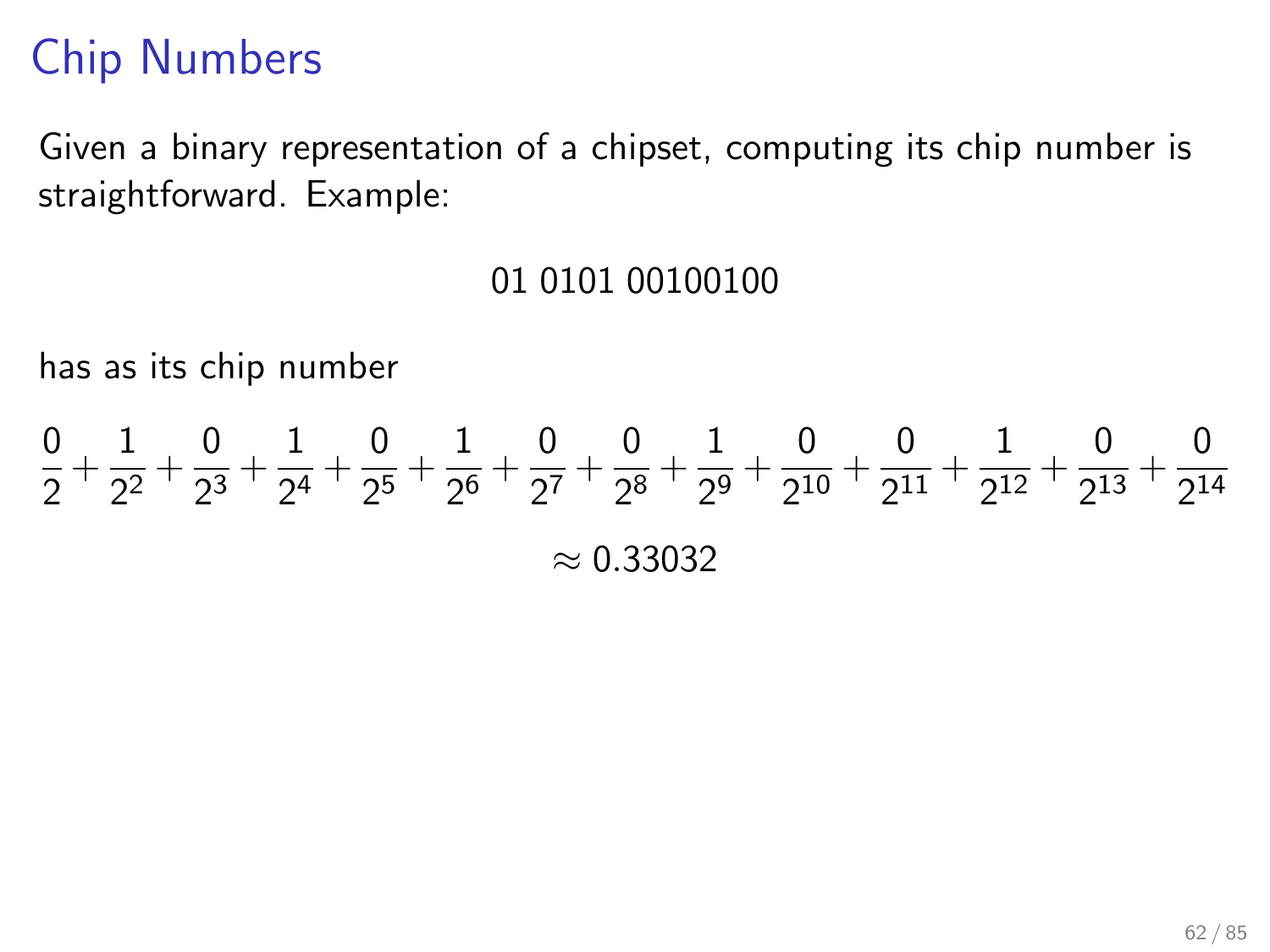Given a binary representation of a chipset, computing its chip number is straightforward. Example:

#### 01 0101 00100100

has as its chip number

$$
\frac{0}{2} + \frac{1}{2^2} + \frac{0}{2^3} + \frac{1}{2^4} + \frac{0}{2^5} + \frac{1}{2^6} + \frac{0}{2^7} + \frac{0}{2^8} + \frac{1}{2^9} + \frac{0}{2^{10}} + \frac{0}{2^{11}} + \frac{1}{2^{12}} + \frac{0}{2^{13}} + \frac{0}{2^{14}}
$$

$$
\approx 0.33032
$$

Interesting fact: in base 2, this is equivalent to simply inserting a decimal at the beginning of the representation. Thus, our chip number can be written as

#### .01010100100100

in binary.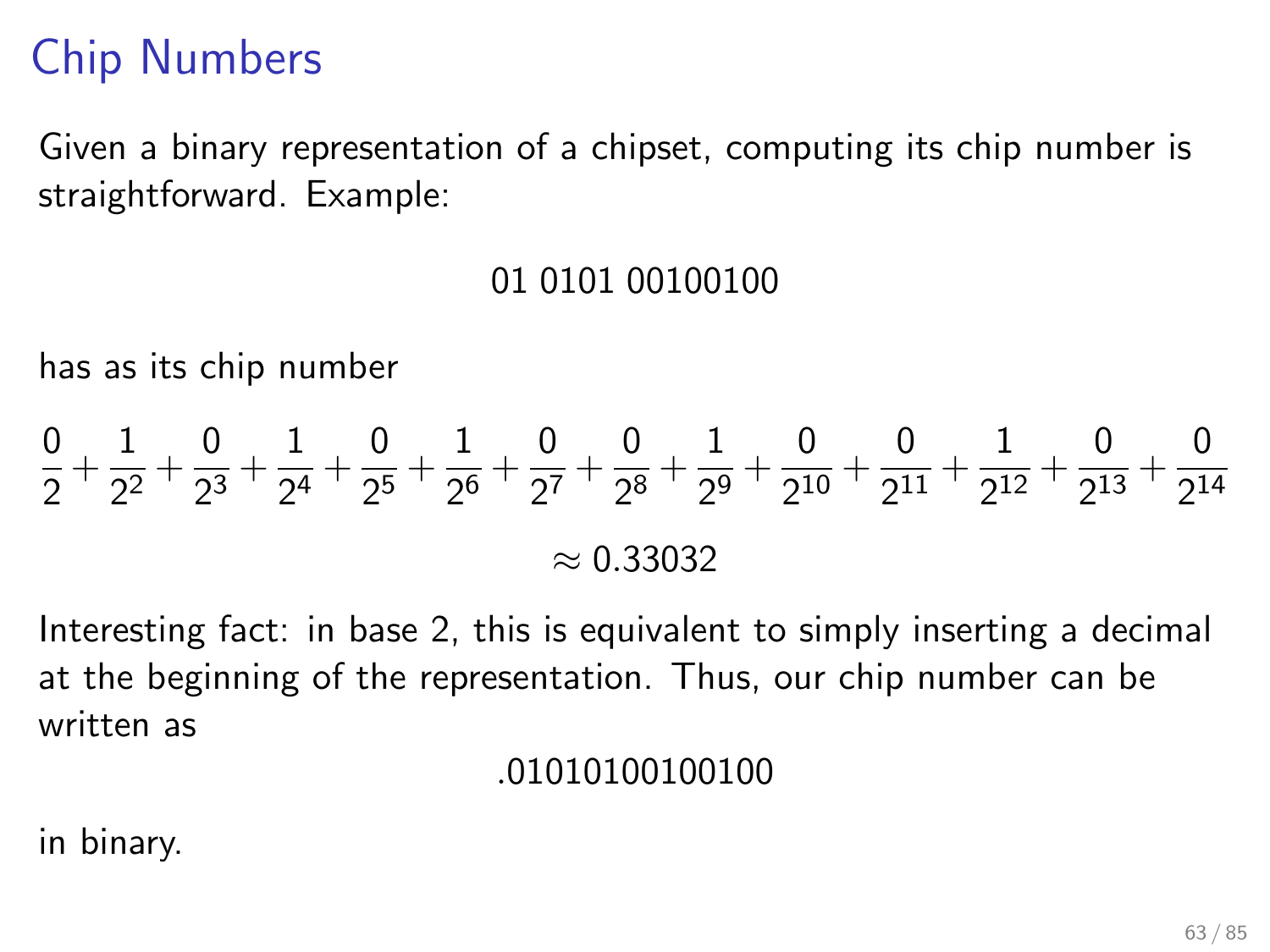### Activity Time

Let's make some chipsets and compute some chip numbers.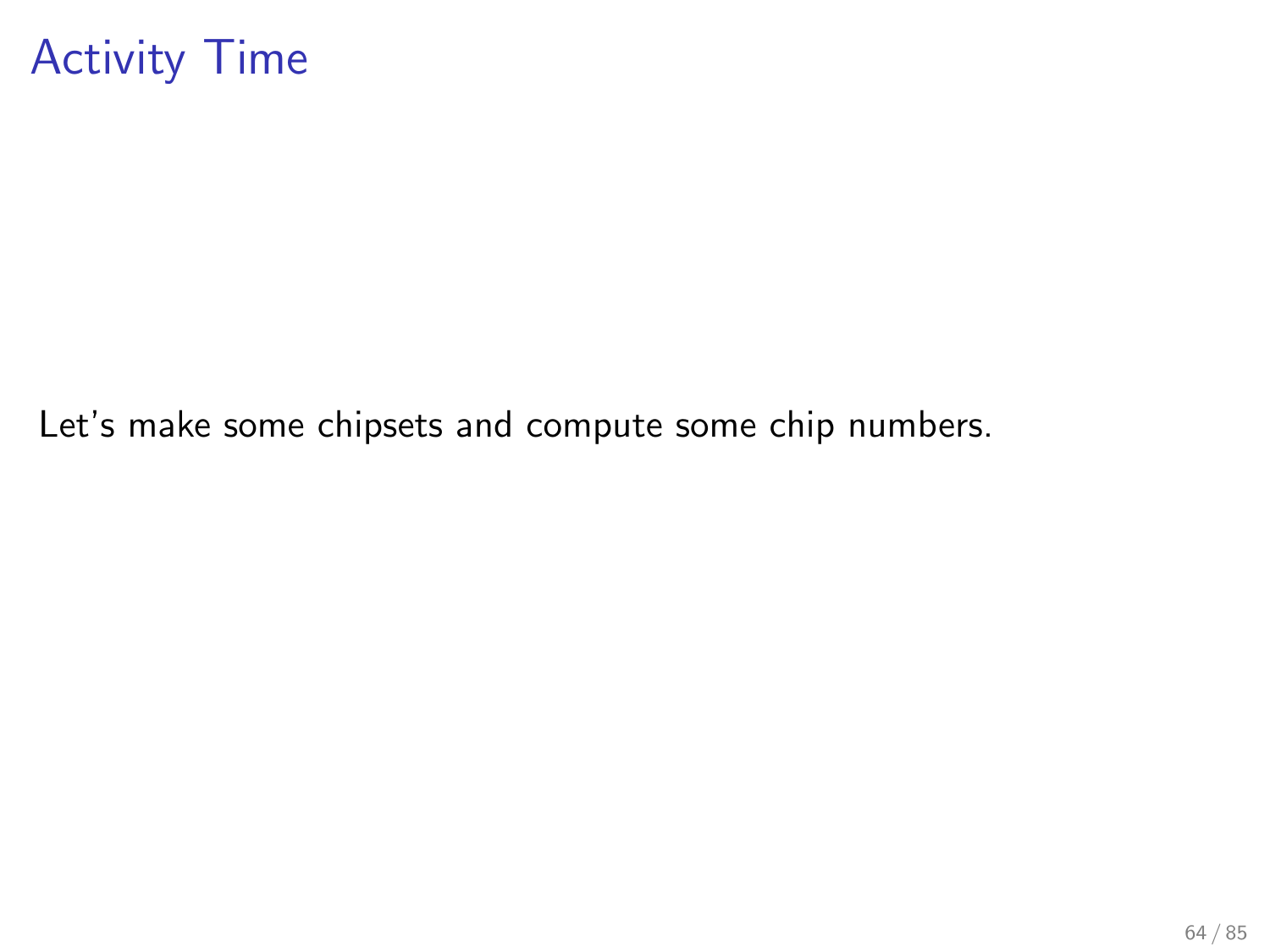Why do we care about all this? First, let's look at a pretty cool set:



Cantor Middle-Thirds Set

From: [https:](https://blogs.sas.com/content/iml/2016/06/29/viz-cantor-function-in-sas.html) [//blogs.sas.com/content/iml/2016/06/29/viz-cantor-function-in-sas.html](https://blogs.sas.com/content/iml/2016/06/29/viz-cantor-function-in-sas.html)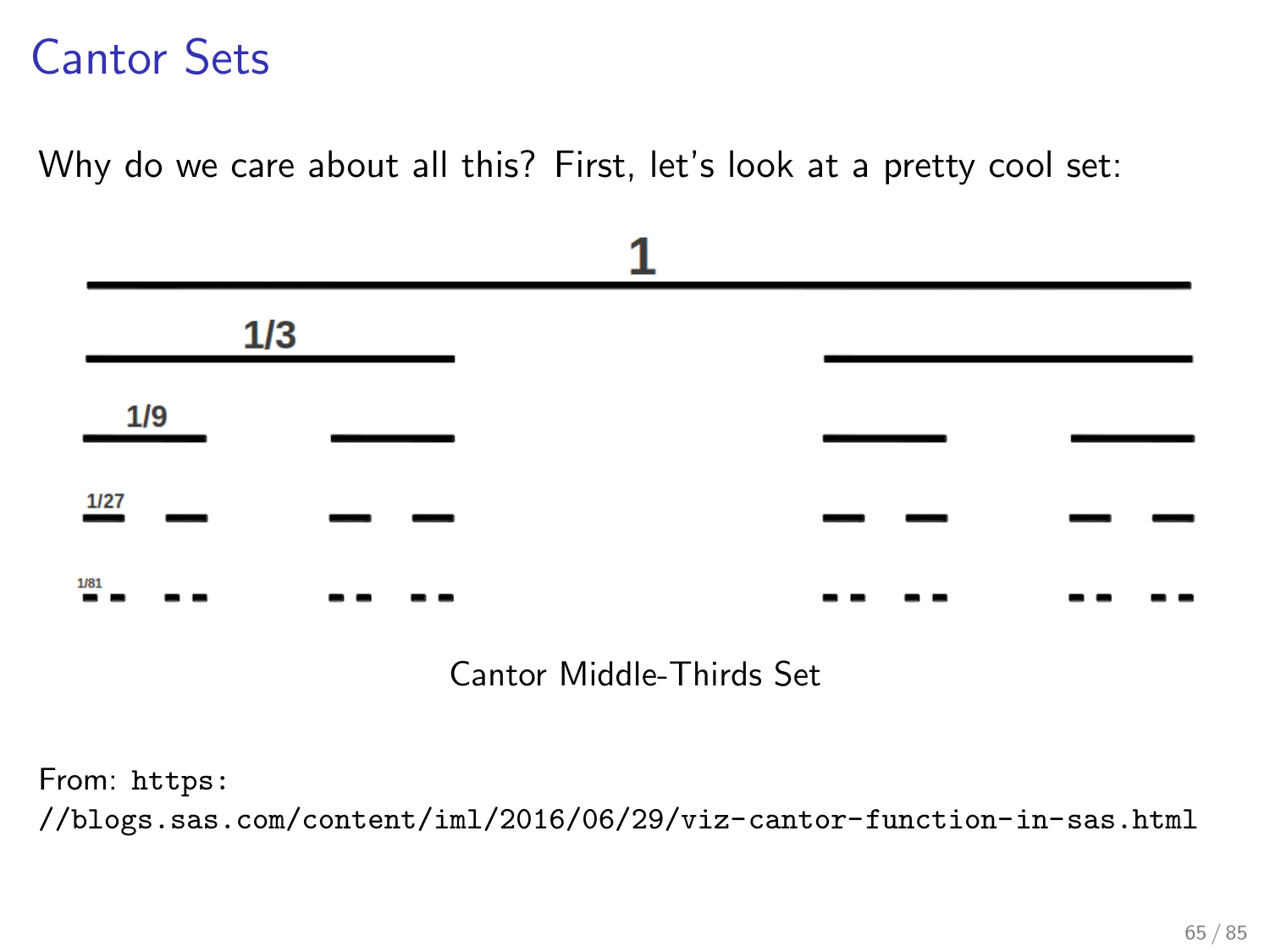We can compute how much was "removed" using a geometric series:

1 3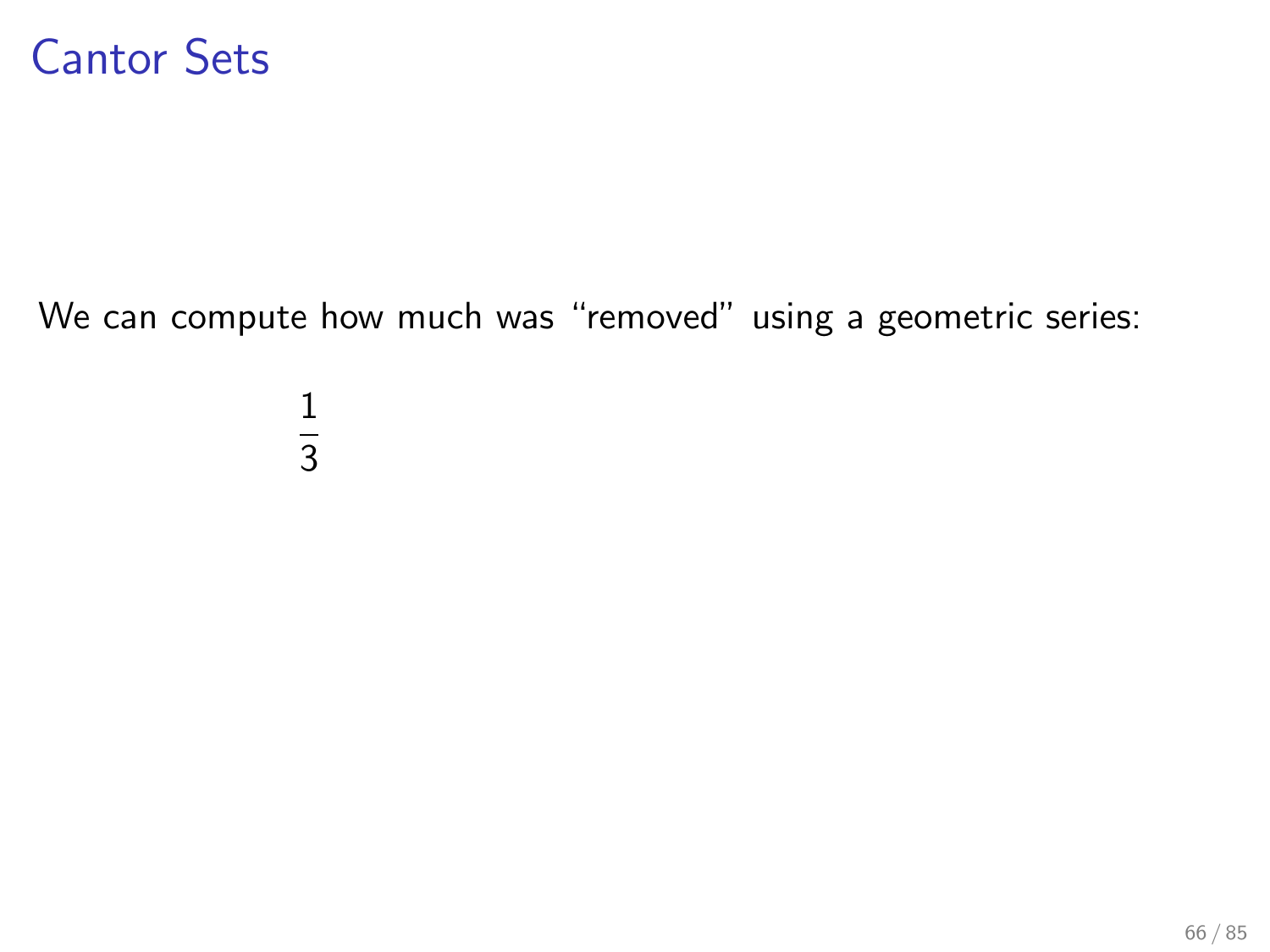We can compute how much was "removed" using a geometric series:

$$
\frac{1}{3}+\frac{2}{9}
$$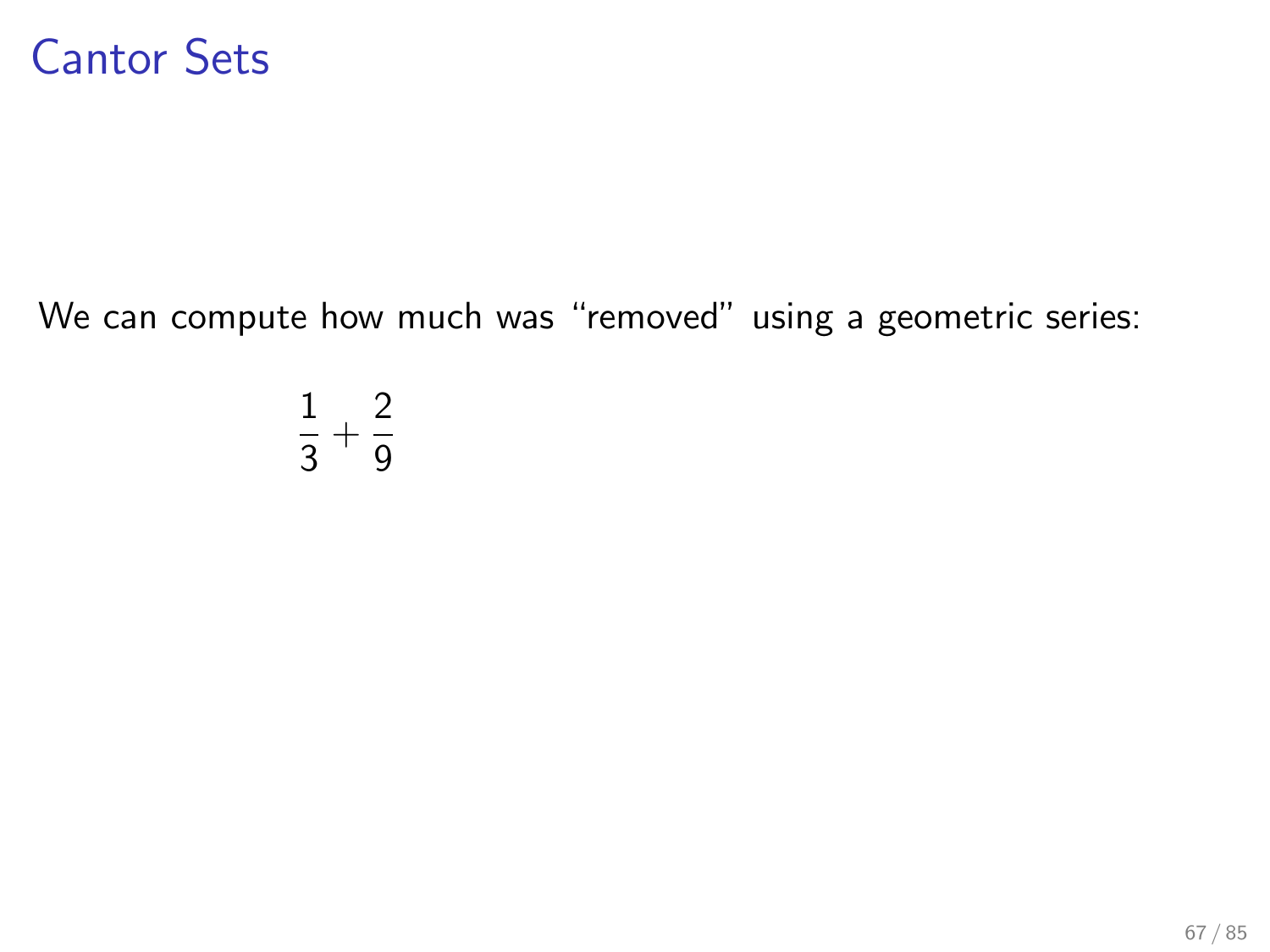We can compute how much was "removed" using a geometric series:

$$
\frac{1}{3} + \frac{2}{9} + \frac{4}{27}
$$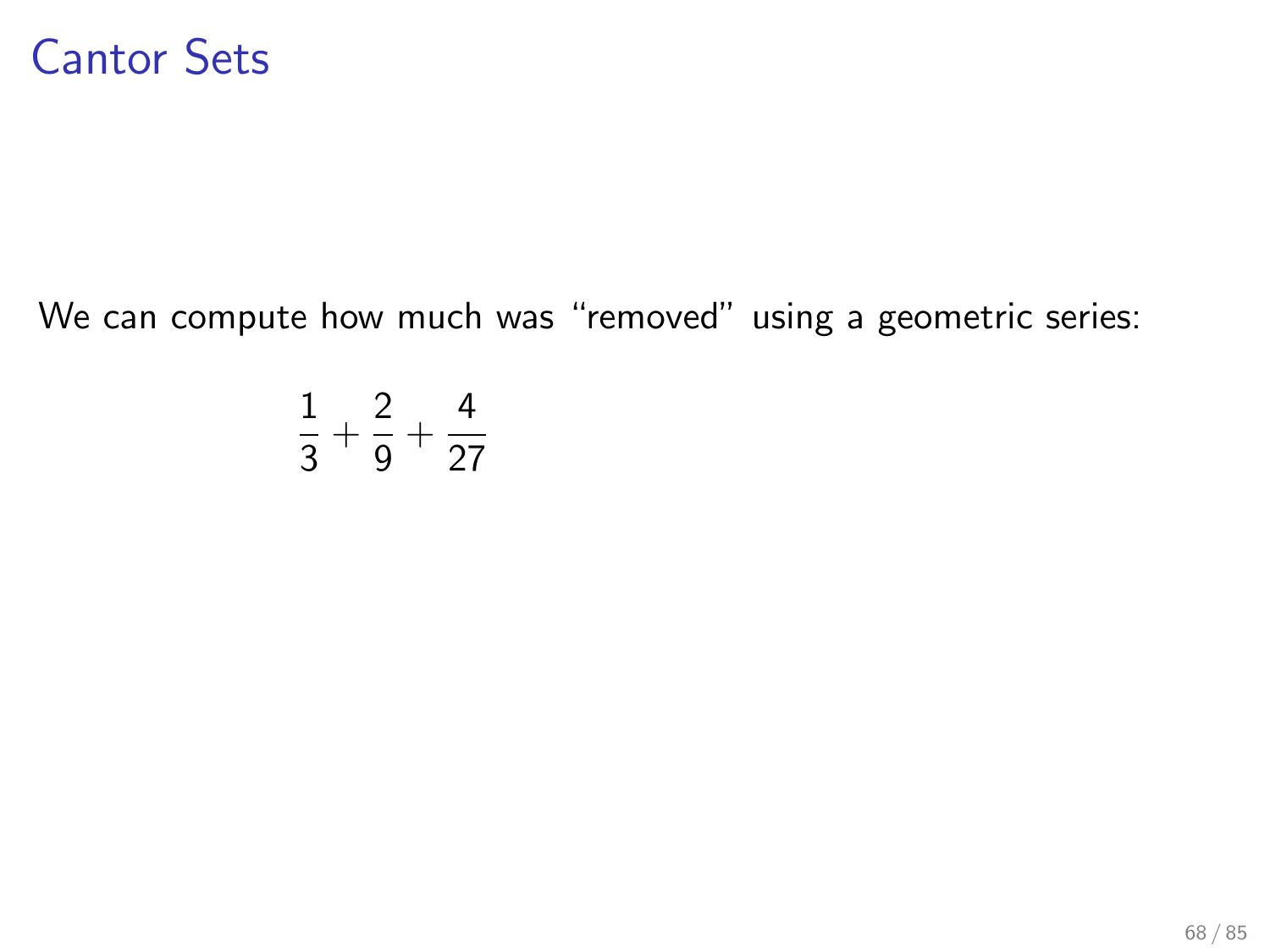We can compute how much was "removed" using a geometric series:

$$
\frac{1}{3} + \frac{2}{9} + \frac{4}{27} + \frac{8}{81} + \dots = \frac{1}{3} \left( \frac{1}{1 - \frac{2}{3}} \right) = 1
$$

So everything got removed! Or did it? What about the endpoints?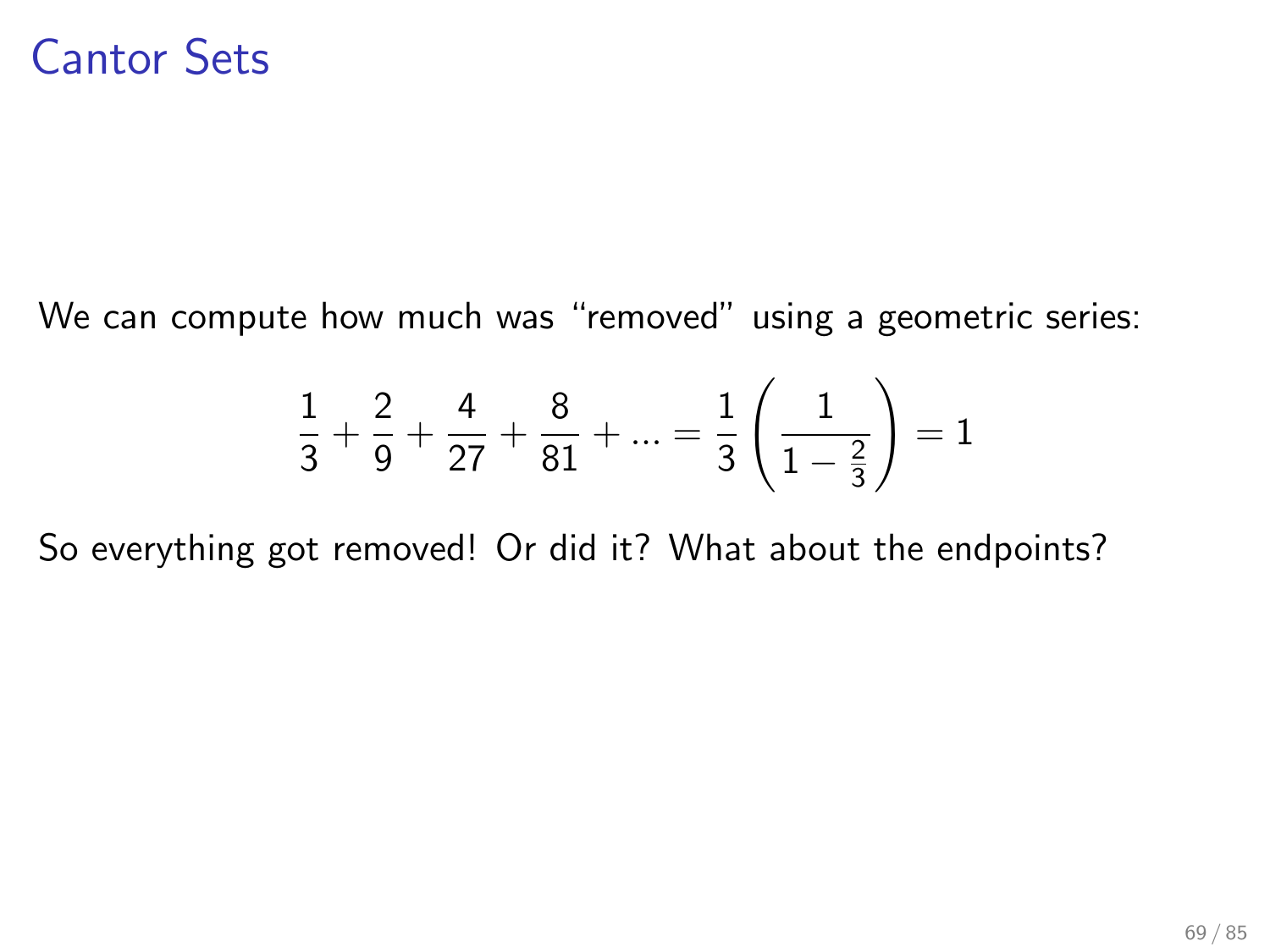We can compute how much was "removed" using a geometric series:

$$
\frac{1}{3} + \frac{2}{9} + \frac{4}{27} + \frac{8}{81} + \dots = \frac{1}{3} \left( \frac{1}{1 - \frac{2}{3}} \right) = 1
$$

So everything got removed! Or did it? What about the endpoints? This set has measure zero.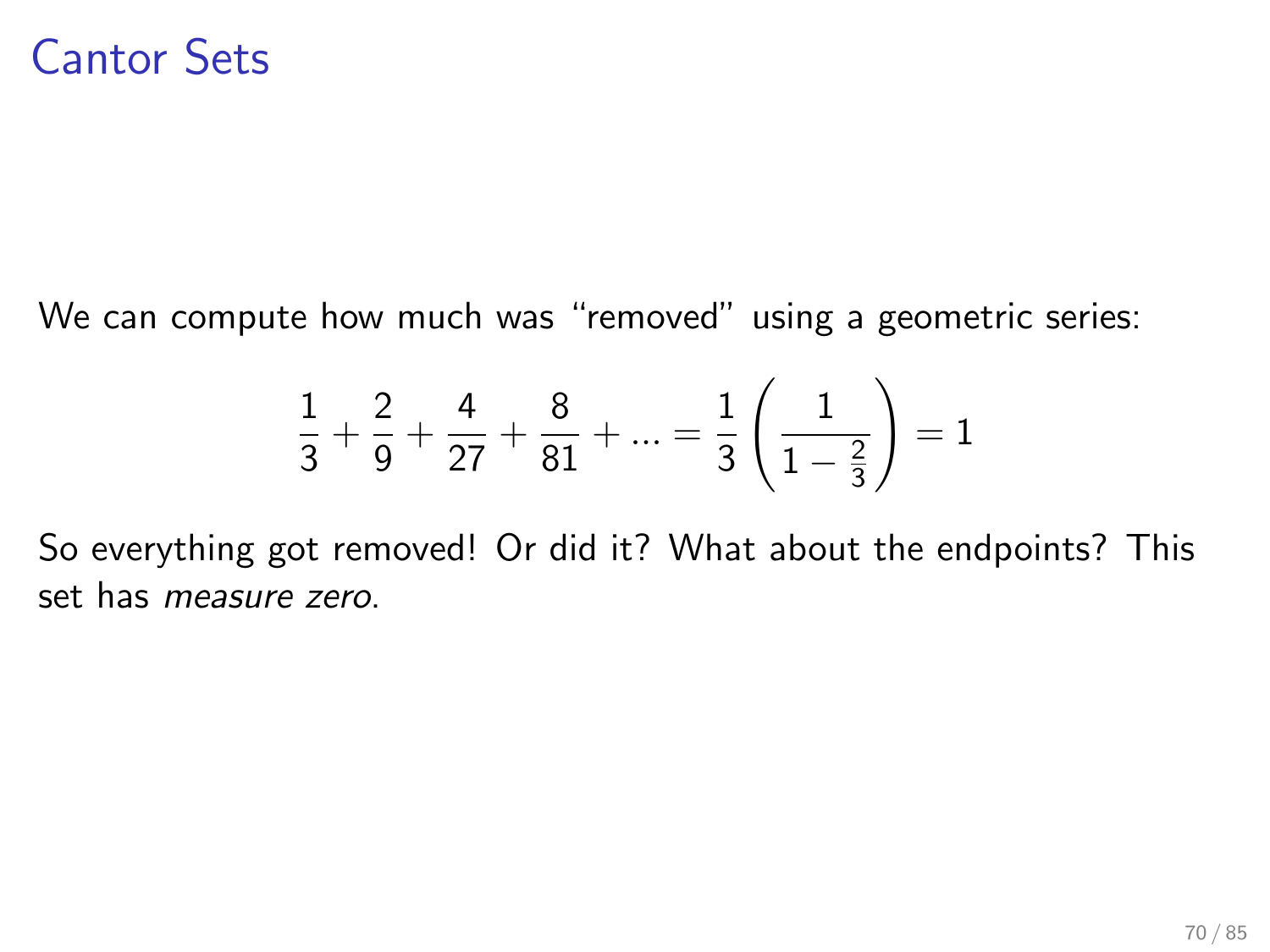#### Fat Cantor Sets

It gets even more weird. Let's look at a similar construction:



From: [https://en.wikipedia.org/wiki/Smith-Volterra-Cantor\\_set](https://en.wikipedia.org/wiki/Smith-Volterra-Cantor_set)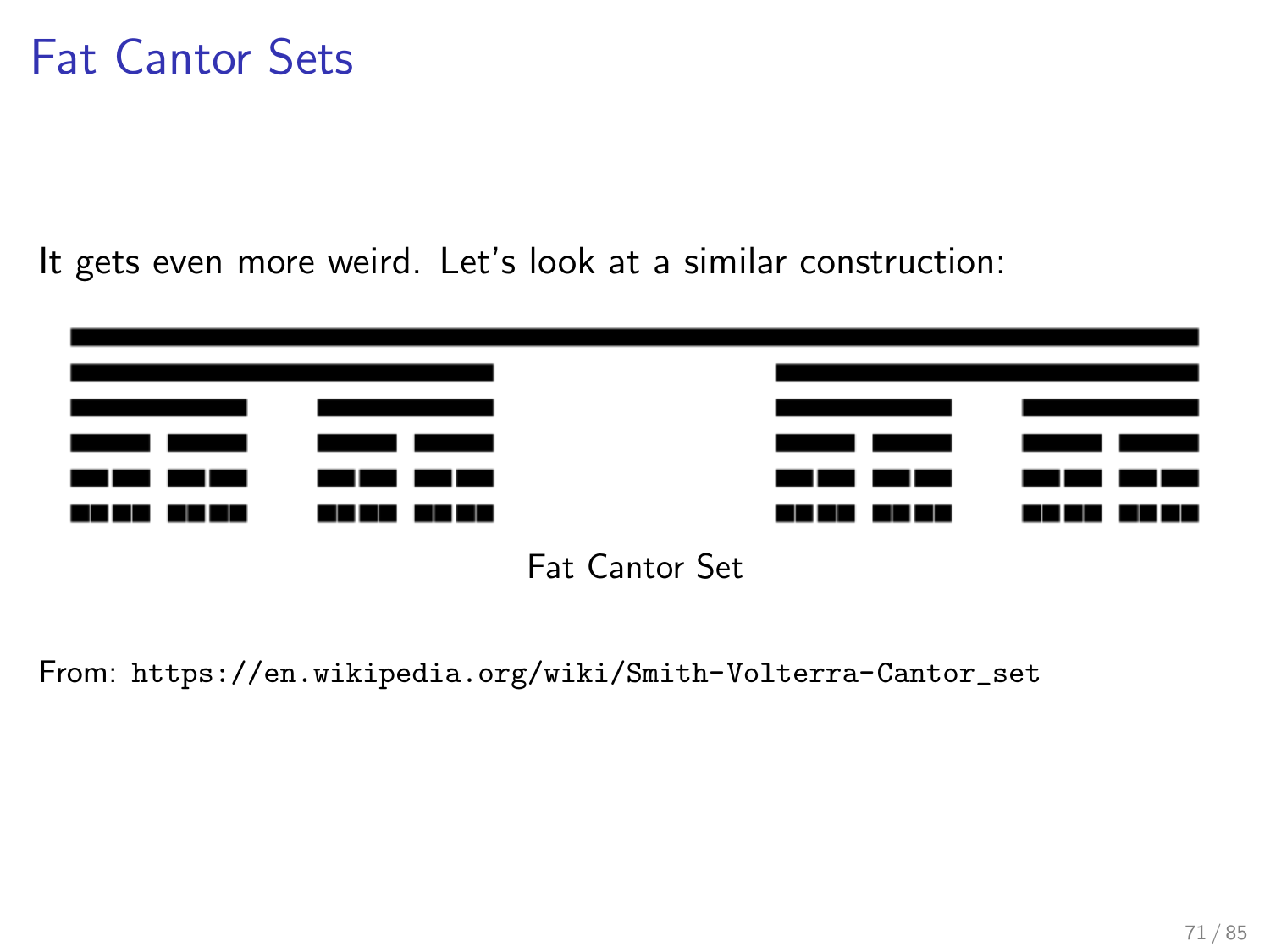#### Fat Cantor Sets

We can again compute how much was "removed" using a geometric series:

1 4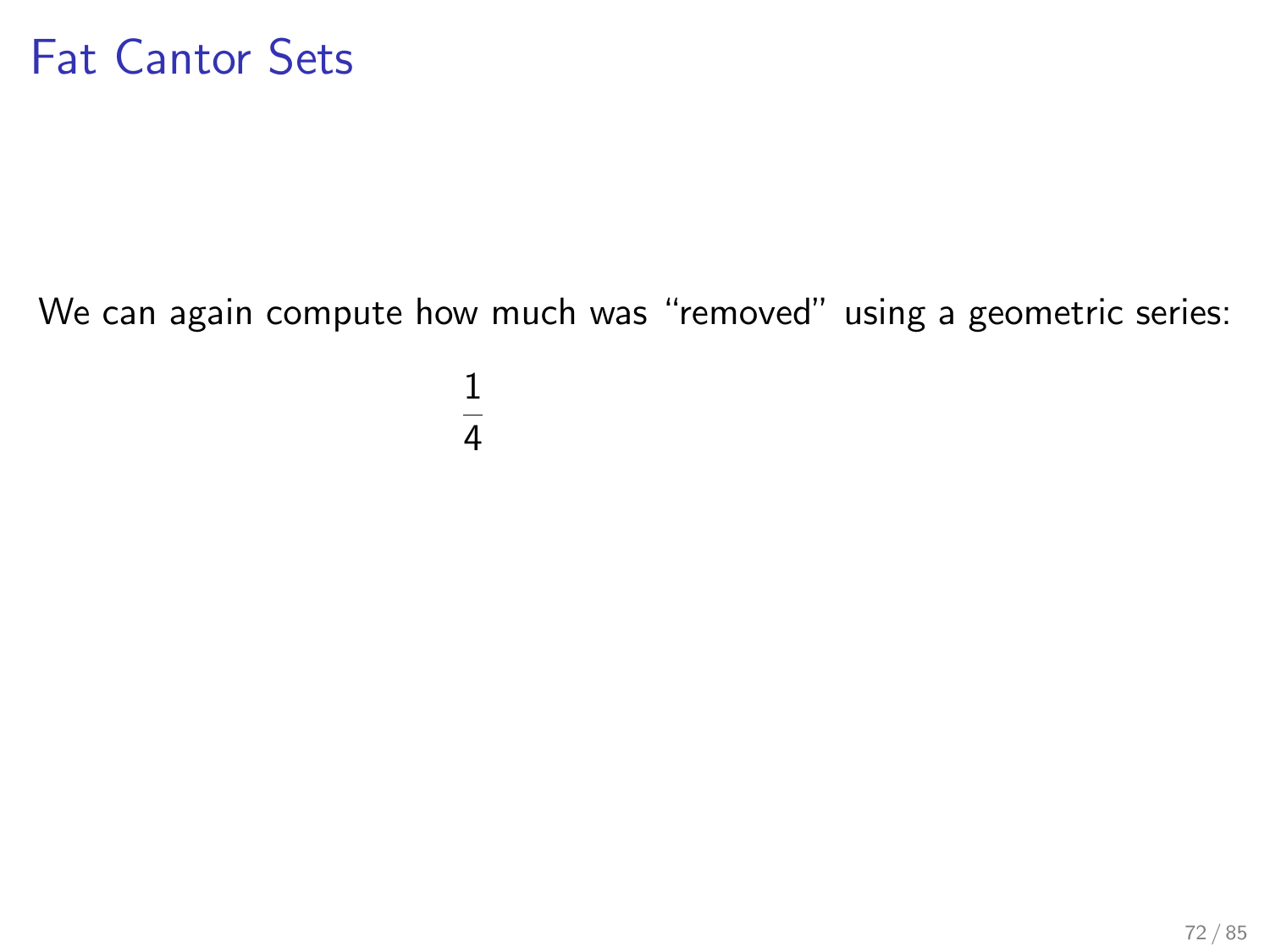#### Fat Cantor Sets

We can again compute how much was "removed" using a geometric series:

$$
\frac{1}{4}+\frac{1}{8}
$$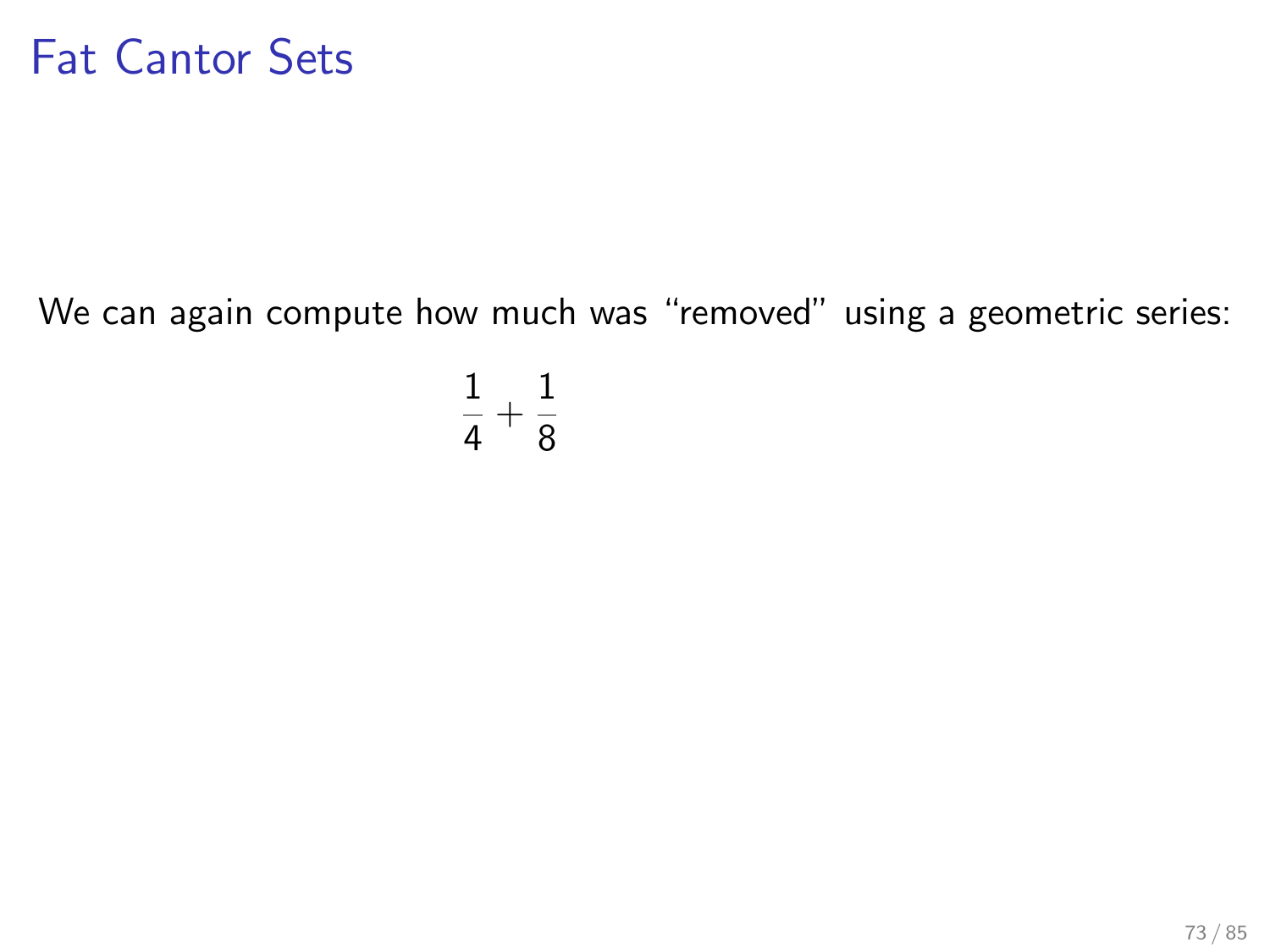We can again compute how much was "removed" using a geometric series:

$$
\frac{1}{4} + \frac{1}{8} + \frac{1}{16} + \dots = \frac{1}{2}
$$

So there are no intervals remaining, but only half of the unit-interval was removed.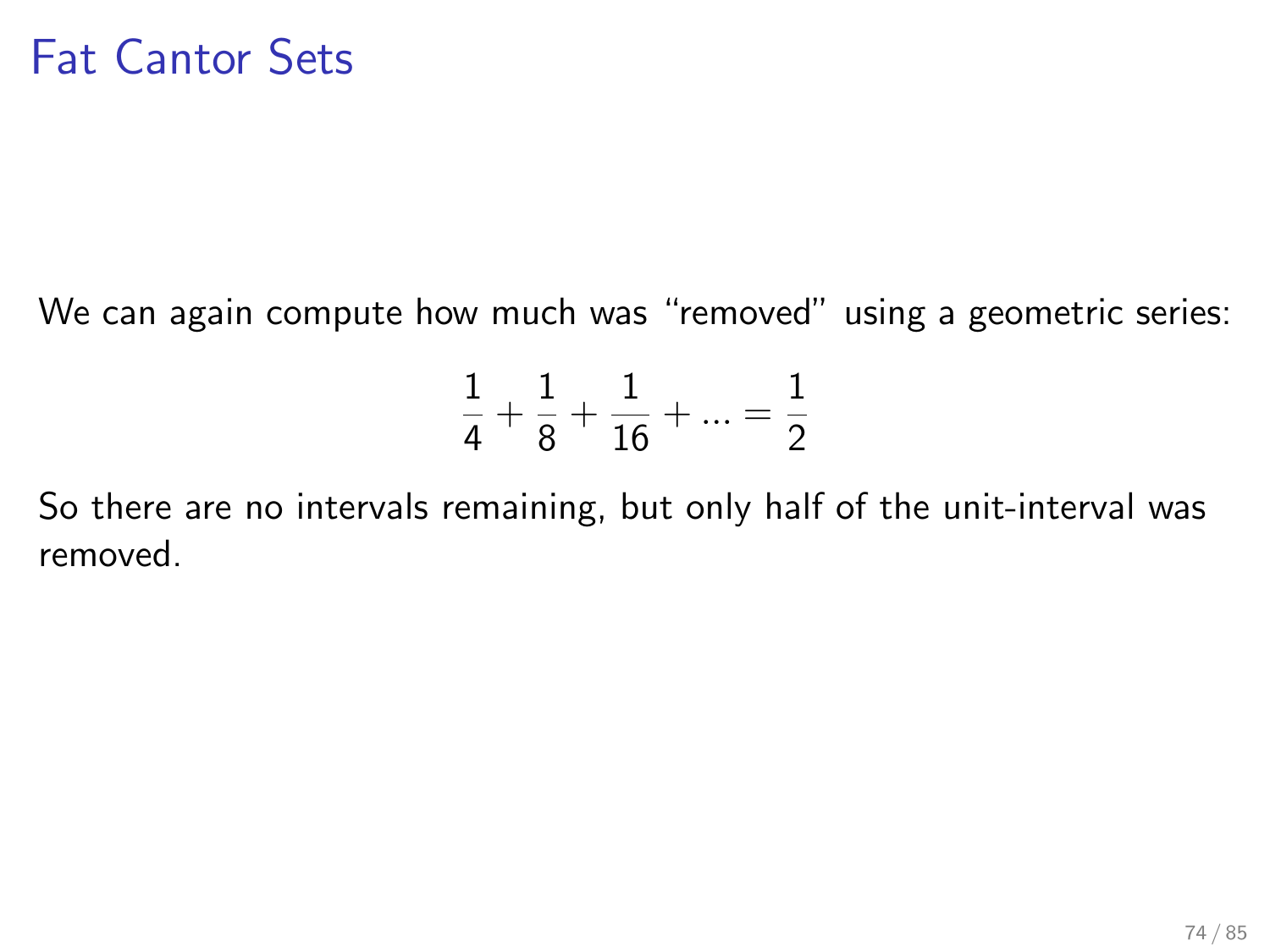We can again compute how much was "removed" using a geometric series:

$$
\frac{1}{4} + \frac{1}{8} + \frac{1}{16} + \dots = \frac{1}{2}
$$

So there are no intervals remaining, but only half of the unit-interval was removed. This set has *measure one-half*. It "takes up space" yet has no intervals.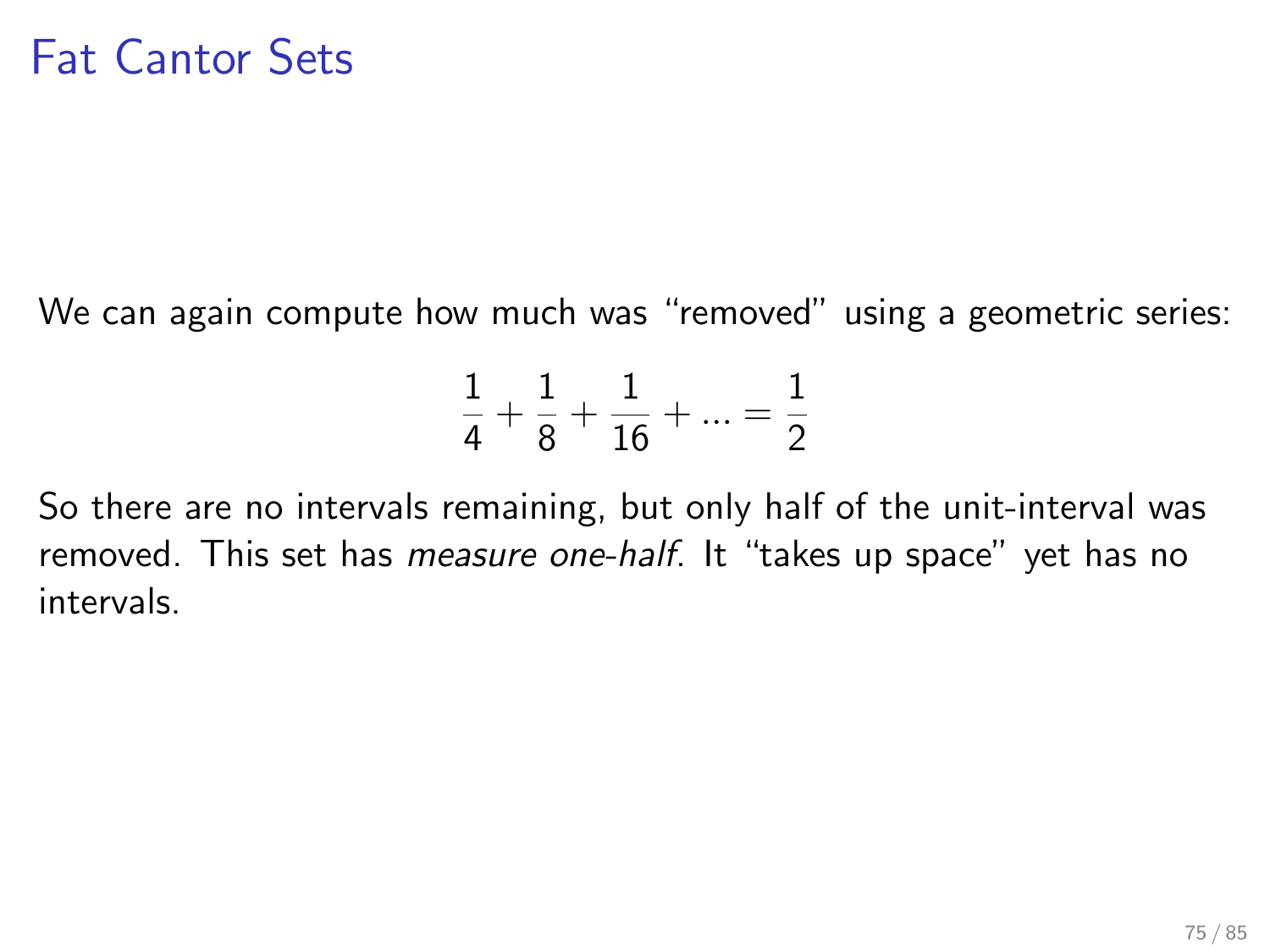# Cantor Sets

Cantor sets have the following properties in common:

- Non-empty
- Compact
	- $\blacktriangleright$  In the reals this means closed and bounded.
- **•** Perfect
	- $\triangleright$  Closed and every point is a limit-point.
- **o** Totally disconnected
	- $\blacktriangleright$  The only connected subsets are the empty set and the one-point sets. A familiar example is the set of rational numbers.
- **•** Metrizable
	- $\triangleright$  This means there is a notion of "distance" between points. This is always true in the reals.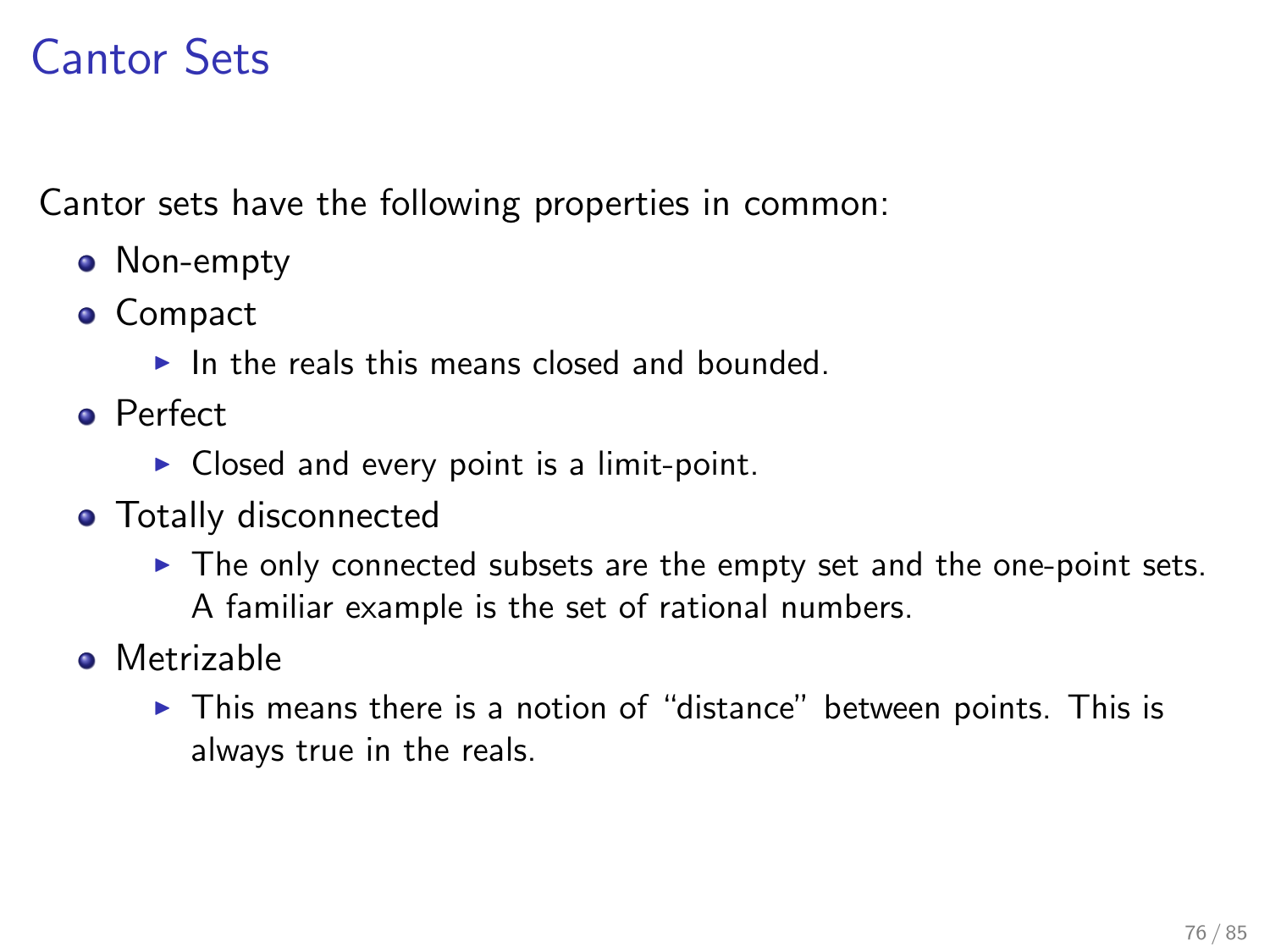Let's look at a very weird set, the set of all chip numbers:

Definition: The Set of all Chip Numbers Define  $C = \{x \in [0,1] \mid x = \rho(X) \text{ for some chipset } X\}.$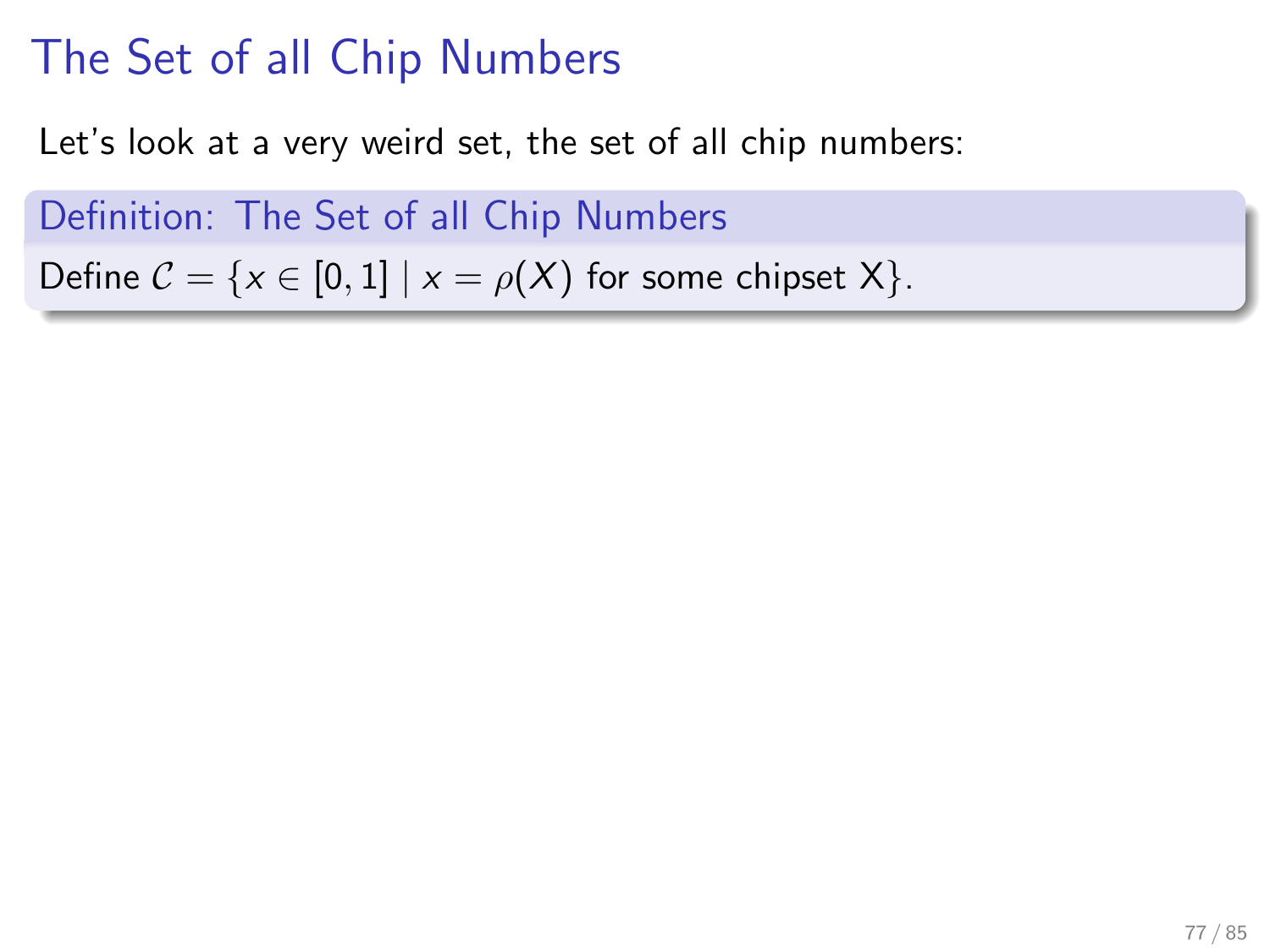Let's look at a very weird set, the set of all chip numbers:

Definition: The Set of all Chip Numbers Define  $C = \{x \in [0,1] \mid x = \rho(X) \text{ for some chipset } X\}.$ 

What properties does  $C$  have?

Non-empty, because  $\frac{1}{2}$  is a chip number.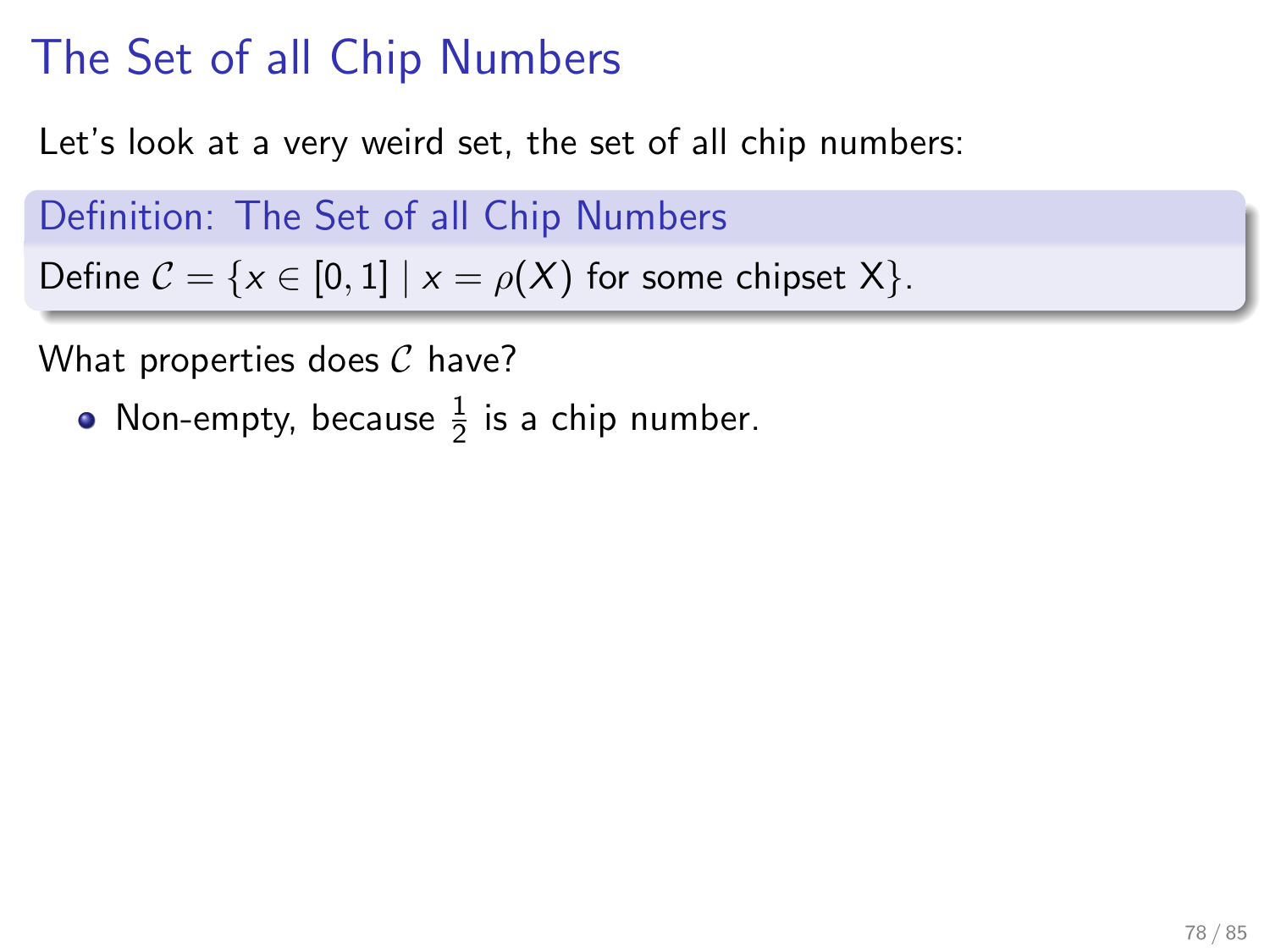Let's look at a very weird set, the set of all chip numbers:

Definition: The Set of all Chip Numbers

Define  $C = \{x \in [0,1] \mid x = \rho(X) \text{ for some chipset } X\}.$ 

- Non-empty, because  $\frac{1}{2}$  is a chip number.
- $\bullet$  Bounded, because C lives in the unit-interval.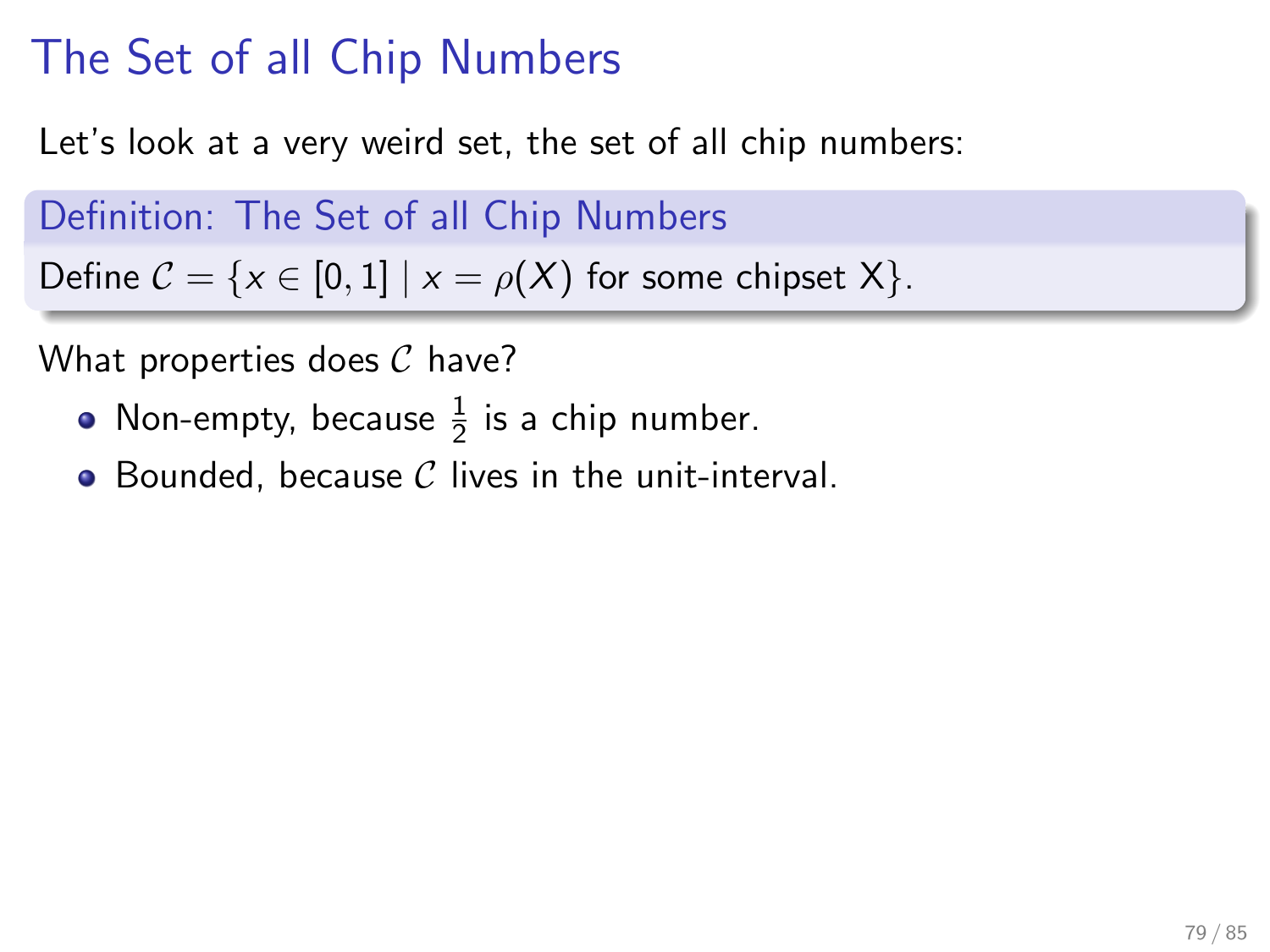Let's look at a very weird set, the set of all chip numbers:

Definition: The Set of all Chip Numbers

Define  $C = \{x \in [0,1] \mid x = \rho(X) \text{ for some chipset } X\}.$ 

- Non-empty, because  $\frac{1}{2}$  is a chip number.
- $\bullet$  Bounded, because C lives in the unit-interval.
- Closed, because every sequence of chip numbers that converges also converges to a chip number.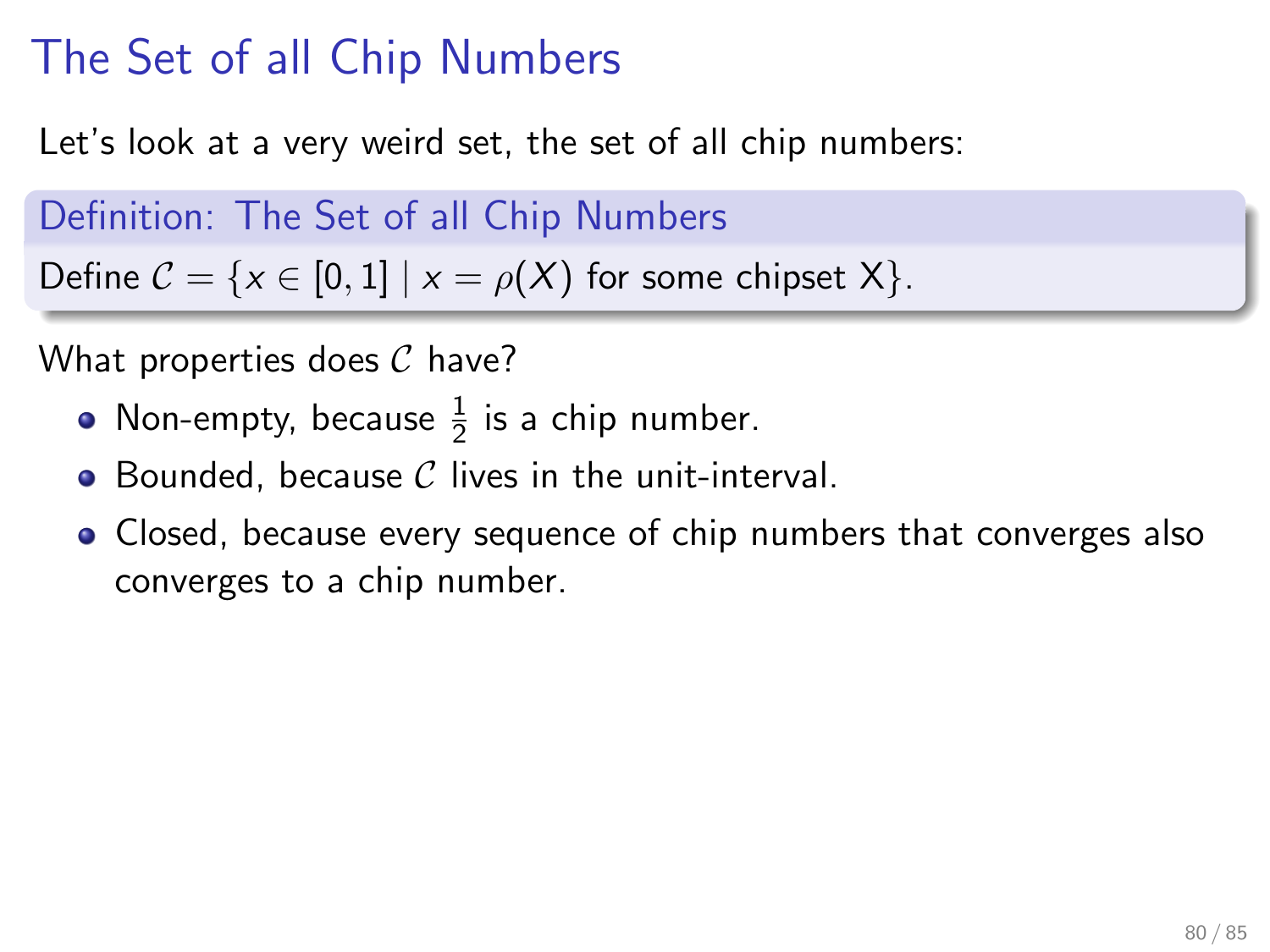Let's look at a very weird set, the set of all chip numbers:

Definition: The Set of all Chip Numbers

Define  $C = \{x \in [0,1] \mid x = \rho(X) \text{ for some chipset } X\}.$ 

- Non-empty, because  $\frac{1}{2}$  is a chip number.
- $\bullet$  Bounded, because C lives in the unit-interval.
- Closed, because every sequence of chip numbers that converges also converges to a chip number.
- Perfect, because every chip number has a sequence of chip numbers (not containing it) that converges to it.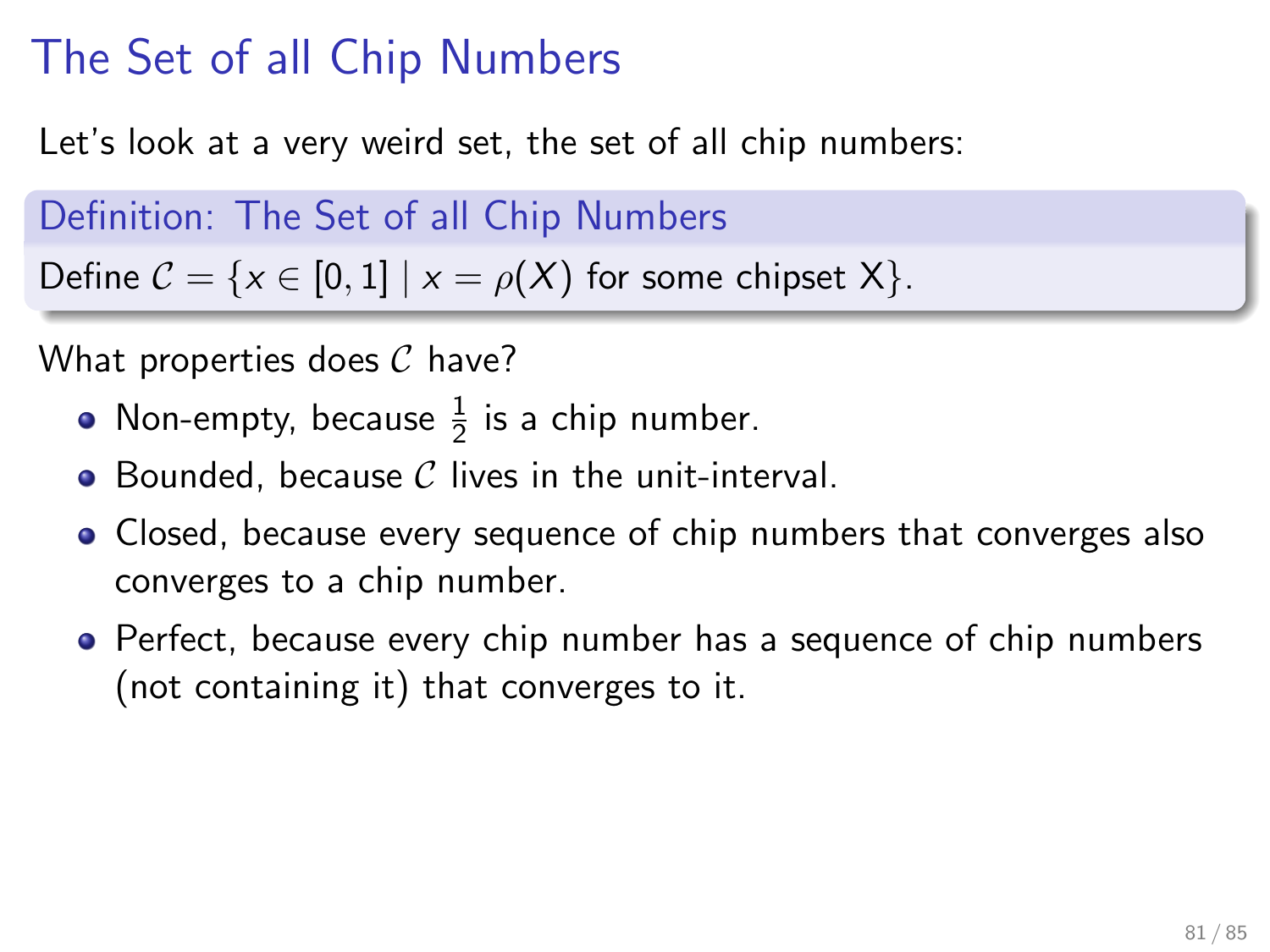Let's look at a very weird set, the set of all chip numbers:

Definition: The Set of all Chip Numbers

Define  $C = \{x \in [0,1] \mid x = \rho(X) \text{ for some chipset } X\}.$ 

- Non-empty, because  $\frac{1}{2}$  is a chip number.
- $\bullet$  Bounded, because C lives in the unit-interval.
- Closed, because every sequence of chip numbers that converges also converges to a chip number.
- Perfect, because every chip number has a sequence of chip numbers (not containing it) that converges to it.
- $\bullet$  Totally disconnected, because C contains no intervals, since given any two chip numbers, there exists a number between them which is not a chip number.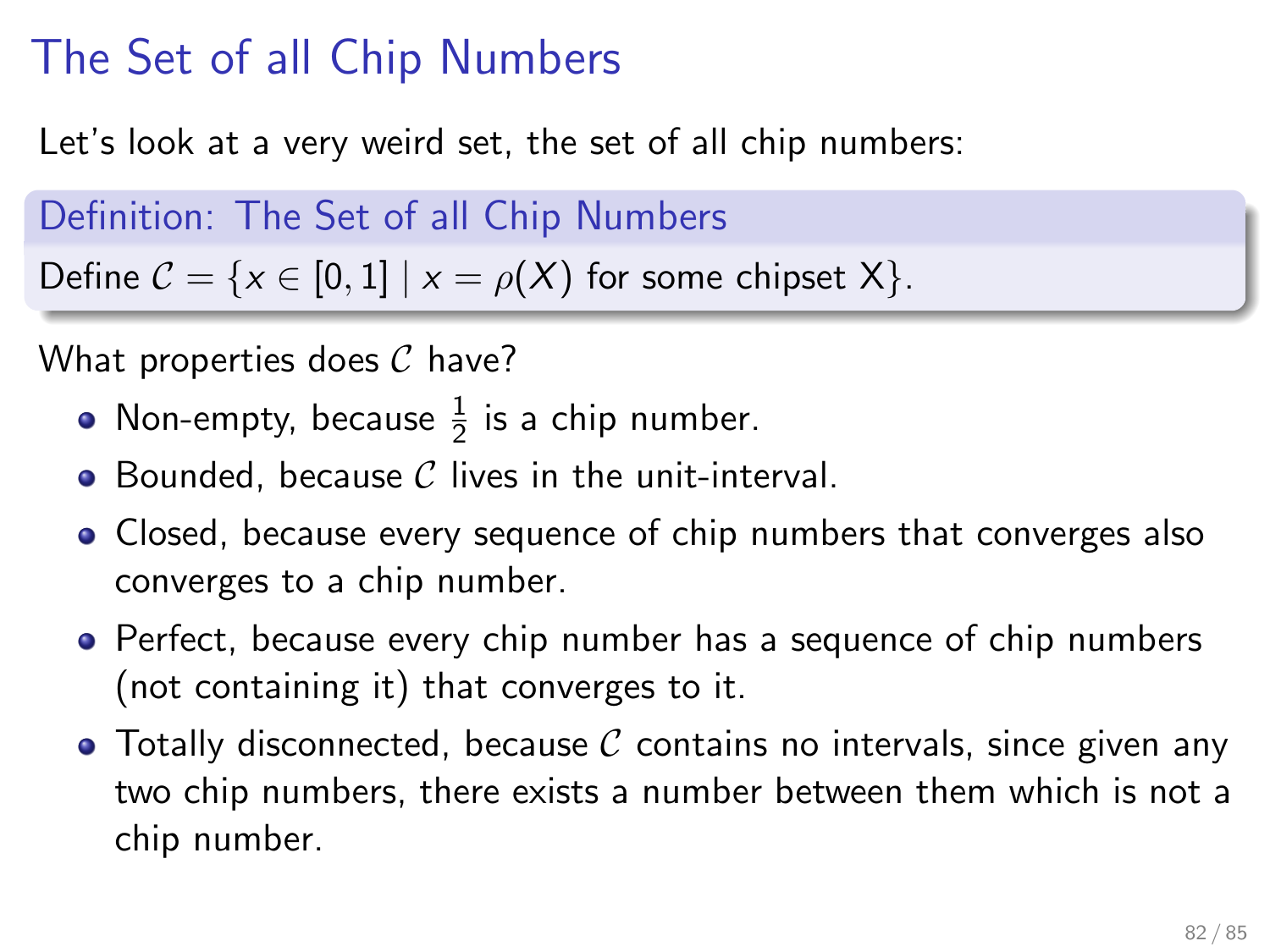Since  $C$  satisfies the properties in the previous slide...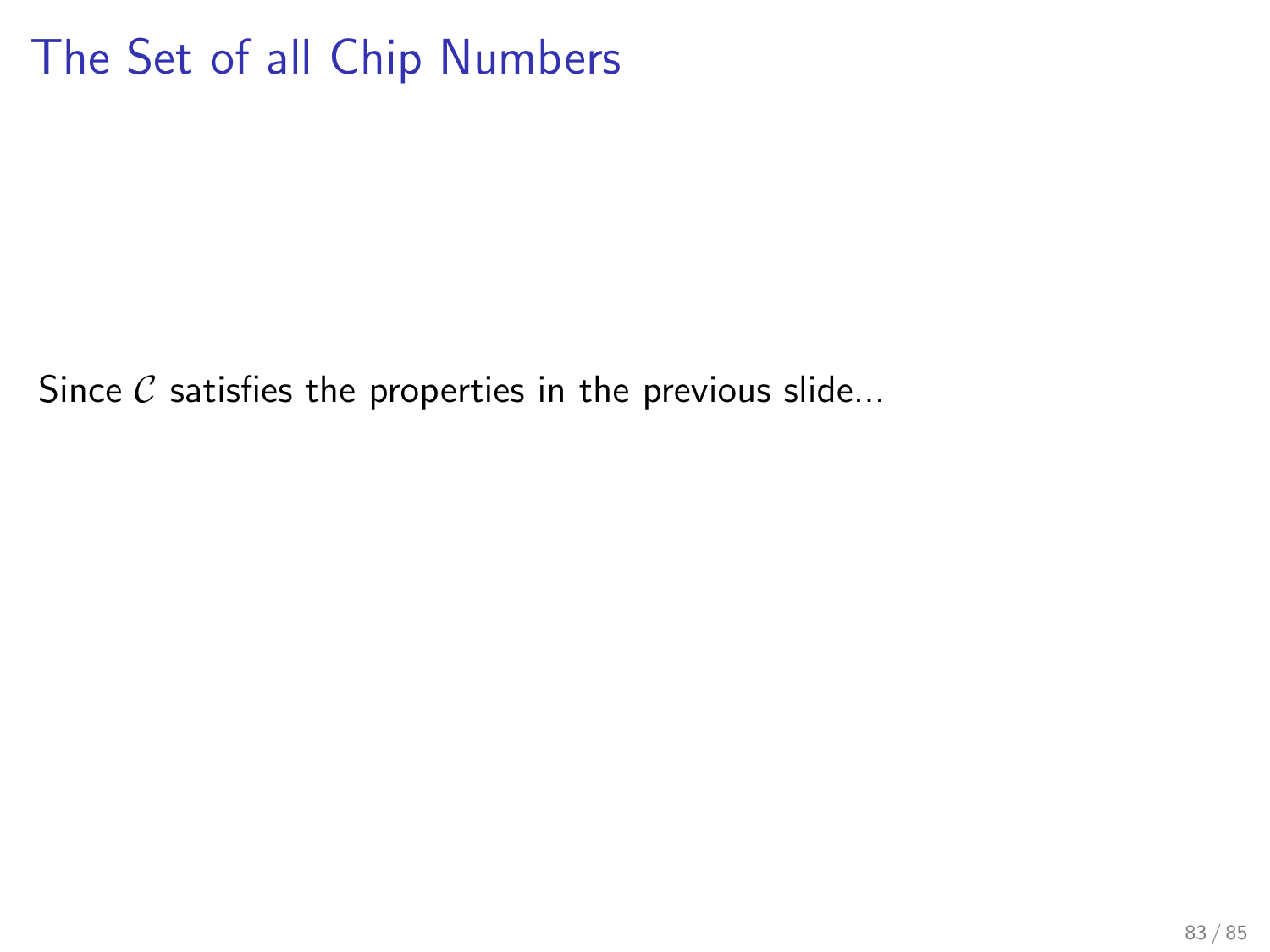Since C satisfies the properties in the previous slide... C is a Cantor space by Brouwer's Theorem. This means there is a homeomorphism between  $\mathcal C$ and the Cantor set.